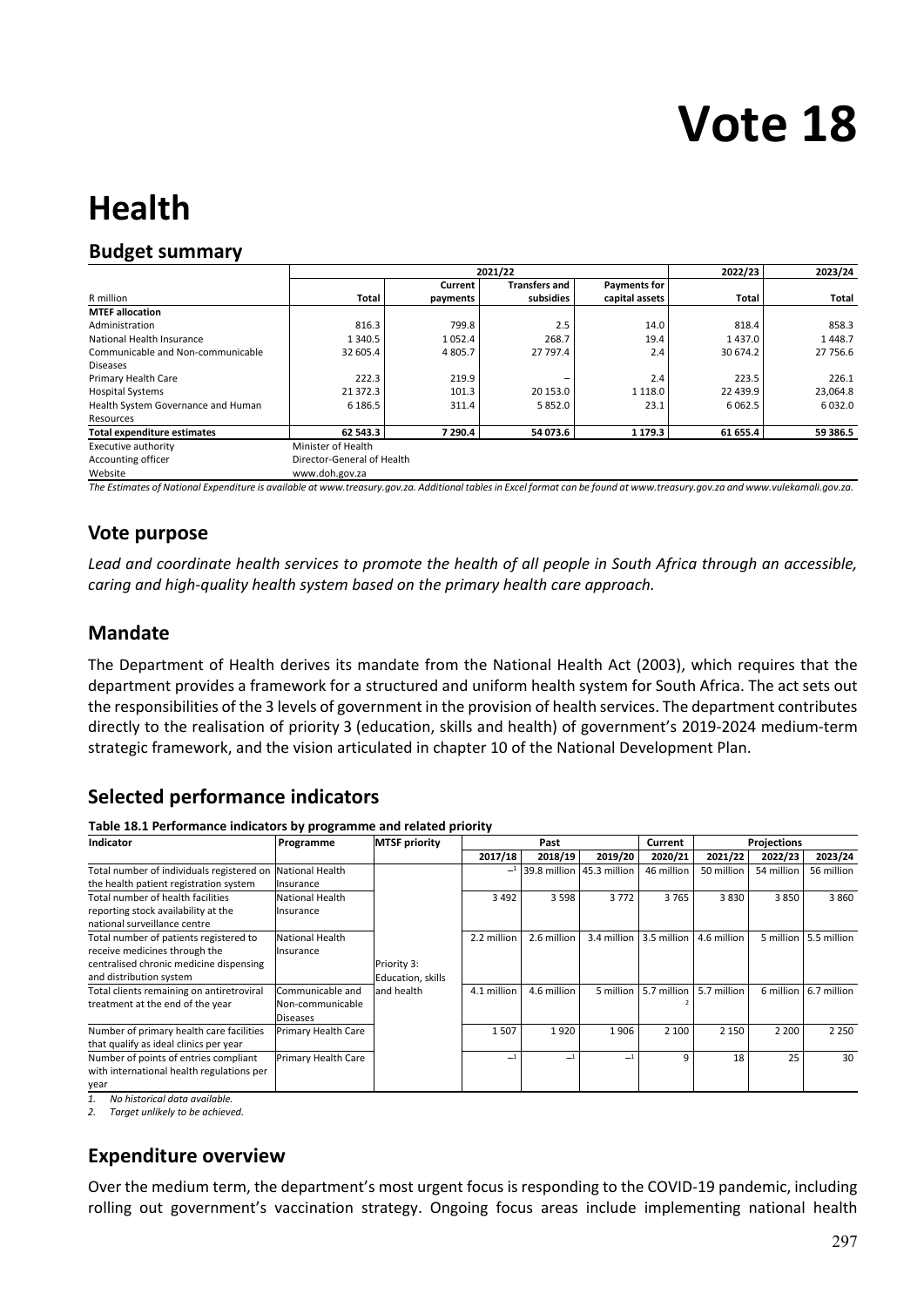insurance in phases, preventing and treating communicable and non‐communicable diseases, investing in health infrastructure, and supporting tertiary health care services.

Expenditure is expected to increase by 0.8% per year, from R58.1 billion in 2020/21 to R59.4 billion in 2023/24. An estimated 85.9 per cent (R157.7 billion) of the department's budget over the MTEF period will be transferred to provinces through conditional grants, increasing by 0.3 per cent, from R52.1 billion in 2020/21 to R52.6 billion in 2023/24. To remain within the national aggregate expenditure ceiling, Cabinet has approved reductions on the department's baseline amounting to R15 billion over the period ahead (R4.1 billion in 2021/22, R4.9 billion in 2022/23 and R5.1 billion in 2023/24).

#### *Responding to the COVID‐19 pandemic*

Since the beginning of the global pandemic, South Africa has experienced 2 waves of COVID-19 infections, placing significant pressure on the country's health system in terms of budget and service delivery. In response, the 2020/21 Special Adjustments Budget allocated and reprioritised roughly R20 billion to the health sector for COVID‐19 interventions. Over the medium term, the department will focus on managing the COVID‐19 pandemic by preventing the spread of the disease through non‐pharmaceutical interventions, and offering vaccinations to all eligible people in a phased manner, in line with its vaccine rollout strategy.

To fund the rollout, an additional R9 billion has been allocated to the department's baseline (R6 billion in 2021/22 and R3 billion in 2022/23). Of this amount, R6.5 billion is ring‐fenced in the *Communicable and Non‐ communicable Diseases* programme to fund the procurement of vaccines and distribute them across the country. R2.4 billion is allocated to the COVID‐19 component of the *HIV, TB, malaria and community outreach grant*, which is transferred to provinces to fund the service delivery costs of administering vaccines to eligible people. The remaining R100 million is allocated to the South African Medical Research Council for COVID‐ 19 vaccine research. An amount of R1.25 billion was also allocated in 2020/21 for vaccines and vaccine research as per emergency provisions of section 16 of the Public Finance Management Act (1999). Should the need arise, the allocations for vaccines can be augmented, both from government's contingency reserve and with revenue from vaccines sold to the private sector for medical scheme members. A further R8 billion is allocated to the provincial equitable share through National Treasury in 2021/22 to enable provincial health departments to continue their prevention, testing and treatment interventions, including managing hospitalisations resulting from a possible third wave of COVID‐19 infections.

#### *Phased implementation of national health insurance*

Establishing the National Health Insurance Fund as a public entity is a key priority in the department's plans to roll out national health insurance. To this end, R121.3 million over the MTEF period is allocated in the *National Health Insurance* programme for strengthening the department's national health insurance unit, to be transferred to the entity when it is created. Until the fund is established, the bulk of allocations for activities related to national health insurance are channelled through the *national health insurance indirect grant*, which is allocated R7.5 billion over the MTEF period. This includes R986.3 million to the personal services component, which funds the contracting of health care services; R2 billion to the non-personal services component, which funds initiatives to strengthen the health system in preparation for the rollout of national health insurance; and R4.4 billion to the health facility revitalisation component, which funds infrastructure projects.

#### *Preventing and treating communicable and non‐communicable diseases*

The *HIV, TB, malaria and community outreach grant* is the main vehicle for funding disease‐specific programmes in the sector, and is allocated R82.6 billion over the medium term in the *HIV, AIDS and STIs* subprogramme in the *Communicable and Non‐communicable Diseases* programme (except for the human papillomavirus vaccine component, which is allocated in the *Child, Youth and School Health*  subprogramme). The grant has 8 components, the largest of which is the HIV and AIDS component with an allocation of R69.3 billion over the MTEF period. This component funds government's antiretroviral treatment programme, which aims to reach 6.7 million people by 2023/24, as well as a range of HIV‐prevention services. The grant's community outreach services component, which was introduced in 2018/19 to ensure better resourcing and management of the community health worker programme, is allocated R7.7 billion over the MTEF period. The grant also has components for TB, mental health, oncology, the human papillomavirus vaccine and COVID‐19.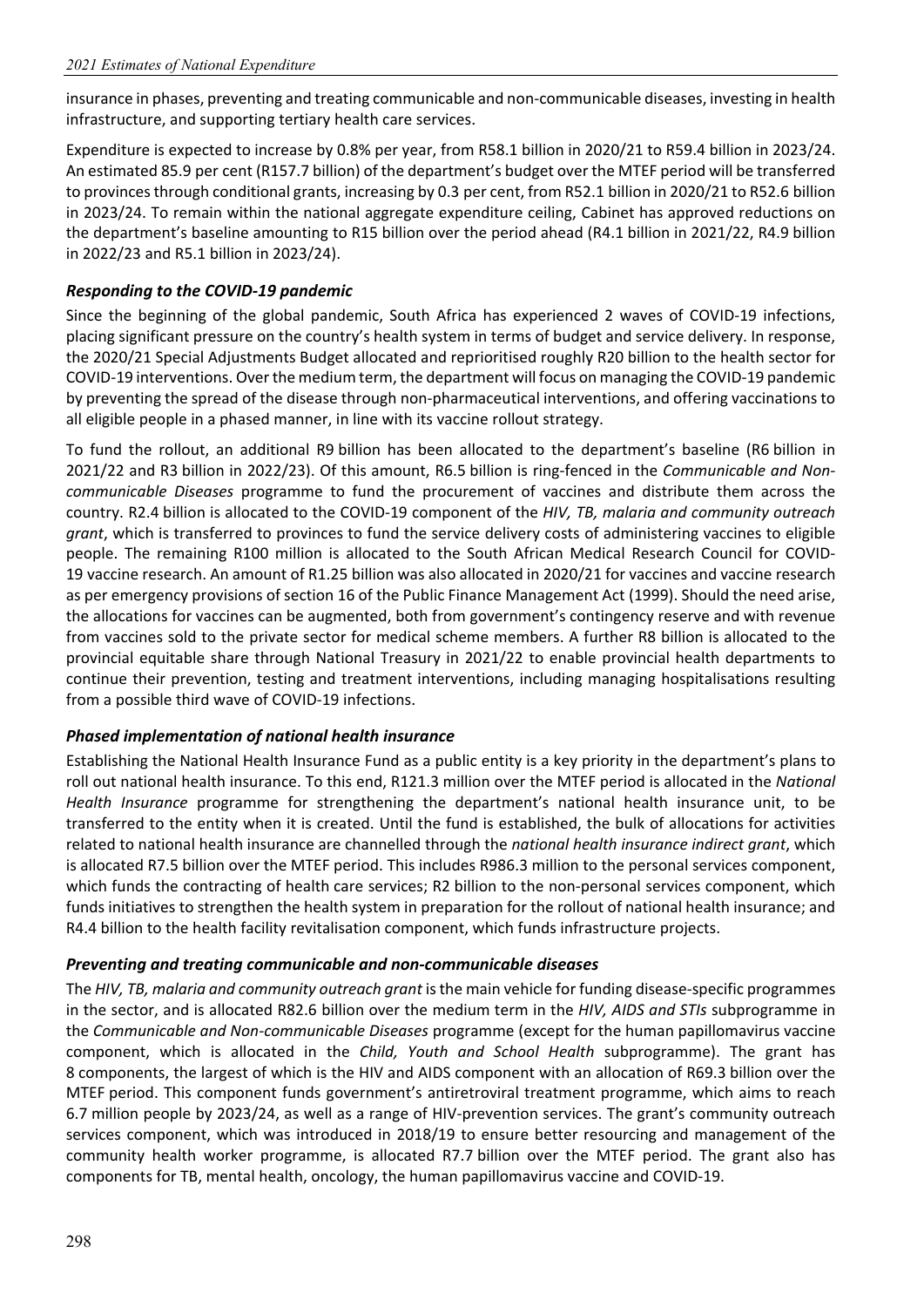**Average:**

Т

#### *Investing in health infrastructure*

The *health facility revitalisation grant* is the largest source of funds for public health infrastructure, with an allocation of R20.6 billion over the medium term to be transferred to provincial departments of health through the *Health Facilities Infrastructure Management* subprogramme in the *Hospital Systems* programme. An additional R129.4 million over the MTEF period is allocated to the grant for the construction of the Tygerberg and Klipfontein hospitals in Western Cape. The *Health Facilities Infrastructure Management* subprogramme also houses the health facility revitalisation component of the *national health insurance indirect grant*, which is allocated R4.4 billion over the period ahead.

#### *Supporting tertiary health care services*

Tertiary health care services are highly specialised referral services subsidised through the *national tertiary services grant*, which is allocated R13.7 billion in 2021/22, R14 billion in 2022/23 and R14 billion in 2023/24 in the *Hospital Systems* programme. Due to their nature, these services are offered at tertiary and central hospitals, which are limited in numbers and concentrated in urban centres. This unequal distribution results in patients often being referred from one province to another, which requires strong national coordination. Accordingly, the grant compensates provinces for providing tertiary services to patients from elsewhere.

Т

**Average:** 

#### **Expenditure trends and estimates**

**Table 18.2 Vote expenditure trends and estimates by programme and economic classification** 

- **Programmes**
- 1. Administration
- 2. National Health Insurance
- 3. Communicable and Non‐communicable Diseases
- 4. Primary Health Care
- 5. Hospital Systems

**Programme** 

6. Health System Governance and Human Resources 

|                                                                                                                                                                  |           |                        |             |               | Average           | Expen-       |             |                         |             | Average           | Expen-  |
|------------------------------------------------------------------------------------------------------------------------------------------------------------------|-----------|------------------------|-------------|---------------|-------------------|--------------|-------------|-------------------------|-------------|-------------------|---------|
|                                                                                                                                                                  |           |                        |             |               | growth            | diture/      |             |                         |             | growth            | diture/ |
|                                                                                                                                                                  |           |                        |             | Adjusted      | rate              | <b>Total</b> |             | Medium-term expenditure |             | rate              | Total   |
|                                                                                                                                                                  |           | <b>Audited outcome</b> |             | appropriation | (%)               | (%)          |             | estimate                |             | (%)               | (%)     |
| R million                                                                                                                                                        | 2017/18   | 2018/19                | 2019/20     | 2020/21       | 2017/18 - 2020/21 |              | 2021/22     | 2022/23                 | 2023/24     | 2020/21 - 2023/24 |         |
| Programme 1                                                                                                                                                      | 527.8     | 551.2                  | 542.4       | 647.9         | 7.1%              | 1.1%         | 816.3       | 818.4                   | 858.3       | 9.8%              | 1.3%    |
| Programme 2                                                                                                                                                      | 641.5     | 1 1 9 2 . 3            | 1840.0      | 1 2 3 6 . 0   | 24.4%             | 2.5%         | 1 3 4 0.5   | 1437.0                  | 1448.7      | 5.4%              | 2.3%    |
| Programme 3                                                                                                                                                      | 18 351.0  | 20 688.3               | 22 713.5    | 28 137.4      | 15.3%             | 45.4%        | 32 605.4    | 30 674.2                | 27 756.6    | $-0.5%$           | 49.3%   |
| Programme 4                                                                                                                                                      | 208.1     | 199.4                  | 216.9       | 277.8         | 10.1%             | 0.5%         | 222.3       | 223.5                   | 226.1       | $-6.6%$           | 0.4%    |
| Programme 5                                                                                                                                                      | 18 043.1  | 19 189.9               | 20 413.7    | 21 219.6      | 5.6%              | 39.9%        | 21 372.3    | 22 439.9                | 23 064.8    | 2.8%              | 36.5%   |
| Programme 6                                                                                                                                                      | 4 6 5 3.2 | 4773.5                 | 5 0 4 6 .2  | 6533.9        | 12.0%             | 10.6%        | 6 186.5     | 6 0 6 2.5               | 6032.0      | $-2.6%$           | 10.3%   |
| <b>Total</b>                                                                                                                                                     | 42 424.7  | 46 594.6               | 50772.8     | 58 052.6      | 11.0%             | 100.0%       | 62 543.3    | 61 655.4                | 59 386.5    | 0.8%              | 100.0%  |
| Change to 2020                                                                                                                                                   |           |                        |             | 2536.6        |                   |              | 1905.0      | (1835.6)                | (4736.2)    |                   |         |
| <b>Budget estimate</b>                                                                                                                                           |           |                        |             |               |                   |              |             |                         |             |                   |         |
| <b>Economic classification</b>                                                                                                                                   |           |                        |             |               |                   |              |             |                         |             |                   |         |
| <b>Current payments</b>                                                                                                                                          | 2 4 8 1.8 | 2 5 8 2.0              | 2 1 1 4.8   | 3 090.4       | 7.6%              | 5.2%         | 7 290.4     | 5 2 1 2.7               | 3 187.4     | 1.0%              | 7.8%    |
| Compensation of employees                                                                                                                                        | 856.3     | 793.2                  | 830.9       | 928.3         | 2.7%              | 1.7%         | 845.3       | 843.0                   | 850.5       | $-2.9%$           | 1.4%    |
| Goods and services <sup>1</sup>                                                                                                                                  | 1625.6    | 1788.8                 | 1 2 8 3 . 8 | 2 1 6 2 . 1   | 10.0%             | 3.5%         | 6 4 4 5 . 1 | 4 3 6 9.7               | 2 3 3 6 . 9 | 2.6%              | 6.3%    |
| of which:                                                                                                                                                        |           |                        |             |               |                   |              |             |                         |             |                   |         |
| Consultants: Business and                                                                                                                                        | 272.8     | 289.3                  | 345.2       | 247.1         | $-3.2%$           | 0.6%         | 256.4       | 380.2                   | 387.2       | 16.2%             | 0.5%    |
| advisory services                                                                                                                                                |           |                        |             |               |                   |              |             |                         |             |                   |         |
| Contractors                                                                                                                                                      | 561.9     | 509.8                  | 357.8       | 711.1         | 8.2%              | 1.1%         | 797.9       | 745.9                   | 749.2       | 1.8%              | 1.2%    |
| Agency and                                                                                                                                                       | 34.9      | 351.4                  | 3.4         | 219.9         | 84.7%             | 0.3%         | 133.6       | 177.0                   | 176.3       | $-7.1%$           | 0.3%    |
| support/outsourced services                                                                                                                                      |           |                        |             |               |                   |              |             |                         |             |                   |         |
| <b>Inventory: Medicine</b>                                                                                                                                       | 86.4      | 44.0                   | 0.0         | 2.0           | $-71.4%$          | 0.1%         | 4 350.0     | 2 100.0                 | 0.0         | $-72.3%$          | 2.7%    |
| <b>Operating leases</b>                                                                                                                                          | 134.1     | 121.6                  | 104.2       | 180.3         | 10.4%             | 0.3%         | 151.0       | 168.1                   | 177.7       | $-0.5%$           | 0.3%    |
| Travel and subsistence                                                                                                                                           | 90.4      | 79.8                   | 3.8         | 95.5          | 1.8%              | 0.1%         | 153.6       | 146.2                   | 152.2       | 16.8%             | 0.2%    |
| Transfers and subsidies <sup>1</sup>                                                                                                                             | 39 254.6  | 43 247.0               | 47 863.5    | 54 166.5      | 11.3%             | 93.3%        | 54 073.6    | 55 007.7                | 54 518.6    | 0.2%              | 90.1%   |
| Provinces and municipalities                                                                                                                                     | 37 570.2  | 41 364.1               | 45 863.4    | 52 106.6      | 11.5%             | 89.4%        | 52 061.6    | 53 067.8                | 52 617.3    | 0.3%              | 86.8%   |
| Departmental agencies and                                                                                                                                        | 1518.5    | 1719.6                 | 1830.3      | 1886.2        | 7.5%              | 3.5%         | 1829.0      | 1750.8                  | 1711.5      | $-3.2%$           | 3.0%    |
| accounts                                                                                                                                                         |           |                        |             |               |                   |              |             |                         |             |                   |         |
| Foreign governments and                                                                                                                                          |           |                        |             | 0.4           | 0.0%              | 0.0%         |             |                         | -           | $-100.0%$         | 0.0%    |
| international organisations                                                                                                                                      |           |                        |             |               |                   |              |             |                         |             |                   |         |
| Non-profit institutions                                                                                                                                          | 155.4     | 161.2                  | 167.3       | 173.4         | 3.7%              | 0.3%         | 183.0       | 189.0                   | 189.8       | 3.1%              | 0.3%    |
| Households                                                                                                                                                       | 10.5      | 2.2                    | 2.5         |               | $-100.0%$         | 0.0%         |             |                         |             | 0.0%              | 0.0%    |
| Payments for capital assets                                                                                                                                      | 688.0     | 765.6                  | 794.5       | 795.6         | 5.0%              | 1.5%         | 1 1 7 9 . 3 | 1 4 3 5 .0              | 1680.4      | 28.3%             | 2.1%    |
| Buildings and other fixed                                                                                                                                        | 577.1     | 591.0                  | 592.0       | 472.1         | $-6.5%$           | 1.1%         | 935.7       | 1083.5                  | 1 3 2 5 .5  | 41.1%             | 1.6%    |
| structures                                                                                                                                                       |           |                        |             |               |                   |              |             |                         |             |                   |         |
| Machinery and equipment                                                                                                                                          | 110.9     | 174.6                  | 202.5       | 323.5         | 42.9%             | 0.4%         | 243.6       | 351.5                   | 354.9       | 3.1%              | 0.5%    |
| <b>Payments for financial assets</b>                                                                                                                             | 0.2       |                        |             |               | $-100.0%$         | 0.0%         | $=$         | $\equiv$                |             | 0.0%              | 0.0%    |
| Total<br>Tables with avangeliture translational budget, adjusted appropriation and qudited outcome are quailable at unusu tragers and unusual unusualization are | 42 424.7  | 46 594.6               | 50 772.8    | 58 052.6      | 11.0%             | 100.0%       | 62 543.3    | 61 655.4                | 59 386.5    | 0.8%              | 100.0%  |

*1. Tables with expenditure trends, annual budget, adjusted appropriation and audited outcome are available at www.treasury.gov.za and www.vulekamali.gov.za.*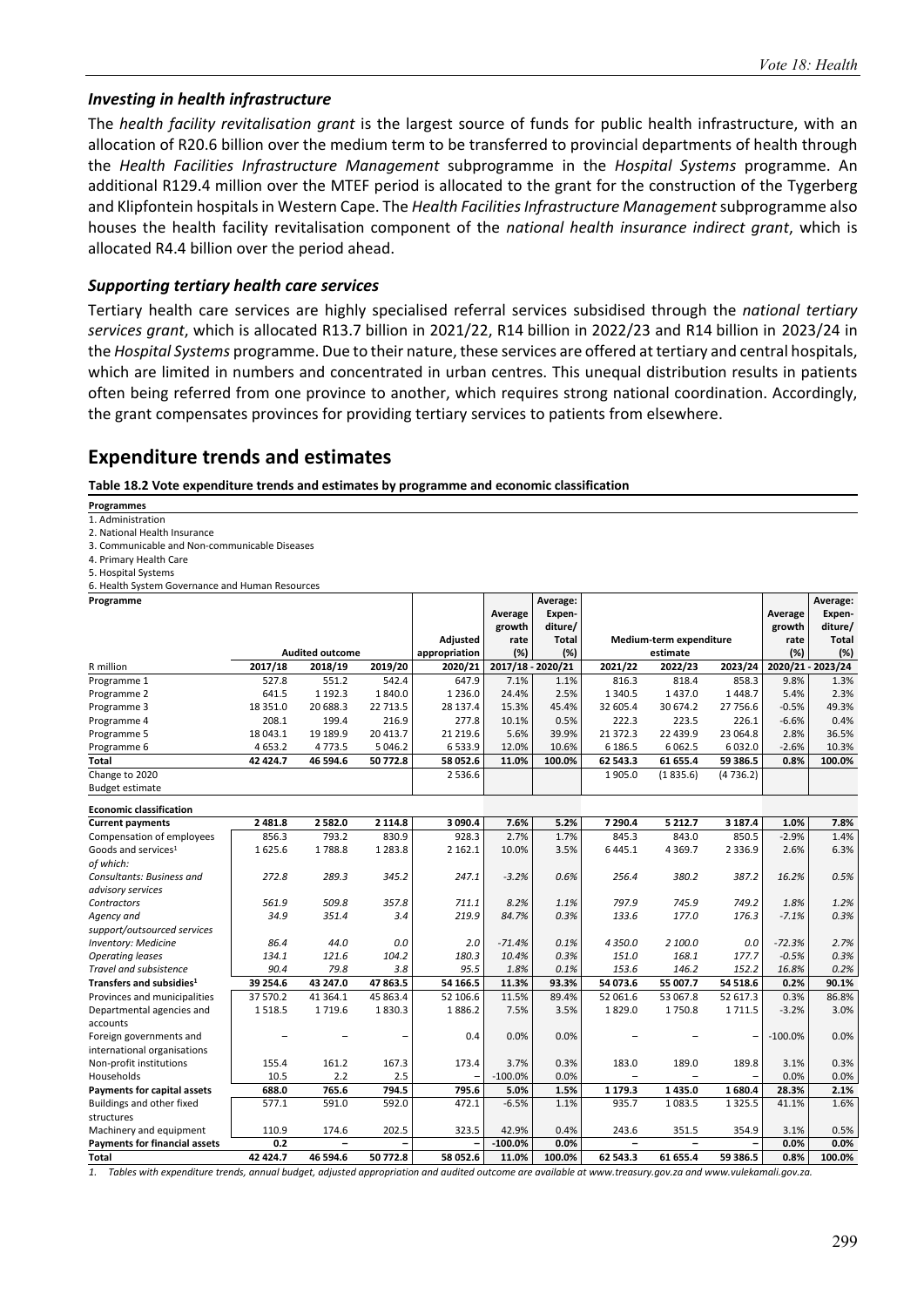## **Transfers and subsidies expenditure trends and estimates**

#### **Table 18.3 Vote transfers and subsidies trends and estimates**

|                                                                            |                          |                          |                    |               |                          | Average:                 |                          |                                         |                |                          | Average:                 |
|----------------------------------------------------------------------------|--------------------------|--------------------------|--------------------|---------------|--------------------------|--------------------------|--------------------------|-----------------------------------------|----------------|--------------------------|--------------------------|
|                                                                            |                          |                          |                    |               | Average                  | Expen-                   |                          |                                         |                | Average                  | Expen-                   |
|                                                                            |                          |                          |                    | Adjusted      | growth<br>rate           | diture/<br>Total         |                          | Medium-term expenditure                 |                | growth<br>rate           | diture/<br><b>Total</b>  |
|                                                                            |                          | <b>Audited outcome</b>   |                    | appropriation | (%)                      | (%)                      |                          | estimate                                |                | (%)                      | (%)                      |
| R thousand                                                                 | 2017/18                  | 2018/19                  | 2019/20            | 2020/21       |                          | 2017/18 - 2020/21        | 2021/22                  | 2022/23                                 | 2023/24        |                          | 2020/21 - 2023/24        |
| <b>Households</b>                                                          |                          |                          |                    |               |                          |                          |                          |                                         |                |                          |                          |
| <b>Social benefits</b><br>Current                                          |                          |                          |                    |               | $-100.0%$                |                          |                          |                                         |                |                          |                          |
| Employee social benefits                                                   | 3 5 3 9<br>3539          | 2 1 4 5<br>2 1 4 5       | 2454<br>2 4 5 4    |               | $-100.0%$                | $\overline{\phantom{m}}$ | $\overline{a}$           | $\overline{a}$                          |                |                          |                          |
| Departmental agencies and accounts                                         |                          |                          |                    |               |                          |                          |                          |                                         |                |                          |                          |
| Departmental agencies (non-business entities)                              |                          |                          |                    |               |                          |                          |                          |                                         |                |                          |                          |
| Current                                                                    | 1514754                  | 1715720                  | 1826249            | 1882 101      | 7.5%                     | 3.8%                     | 1827565                  | 1749 293                                | 1709786        | $-3.2%$                  | 3.3%                     |
| Health and Welfare Sector Education and                                    | 2 2 5 9                  | 2 4 8 7                  | 2 6 4 2            | 3 0 1 9       | 10.1%                    |                          | 2536                     | 2 5 3 0                                 | 2 5 5 2        | $-5.4%$                  |                          |
| <b>Training Authority</b><br>South African Broadcasting Corporation        | 66                       |                          |                    |               | $-100.0%$                |                          |                          |                                         |                |                          |                          |
| South African National AIDS Council                                        | 17547                    | 17 108                   | 18 066             | 18 10 6       | 1.1%                     |                          | 28 901                   | 19 3 8 0                                | 20 234         | 3.8%                     |                          |
| South African Medical Research Council                                     | 617 211                  | 624 829                  | 688 312            | 704 643       | 4.5%                     | 1.4%                     | 851714                   | 779 523                                 | 797 597        | 4.2%                     | 1.4%                     |
| National Health Laboratory Service                                         | 746 464                  | 810 759                  | 791 497            | 855 583       | 4.7%                     | 1.7%                     | 640 057                  | 634 114                                 | 577 587        | $-12.3%$                 | 1.2%                     |
| Office of Health Standards Compliance                                      | 125 711                  | 129 678                  | 136 471            | 137 648       | 3.1%                     | 0.3%                     | 151889                   | 157 509                                 | 152 726        | 3.5%                     | 0.3%                     |
| <b>Council for Medical Schemes</b>                                         | 5496                     | 5670                     | 5987               | 6 5 3 0       | 5.9%                     |                          | 6 1 8 1                  | 6 2 7 2                                 | 6537           |                          |                          |
| South African Health Products Regulatory<br>Authority                      |                          | 125 189                  | 183 274            | 156 572       |                          | 0.3%                     | 146 287                  | 149 965                                 | 152 553        | $-0.9%$                  | 0.3%                     |
| <b>Non-profit institutions</b>                                             |                          |                          |                    |               |                          |                          |                          |                                         |                |                          |                          |
| Current                                                                    | 155 374                  | 161 167                  | 167 285            | 173 393       | 3.7%                     | 0.4%                     | 183 000                  | 189 000                                 | 189786         | 3.1%                     | 0.3%                     |
| Non-governmental organisations: Lifeline                                   | 22 000                   | 23 276                   | 24 579             | 27 150        | 7.3%                     | 0.1%                     | 28 0 30                  | 28 8 7 5                                | 28 9 86        | 2.2%                     | 0.1%                     |
| Non-governmental organisations: loveLife                                   | 61 200                   | 64 750                   | 68 376             | 75 527        | 7.3%                     | 0.1%                     | 61976                    | 64 327                                  | 64 635         | $-5.1%$                  | 0.1%                     |
| Non-governmental organisations: Soul City                                  | 19 2 26                  | 20 270                   | 21 3 3 6           | 23 5 67       | 7.0%                     |                          | 24 3 31                  | 25 0 65                                 | 25 16 1        | 2.2%                     |                          |
| Non-governmental organisations: HIV and<br>AIDS                            | 41 530                   | 49 740                   | 49 687             | 43 4 94       | 1.6%                     | 0.1%                     | 65 553                   | 67 5 29                                 | 67788          | 15.9%                    | 0.1%                     |
| <b>Public Universities South Africa</b>                                    | 8500                     |                          |                    |               | $-100.0%$                |                          |                          |                                         |                |                          |                          |
|                                                                            |                          |                          |                    |               |                          |                          |                          |                                         |                |                          |                          |
| South African Renal Registry                                               | 350                      | 370                      | 391                | 433           | 7.4%                     |                          | 447                      | 460                                     | 461            | 2.1%                     |                          |
| South African Federation for Mental Health                                 | 371                      | 393                      | 415                | 459           | 7.4%                     |                          | 473                      | 488                                     | 490            | 2.2%                     | -                        |
| South African National Council for the Blind                               | 832                      | 880                      | 929                | 1026          | 7.2%                     | -                        | 1060                     | 1092                                    | 1096           | 2.2%                     | $\overline{\phantom{0}}$ |
| South African Medical Research Council                                     | 520                      | 550                      | 581                | 642           | 7.3%                     |                          |                          |                                         |                | $-100.0%$                |                          |
| National Council Against Smoking<br>Households                             | 845                      | 938                      | 991                | 1095          | 9.0%                     | $\overline{\phantom{0}}$ | 1 1 3 0                  | 1 1 6 4                                 | 1 1 6 9        | 2.2%                     | $\qquad \qquad -$        |
| Other transfers to households                                              |                          |                          |                    |               |                          |                          |                          |                                         |                |                          |                          |
| Current                                                                    | 6999                     | 7                        |                    |               | $-100.0%$                |                          |                          |                                         |                |                          |                          |
| Employee social benefits                                                   | <sup>-</sup>             | $\overline{a}$           | $\overline{a}$     |               |                          | $\overline{a}$           | $\overline{\phantom{0}}$ | $\overline{\phantom{0}}$                |                | $\overline{a}$           | $\overline{\phantom{0}}$ |
| Gifts to households                                                        |                          | $\mathbf{1}$             |                    |               |                          |                          | $\overline{a}$           |                                         |                | $\overline{\phantom{0}}$ |                          |
| Ex-gratia payment                                                          |                          | 6                        |                    |               |                          |                          | $\overline{\phantom{0}}$ | $\overline{\phantom{0}}$                |                |                          |                          |
| University of the Witwatersrand                                            | 6999                     |                          | $\overline{a}$     |               | $-100.0%$                |                          |                          |                                         |                |                          |                          |
| Foreign governments and international organisations<br>Current             | -                        | ۰                        | ۰                  | 375           |                          |                          | ۰                        | ۰                                       | $\overline{a}$ | $-100.0%$                |                          |
| World Health Organisation                                                  | $\overline{\phantom{a}}$ | $\overline{a}$           |                    | 375           | $\overline{a}$           | $\overline{\phantom{a}}$ | $\overline{a}$           | $\overline{a}$                          |                | $-100.0%$                | $\overline{\phantom{0}}$ |
| <b>Provinces and municipalities</b>                                        |                          |                          |                    |               |                          |                          |                          |                                         |                |                          |                          |
| Provincial revenue funds                                                   |                          |                          |                    |               |                          |                          |                          |                                         |                |                          |                          |
| Current                                                                    | 31 885 731               | 35 306 896               | 39 517 135         | 45 791 326    | 12.8%                    | 82.6%                    |                          | 45 616 385 46 181 858 45 382 482        |                | -0.3%                    | 84.0%                    |
| National health insurance grant<br>Human papillomavirus vaccine grant      |                          | 200 000                  | 289 288<br>157 200 | 246 464       |                          | 0.3%<br>0.2%             | 268 677                  | 272 031                                 | 272 124        | 3.4%                     | 0.5%                     |
| Comprehensive HIV/AIDS and TB                                              | 17 577 737               | 19 921 697               | —                  |               | $-100.0%$                | 20.3%                    |                          |                                         |                |                          |                          |
| conditional grant                                                          |                          |                          |                    |               |                          |                          |                          |                                         |                |                          |                          |
| National tertiary services grant                                           | 11 676 145               | 12 400 703               | 13 185 528         | 14 013 153    | 6.3%                     | 27.8%                    |                          | 13 707 798 14 000 427 14 023 946        |                |                          | 25.6%                    |
| HIV, TB, malaria and community outreach                                    |                          |                          |                    | 220 983       |                          | 0.1%                     | 220 258                  | 224 947                                 | 225 540        | 0.7%                     | 0.4%                     |
| grant: Human papillomavirus vaccine                                        |                          |                          |                    |               |                          |                          |                          |                                         |                |                          |                          |
| component<br>HIV, TB, malaria and community outreach                       |                          | $\overline{ }$           | 19 963 270         | 20 377 502    | $\overline{\phantom{0}}$ |                          |                          | 21.9% 22 563 773 23 346 652 23 408 690  |                | 4.7%                     | 41.2%                    |
| grant: HIV and AIDS component                                              |                          |                          |                    |               |                          |                          |                          |                                         |                |                          |                          |
| HIV, TB, malaria and community outreach                                    |                          |                          | 90 4 25            | 116 234       | $\overline{\phantom{0}}$ | 0.1%                     | 104 181                  | 107 973                                 | 108 257        | $-2.3%$                  | 0.2%                     |
| grant: Malaria elimination component                                       |                          |                          |                    |               |                          |                          |                          |                                         |                |                          |                          |
| HIV, TB, malaria and community outreach                                    |                          | $\overline{\phantom{0}}$ | 1 500 000          | 2 577 764     | $\overline{\phantom{0}}$ | 2.2%                     | 2 480 213                | 2 5 8 7 5 1 8                           | 2 597 460      | 0.3%                     | 4.7%                     |
| grant: Community outreach services                                         |                          |                          |                    |               |                          |                          |                          |                                         |                |                          |                          |
| component<br>HIV, TB, malaria and community outreach                       |                          |                          | 485 300            | 507 778       |                          | 0.5%                     | 506 117                  | 524 531                                 | 525 914        | 1.2%                     | 0.9%                     |
| grant: TB component                                                        |                          |                          |                    |               |                          |                          |                          |                                         |                |                          |                          |
| HIV, TB, malaria and community outreach                                    |                          |                          |                    |               |                          |                          | 103 401                  | 106 705                                 | 106 985        | -                        | 0.1%                     |
| grant: Mental health services component <sup>1</sup>                       |                          |                          |                    |               |                          |                          |                          |                                         |                |                          |                          |
| HIV, TB, malaria and community outreach                                    |                          |                          | —                  |               |                          |                          | 107 509                  | 112 099                                 | 116 766        |                          | 0.2%                     |
| grant: Oncology services component <sup>1</sup>                            |                          |                          |                    | 3 4 2 2 1 5 8 |                          |                          |                          | 900 000                                 |                | $-100.0%$                |                          |
| HIV, TB, malaria and community outreach<br>grant: COVID-19 component       |                          |                          | $\overline{a}$     |               |                          | 1.9%                     | 1 500 000                |                                         |                |                          | 2.7%                     |
| Human resources capacitation grant                                         |                          |                          | 905 696            |               |                          | 0.5%                     |                          |                                         |                |                          |                          |
| Health professions training and                                            | 2 631 849                | 2784496                  | 2 940 428          |               | $-100.0%$                | 4.5%                     |                          |                                         | —              | $\overline{\phantom{0}}$ |                          |
| development grant                                                          |                          |                          |                    |               |                          |                          |                          |                                         |                |                          |                          |
| Human resources and training grant <sup>2</sup>                            | $\overline{a}$           | $\overline{a}$           |                    | 4 309 290     |                          | 2.3%                     | 4 0 54 4 58              | 3 998 975                               | 3 996 800      | $-2.5%$                  | 7.5%                     |
| Capital                                                                    | 5 684 495                | 6 057 202                | 6 346 273          | 6 3 1 5 2 8 1 | 3.6%                     | 13.2%                    | 6445188                  | 6 885 971                               | 7 234 860      | 4.6%                     | 12.3%                    |
| Health facility revitalisation grant<br>Departmental agencies and accounts | 5 684 495                | 6 0 5 7 2 0 2            | 6 346 273          | 6 3 1 5 2 8 1 | 3.6%                     | 13.2%                    | 6445188                  | 6 885 971                               | 7 234 860      | 4.6%                     | 12.3%                    |
| Social security funds                                                      |                          |                          |                    |               |                          |                          |                          |                                         |                |                          |                          |
| Current                                                                    | 3718                     | 3836                     | 4050               | 4058          | 3.0%                     |                          | 1437                     | 1544                                    | 1735           | $-24.7%$                 |                          |
| <b>Compensation Commissioner</b>                                           | 3718                     | 3836                     | 4050               | 4058          | 3.0%                     |                          | 1437                     | 1544                                    | 1735           | $-24.7%$                 | $\overline{\phantom{0}}$ |
| Total                                                                      | 39 254 610               | 43 246 973               | 47 863 446         | 54 166 534    | 11.3%                    |                          |                          | 100.0% 54 073 575 55 007 666 54 518 649 |                | 0.2%                     | 100.0%                   |

1. The oncology and mental health components have been partially shifted from the national health insurance indirect grant.<br>2. The human resources capacitation grant, which partially funds medical interns, has been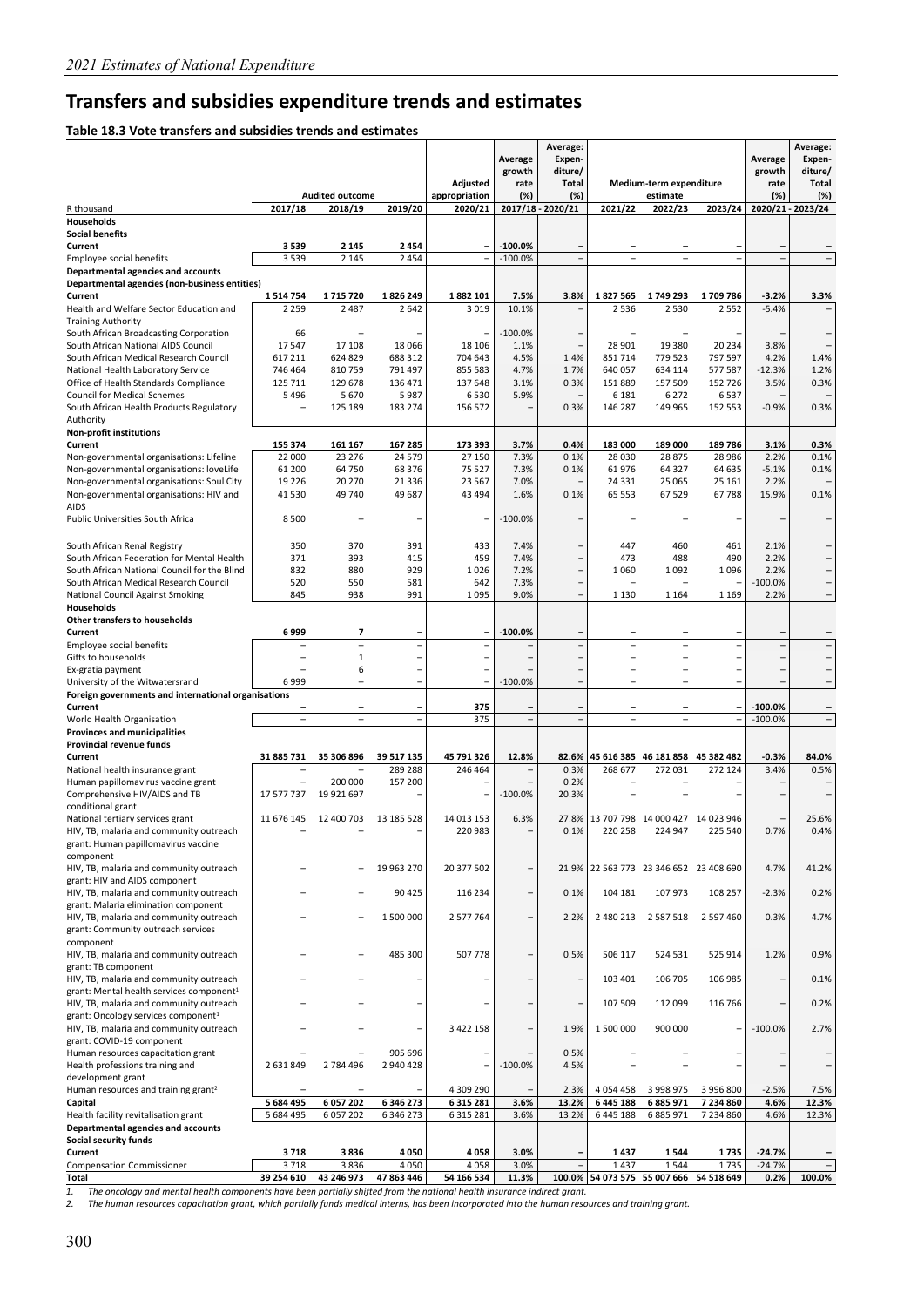## Table 18.4 Vote personnel numbers and cost by salary level and programme<sup>1</sup> Programmes

#### **Programmes**

1. Administration  2. National Health Insurance 

3. Communicable and Non‐communicable Diseases 

4. Primary Health Care 

5. Hospital Systems 

| 6. Health System Governance and Human Resources |               |                        |                |         |      |               |                         |      |               |         |      |                                                                                            |         |      |                         |         |      |              |                   |
|-------------------------------------------------|---------------|------------------------|----------------|---------|------|---------------|-------------------------|------|---------------|---------|------|--------------------------------------------------------------------------------------------|---------|------|-------------------------|---------|------|--------------|-------------------|
|                                                 |               | <b>Number of posts</b> |                |         |      |               |                         |      |               |         |      |                                                                                            |         |      |                         |         |      |              |                   |
|                                                 |               | estimated for          |                |         |      |               |                         |      |               |         |      |                                                                                            |         |      |                         |         |      |              |                   |
|                                                 |               | 31 March 2021          |                |         |      |               |                         |      |               |         |      | Number and cost <sup>2</sup> of personnel posts filled/planned for on funded establishment |         |      |                         |         |      |              | <b>Number</b>     |
|                                                 | <b>Number</b> | <b>Number</b>          |                |         |      |               |                         |      |               |         |      |                                                                                            |         |      |                         |         |      |              | Average:          |
|                                                 | οf            | of posts               |                |         |      |               |                         |      |               |         |      |                                                                                            |         |      |                         |         |      | Average      | Salary            |
|                                                 | funded        | additional             |                |         |      |               |                         |      |               |         |      |                                                                                            |         |      |                         |         |      | growth       | level/            |
|                                                 | posts         | to the                 |                |         |      |               |                         |      |               |         |      |                                                                                            |         |      |                         |         | rate | <b>Total</b> |                   |
|                                                 |               | establish-             |                | Actual  |      |               | <b>Revised estimate</b> |      |               |         |      | Medium-term expenditure estimate                                                           |         |      |                         |         |      | (%)          | (%)               |
|                                                 |               | ment                   |                | 2019/20 |      |               | 2020/21                 |      |               | 2021/22 |      |                                                                                            | 2022/23 |      |                         | 2023/24 |      |              | 2020/21 - 2023/24 |
|                                                 |               |                        |                |         | Unit |               |                         | Unit |               |         | Unit |                                                                                            |         | Unit |                         |         | Unit |              |                   |
| Health                                          |               |                        | <b>Number</b>  | Cost    | cost | <b>Number</b> | Cost                    | cost | <b>Number</b> | Cost    | cost | <b>Number</b>                                                                              | Cost    | cost | <b>Number</b>           | Cost    | cost |              |                   |
| <b>Salary level</b>                             | 1,488         | -                      | 1,488          | 830.9   | 0.6  | 1,484         | 928.3                   | 0.6  | 1,366         | 845.3   | 0.6  | 1,411                                                                                      | 843.0   | 0.6  | 1,409                   | 850.5   | 0.6  | $-1.7%$      | 100.0%            |
| $1 - 6$                                         | 572           | Ξ.                     | 572            | 168.7   | 0.3  | 572           | 181.6                   | 0.3  | 588           | 192.8   | 0.3  | 618                                                                                        | 191.8   | 0.3  | 615                     | 190.7   | 0.3  | 2.4%         | 42.2%             |
| $7 - 10$                                        | 636           | -                      | 636            | 347.4   | 0.5  | 634           | 401.2                   | 0.6  | 565           | 360.1   | 0.6  | 569                                                                                        | 350.7   | 0.6  | 561                     | 346.1   | 0.6  | $-4.0%$      | 41.1%             |
| $11 - 12$                                       | 167           | $\equiv$               | 167            | 161.7   | 1.0  | 165           | 179.5                   | 1.1  | 123           | 145.7   | 1.2  | 126                                                                                        | 144.0   | 1.1  | 126                     | 144.0   | 1.1  | $-8.6%$      | 9.5%              |
| $13 - 16$                                       | 111           | $\equiv$               | 111            | 148.2   | 1.3  | 111           | 161.1                   | 1.5  | 88            | 141.1   | 1.6  | 96                                                                                         | 150.9   | 1.6  | 105                     | 164.2   | 1.6  | $-1.8%$      | 7.1%              |
| Other                                           |               | $\qquad \qquad \qquad$ | $\mathfrak{p}$ | 4.8     | 2.4  | 2             | 4.9                     | 2.4  |               | 5.5     | 2.8  |                                                                                            | 5.5     | 2.8  | $\overline{\mathbf{c}}$ | 5.5     | 2.8  | -            | 0.1%              |
| Programme                                       | 1,488         | -                      | 1,488          | 830.9   | 0.6  | 1,484         | 928.3                   | 0.6  | 1,366         | 845.3   | 0.6  | 1,411                                                                                      | 843.0   | 0.6  | 1,409                   | 850.5   | 0.6  | $-1.7%$      | 100.0%            |
| Programme 1                                     | 483           | -                      | 483            | 249.3   | 0.5  | 483           | 257.2                   | 0.5  | 443           | 243.7   | 0.6  | 447                                                                                        | 248.5   | 0.6  | 454                     | 257.1   | 0.6  | $-2.0%$      | 32.2%             |
| Programme 2                                     | 63            | $\qquad \qquad \qquad$ | 63             | 43.0    | 0.7  | 62            | 44.7                    | 0.7  | 54            | 44.0    | 0.8  | 57                                                                                         | 44.5    | 0.8  | 58                      | 46.1    | 0.8  | $-2.2%$      | 4.1%              |
| Programme 3                                     | 233           | -                      | 233            | 138.4   | 0.6  | 232           | 165.3                   | 0.7  | 180           | 147.0   | 0.8  | 185                                                                                        | 147.4   | 0.8  | 177                     | 142.7   | 0.8  | $-8.6%$      | 13.7%             |
| Programme 4                                     | 381           | $\qquad \qquad \qquad$ | 381            | 192.0   | 0.5  | 379           | 252.4                   | 0.7  | 332           | 188.4   | 0.6  | 325                                                                                        | 189.5   | 0.6  | 328                     | 193.4   | 0.6  | $-4.7%$      | 24.1%             |
| Programme 5                                     | 48            | -                      | 48             | 23.7    | 0.5  | 48            | 24.2                    | 0.5  | 47            | 29.1    | 0.6  | 45                                                                                         | 28.1    | 0.6  | 39                      | 24.8    | 0.6  | $-6.7%$      | 3.2%              |
| Programme 6                                     | 280           | -                      | 280            | 184.5   | 0.7  | 280           | 184.5                   | 0.7  | 310           | 193.2   | 0.6  | 352                                                                                        | 185.0   | 0.5  | 353                     | 186.4   | 0.5  | 8.0%         | 22.8%             |

*1. Data has been provided by the department and may not necessarily reconcile with official government personnel data. 2. Rand million.* 

## **Departmental receipts**

#### **Table 18.5 Departmental receipts by economic classification**

|                                    |                          |                          |                          |                          |                |                   | Average: |                          |                               |                          |                          | Average:          |
|------------------------------------|--------------------------|--------------------------|--------------------------|--------------------------|----------------|-------------------|----------|--------------------------|-------------------------------|--------------------------|--------------------------|-------------------|
|                                    |                          |                          |                          |                          |                | Average           | Receipt  |                          |                               |                          | Average                  | Receipt           |
|                                    |                          |                          |                          |                          |                | growth            | item/    |                          |                               |                          | growth                   | item/             |
|                                    |                          |                          |                          | <b>Adjusted</b>          | <b>Revised</b> | rate              | Total    |                          |                               |                          | rate                     | <b>Total</b>      |
|                                    |                          | <b>Audited outcome</b>   |                          | estimate                 | estimate       | (%)               | (%)      |                          | Medium-term receipts estimate |                          | (%)                      | (%)               |
| R thousand                         | 2017/18                  | 2018/19                  | 2019/20                  | 2020/21                  |                | 2017/18 - 2020/21 |          | 2021/22                  | 2022/23                       | 2023/24                  |                          | 2020/21 - 2023/24 |
| <b>Departmental receipts</b>       | 76 056                   | 6013                     | 7934                     | 6340                     | 6239           | $-56.5%$          | 100.0%   | 6815                     | 8 2 4 7                       | 6840                     | 3.1%                     | 100.0%            |
| Sales of goods and                 | 67 149                   | 3572                     | 3713                     | 3 2 2 2                  | 3 1 2 1        | $-64.0%$          | 80.6%    | 3452                     | 4834                          | 3434                     | 3.2%                     | 52.7%             |
| services produced by               |                          |                          |                          |                          |                |                   |          |                          |                               |                          |                          |                   |
| department                         |                          |                          |                          |                          |                |                   |          |                          |                               |                          |                          |                   |
| Sales by market                    | 153                      | 142                      | 113                      | 115                      | 115            | $-9.1%$           | 0.5%     | 115                      | 120                           | 120                      | 1.4%                     | 1.7%              |
| establishments                     |                          |                          |                          |                          |                |                   |          |                          |                               |                          |                          |                   |
| of which:                          |                          |                          |                          |                          |                |                   |          |                          |                               |                          |                          |                   |
| Parking                            | 153                      | 142                      | 113                      | 115                      | 115            | $-9.1%$           | 0.5%     | 115                      | 120                           | 120                      | 1.4%                     | 1.7%              |
| Administrative fees                | 66 617                   | 3 0 4 0                  | 3 2 0 0                  | 2600                     | 2 600          | $-66.1%$          | 78.4%    | 2800                     | 4 3 0 0                       | 2 900                    | 3.7%                     | 44.8%             |
| of which:                          |                          |                          |                          |                          |                |                   |          |                          |                               |                          |                          |                   |
| Medical (drug control)<br>licences | 2 3 1 6                  | 2075                     | 2 2 1 6                  | 1600                     | 1600           | $-11.6%$          | 8.5%     | 1600                     | 3 000                         | 1600                     |                          | 27.7%             |
| Drug control                       | 63 203                   | $\overline{\phantom{a}}$ |                          | $\overline{\phantom{a}}$ |                | $-100.0%$         | 65.7%    |                          |                               |                          |                          |                   |
| Inspection fees                    | 1097                     | 965                      | 984                      | 1000                     | 1000           | $-3.0%$           | 4.2%     | 1 200                    | 1300                          | 1300                     | 9.1%                     | 17.1%             |
| Request: Promotion of              | 1                        | $\overline{\phantom{a}}$ |                          |                          |                | $-100.0%$         |          |                          |                               |                          |                          |                   |
| <b>Access to Information</b>       |                          |                          |                          |                          |                |                   |          |                          |                               |                          |                          |                   |
| Act (2000)                         |                          |                          |                          |                          |                |                   |          |                          |                               |                          |                          |                   |
| Other sales                        | 379                      | 390                      | 400                      | 507                      | 406            | 2.3%              | 1.6%     | 537                      | 414                           | 414                      | 0.7%                     | 6.3%              |
| of which:                          |                          |                          |                          |                          |                |                   |          |                          |                               |                          |                          |                   |
| Yellow fever: Sale of              | $\overline{2}$           | $\overline{\phantom{0}}$ | $\overline{a}$           | 100                      | $\overline{ }$ | $-100.0%$         |          | 120                      | $\overline{\phantom{0}}$      | $\overline{\phantom{0}}$ | $\overline{\phantom{a}}$ | 0.4%              |
| vaccines                           |                          |                          |                          |                          |                |                   |          |                          |                               |                          |                          |                   |
| Replacement of security            | 6                        |                          | 4                        | $\overline{4}$           | 3              | $-20.6%$          |          | 4                        |                               |                          | $-100.0%$                |                   |
| cards                              |                          |                          |                          |                          |                |                   |          |                          |                               |                          |                          |                   |
| Commission on                      | 371                      | 387                      | 392                      | 400                      | 400            | 2.5%              | 1.6%     | 410                      | 410                           | 410                      | 0.8%                     | 5.8%              |
| insurance                          |                          |                          |                          |                          |                |                   |          |                          |                               |                          |                          |                   |
| Replacement: Lost office           | $\overline{\phantom{0}}$ | 3                        | 4                        | 3                        | 3              |                   |          | 3                        | $\overline{4}$                | $\overline{4}$           | 10.1%                    | -                 |
| property                           |                          |                          |                          |                          |                |                   |          |                          |                               |                          |                          |                   |
| Sales of scrap, waste,             | 31                       | $\mathbf{1}$             | -                        | $\mathbf{1}$             | $\mathbf{1}$   | $-68.2%$          |          | $\mathbf{1}$             | $\mathbf{1}$                  | $\mathbf{1}$             |                          |                   |
| arms and other used                |                          |                          |                          |                          |                |                   |          |                          |                               |                          |                          |                   |
| current goods                      |                          |                          |                          |                          |                |                   |          |                          |                               |                          |                          |                   |
| of which:                          |                          |                          |                          |                          |                |                   |          |                          |                               |                          |                          |                   |
| Scrap paper                        | 3                        | $\it 1$                  | $\overline{\phantom{0}}$ | $\it 1$                  | $\it 1$        | $-30.7%$          |          | $\it 1$                  | $\mathbf{1}$                  | $\it 1$                  | $\overline{\phantom{a}}$ | $\qquad \qquad -$ |
| Scrap                              | 28                       | $\overline{\phantom{0}}$ |                          | $\overline{\phantom{0}}$ |                | $-100.0%$         |          | $\overline{\phantom{0}}$ | $\overline{\phantom{0}}$      |                          |                          |                   |
| Interest, dividends and            | 4568                     | 1853                     | 3554                     | 2700                     | 2700           | $-16.1%$          | 13.2%    | 3000                     | 3 0 0 0                       | 3000                     | 3.6%                     | 41.6%             |
| rent on land                       |                          |                          |                          |                          |                |                   |          |                          |                               |                          |                          |                   |
| Interest                           | 4568                     | 1853                     | 3554                     | 2700                     | 2 700          | $-16.1%$          | 13.2%    | 3 0 0 0                  | 3 0 0 0                       | 3 0 0 0                  | 3.6%                     | 41.6%             |
| Sales of capital assets            |                          |                          | 298                      |                          |                |                   | 0.3%     |                          |                               |                          |                          |                   |
| <b>Transactions in financial</b>   | 4308                     | 587                      | 369                      | 417                      | 417            | $-54.1%$          | 5.9%     | 362                      | 412                           | 405                      | $-1.0%$                  | 5.7%              |
| assets and liabilities             |                          |                          |                          |                          |                |                   |          |                          |                               |                          |                          |                   |
| <b>Total</b>                       | 76 056                   | 6013                     | 7934                     | 6340                     | 6239           | $-56.5%$          | 100.0%   | 6815                     | 8 2 4 7                       | 6840                     | 3.1%                     | 100.0%            |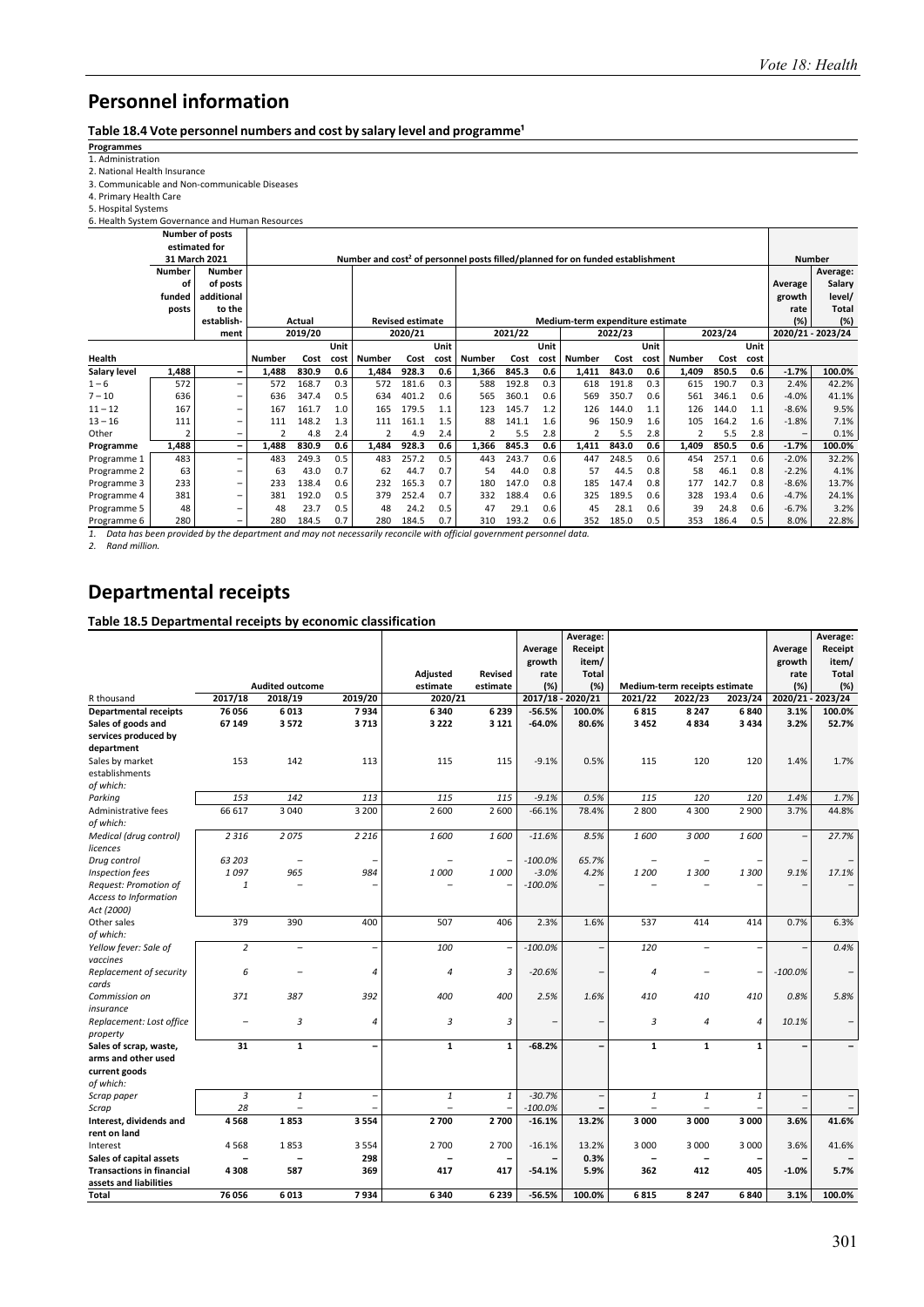## **Programme 1: Administration**

#### **Programme purpose**

Provide strategic leadership, management and support services to the department.

#### **Expenditure trends and estimates**

#### **Table 18.6 Administration expenditure trends and estimates by subprogramme and economic classification**

| Subprogramme                                        |         |                                   |         |                          |           | Average:                 |                          |                         |         |                          | Average:                 |
|-----------------------------------------------------|---------|-----------------------------------|---------|--------------------------|-----------|--------------------------|--------------------------|-------------------------|---------|--------------------------|--------------------------|
|                                                     |         |                                   |         |                          | Average   | Expen-                   |                          |                         |         | Average                  | Expen-                   |
|                                                     |         |                                   |         |                          | growth    | diture/                  |                          |                         |         | growth                   | diture/                  |
|                                                     |         |                                   |         | <b>Adjusted</b>          | rate      | <b>Total</b>             |                          | Medium-term expenditure |         | rate                     | Total                    |
| R million                                           | 2017/18 | <b>Audited outcome</b><br>2018/19 | 2019/20 | appropriation<br>2020/21 | (%)       | (%)<br>2017/18 - 2020/21 | 2021/22                  | estimate<br>2022/23     | 2023/24 | (%)                      | (%)<br>2020/21 - 2023/24 |
| Ministry                                            | 26.5    | 29.0                              | 39.1    | 35.5                     | 10.2%     | 5.7%                     | 46.7                     | 48.0                    | 37.8    | 2.2%                     | 5.3%                     |
| Management                                          | 8.7     | 9.0                               | 8.6     | 9.1                      | 1.3%      | 1.6%                     | 10.6                     | 10.6                    | 10.9    | 6.3%                     | 1.3%                     |
| <b>Corporate Services</b>                           | 260.1   | 289.8                             | 273.5   | 302.3                    | 5.1%      | 49.6%                    | 400.0                    | 395.5                   | 430.4   | 12.5%                    | 48.7%                    |
| <b>Property Management</b>                          | 147.1   | 136.3                             | 120.0   | 181.7                    | 7.3%      | 25.8%                    | 186.4                    | 190.7                   | 202.6   | 3.7%                     | 24.2%                    |
| <b>Financial Management</b>                         | 85.3    | 87.1                              | 101.1   | 119.4                    | 11.8%     | 17.3%                    | 172.7                    | 173.6                   | 176.6   | 13.9%                    | 20.4%                    |
| Total                                               | 527.8   | 551.2                             | 542.4   | 647.9                    | 7.1%      | 100.0%                   | 816.3                    | 818.4                   | 858.3   | 9.8%                     | 100.0%                   |
| Change to 2020                                      |         |                                   |         | (24.3)                   |           |                          | 88.7                     | 96.2                    | 134.3   |                          |                          |
| <b>Budget estimate</b>                              |         |                                   |         |                          |           |                          |                          |                         |         |                          |                          |
|                                                     |         |                                   |         |                          |           |                          |                          |                         |         |                          |                          |
| <b>Economic classification</b>                      |         |                                   |         |                          |           |                          |                          |                         |         |                          |                          |
| <b>Current payments</b>                             | 522.9   | 546.0                             | 533.3   | 640.4                    | 7.0%      | 98.8%                    | 799.8                    | 800.6                   | 846.1   | 9.7%                     | 98.3%                    |
| Compensation of employees                           | 195.4   | 239.8                             | 249.3   | 257.2                    | 9.6%      | 41.5%                    | 243.7                    | 248.5                   | 257.1   | $\overline{\phantom{a}}$ | 32.0%                    |
| Goods and services <sup>1</sup>                     | 327.6   | 306.2                             | 284.0   | 383.1                    | 5.4%      | 57.3%                    | 556.1                    | 552.1                   | 589.0   | 15.4%                    | 66.2%                    |
| of which:                                           |         |                                   |         |                          |           |                          |                          |                         |         |                          |                          |
| Audit costs: External                               | 22.2    | 17.2                              | 18.6    | 29.1                     | 9.4%      | 3.8%                     | 53.5                     | 53.5                    | 53.5    | 22.5%                    | 6.0%                     |
| Computer services                                   | 33.8    | 39.0                              | 11.0    | 10.1                     | $-33.1%$  | 4.1%                     | 53.5                     | 51.4                    | 57.4    | 78.4%                    | 5.5%                     |
| Consultants: Business and advisory                  | 5.2     | 6.4                               | 27.4    | 4.5                      | $-4.9%$   | 1.9%                     | 43.6                     | 42.9                    | 44.9    | 115.8%                   | 4.3%                     |
| services                                            |         |                                   |         |                          |           |                          |                          |                         |         |                          |                          |
| <b>Operating leases</b>                             | 122.4   | 109.7                             | 92.1    | 173.3                    | 12.3%     | 21.9%                    | 147.5                    | 150.8                   | 160.3   | $-2.6%$                  | 20.1%                    |
| Property payments                                   | 28.0    | 32.7                              | 28.7    | 14.4                     | $-20.0%$  | 4.6%                     | 51.9                     | 52.4                    | 56.2    | 57.5%                    | 5.6%                     |
| Travel and subsistence                              | 34.1    | 27.8                              | 3.4     | 47.6                     | 11.8%     | 5.0%                     | 55.0                     | 54.4                    | 57.1    | 6.2%                     | 6.8%                     |
| Transfers and subsidies <sup>1</sup>                | 3.2     | 2.8                               | 3.3     | 3.4                      | 2.4%      | 0.6%                     | 2.5                      | 2.5                     | 2.6     | $-9.1%$                  | 0.4%                     |
| Departmental agencies and accounts                  | 2.3     | 2.5                               | 2.6     | 3.0                      | 9.4%      | 0.5%                     | 2.5                      | 2.5                     | 2.6     | $-5.4%$                  | 0.3%                     |
| Foreign governments and                             |         |                                   |         | 0.4                      |           |                          |                          |                         |         | $-100.0%$                |                          |
| international organisations                         |         |                                   |         |                          |           |                          |                          |                         |         |                          |                          |
| Households                                          | 0.9     | 0.3                               | 0.6     |                          | $-100.0%$ | 0.1%                     |                          |                         |         |                          |                          |
| <b>Payments for capital assets</b>                  | 1.6     | 2.4                               | 5.8     | 4.2                      | 37.3%     | 0.6%                     | 14.0                     | 15.2                    | 9.7     | 32.4%                    | 1.4%                     |
| Machinery and equipment                             | 1.6     | 2.4                               | 5.8     | 4.2                      | 37.3%     | 0.6%                     | 14.0                     | 15.2                    | 9.7     | 32.4%                    | 1.4%                     |
| <b>Payments for financial assets</b>                | 0.1     |                                   |         | $\qquad \qquad -$        | $-100.0%$ |                          | $\overline{\phantom{0}}$ | $\qquad \qquad -$       | ÷       |                          |                          |
| Total                                               | 527.8   | 551.2                             | 542.4   | 647.9                    | 7.1%      | 100.0%                   | 816.3                    | 818.4                   | 858.3   | 9.8%                     | 100.0%                   |
| Proportion of total programme                       | 1.2%    | 1.2%                              | 1.1%    | 1.1%                     |           |                          | 1.3%                     | 1.3%                    | 1.4%    |                          |                          |
| expenditure to vote expenditure                     |         |                                   |         |                          |           |                          |                          |                         |         |                          |                          |
| Details of transfers and subsidies                  |         |                                   |         |                          |           |                          |                          |                         |         |                          |                          |
| <b>Households</b>                                   |         |                                   |         |                          |           |                          |                          |                         |         |                          |                          |
| <b>Social benefits</b>                              |         |                                   |         |                          |           |                          |                          |                         |         |                          |                          |
| Current                                             | 0.9     | 0.3                               | 0.6     |                          | $-100.0%$ | 0.1%                     |                          |                         |         |                          |                          |
| Employee social benefits                            | 0.9     | 0.3                               | 0.6     | $\equiv$                 | $-100.0%$ | 0.1%                     | $\overline{\phantom{0}}$ | $\equiv$                | L,      | $\overline{a}$           | $\overline{\phantom{a}}$ |
| Departmental agencies and accounts                  |         |                                   |         |                          |           |                          |                          |                         |         |                          |                          |
| Departmental agencies (non-business entities)       |         |                                   |         |                          |           |                          |                          |                         |         |                          |                          |
| Current                                             | 2.3     | 2.5                               | 2.6     | 3.0                      | 10.1%     | 0.5%                     | 2.5                      | 2.5                     | 2.6     | $-5.4%$                  | 0.3%                     |
| Health and Welfare Sector Education                 | 2.3     | 2.5                               | 2.6     | 3.0                      | 10.1%     | 0.5%                     | 2.5                      | 2.5                     | 2.6     | $-5.4%$                  | 0.3%                     |
| and Training Authority                              |         |                                   |         |                          |           |                          |                          |                         |         |                          |                          |
| Foreign governments and international organisations |         |                                   |         |                          |           |                          |                          |                         |         |                          |                          |
| Current                                             |         |                                   |         | 0.4                      |           |                          |                          |                         |         | $-100.0%$                |                          |
| World Health Organisation                           |         | L.                                | L.      | 0.4                      |           |                          | -                        |                         | L       | $-100.0%$                |                          |

*1. Estimates of National Expenditure data tables are available at www.treasury.gov.za. These tables contain detailed information by goods and services, and transfers and subsidies items by programme.*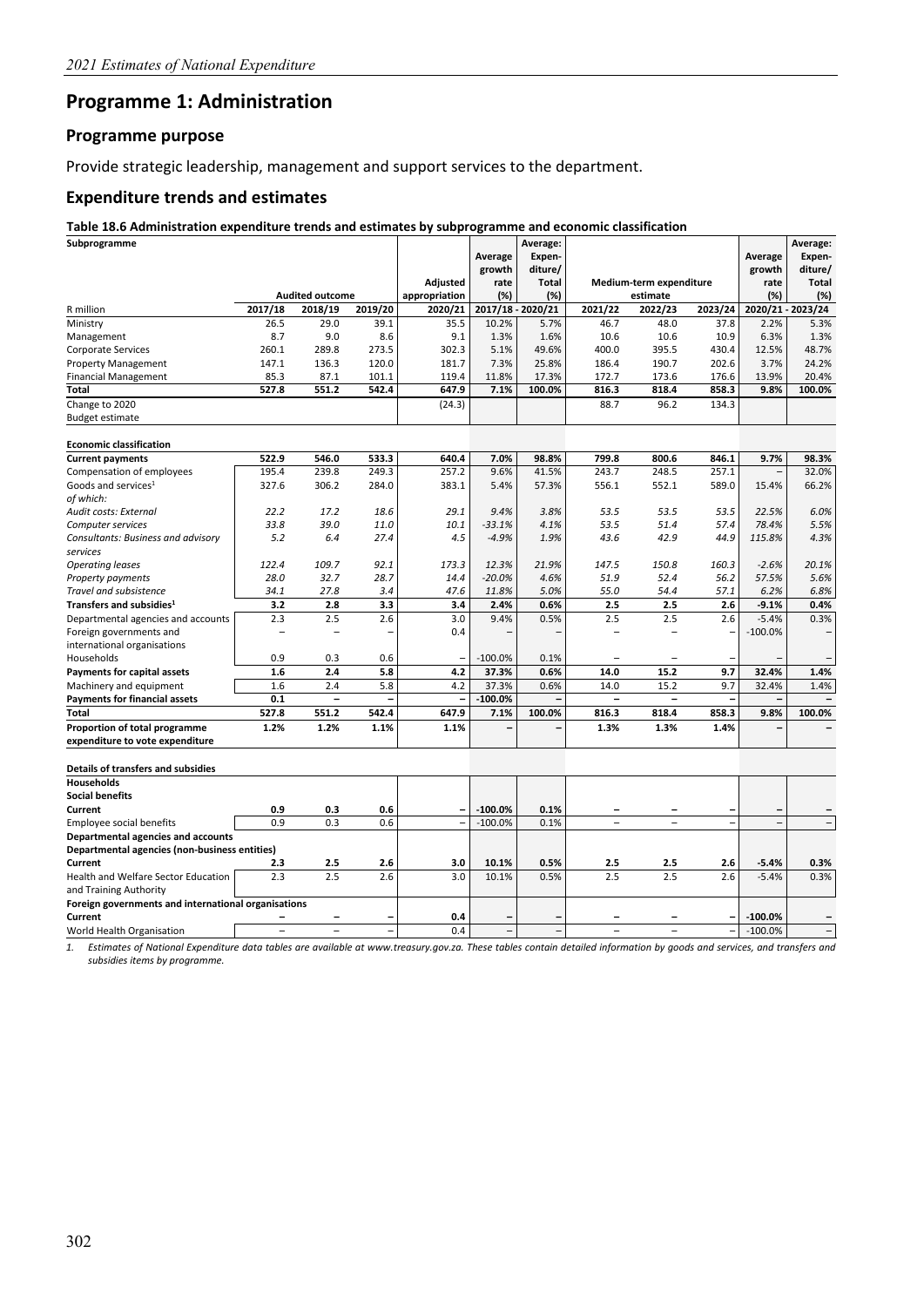|                |               | <b>Number of posts</b>   |                    |        |      |                                                                                            |                         |      |               |       |      |                                  |       |      |               |       |                  |                   |               |
|----------------|---------------|--------------------------|--------------------|--------|------|--------------------------------------------------------------------------------------------|-------------------------|------|---------------|-------|------|----------------------------------|-------|------|---------------|-------|------------------|-------------------|---------------|
|                |               | estimated for            |                    |        |      |                                                                                            |                         |      |               |       |      |                                  |       |      |               |       |                  |                   |               |
|                |               | 31 March 2021            |                    |        |      | Number and cost <sup>2</sup> of personnel posts filled/planned for on funded establishment |                         |      |               |       |      |                                  |       |      |               |       |                  |                   | <b>Number</b> |
|                | <b>Number</b> | <b>Number</b>            |                    |        |      |                                                                                            |                         |      |               |       |      |                                  |       |      |               |       |                  |                   | Average:      |
|                | οf            | of posts                 |                    |        |      |                                                                                            |                         |      |               |       |      |                                  |       |      |               |       |                  | Average           | Salary        |
|                | funded        | additional               |                    |        |      |                                                                                            |                         |      |               |       |      |                                  |       |      |               |       |                  | growth            | level/        |
|                | posts         | to the                   |                    |        |      |                                                                                            |                         |      |               |       |      |                                  |       |      |               |       |                  | rate              | Total         |
|                |               | establish-               |                    | Actual |      |                                                                                            | <b>Revised estimate</b> |      |               |       |      | Medium-term expenditure estimate |       |      |               |       |                  | (%)               | (%)           |
|                |               | ment                     | 2019/20<br>2020/21 |        |      |                                                                                            |                         |      | 2021/22       |       |      | 2022/23                          |       |      | 2023/24       |       |                  | 2020/21 - 2023/24 |               |
|                |               |                          |                    |        | Unit |                                                                                            |                         | Unit |               |       | Unit |                                  |       | Unit |               |       | Unit             |                   |               |
| Administration |               |                          | Number             | Cost   | cost | Number                                                                                     | Cost                    | cost | <b>Number</b> | Cost  | cost | <b>Number</b>                    | Cost  | cost | <b>Number</b> | Cost  | cost             |                   |               |
| Salary level   | 483           | -                        | 483                | 249.3  | 0.5  | 483                                                                                        | 257.2                   | 0.5  | 443           | 243.7 | 0.6  | 447                              | 248.5 | 0.6  | 454           | 257.1 | 0.6              | $-2.0%$           | 100.0%        |
| $1 - 6$        | 254           | $\overline{\phantom{0}}$ | 254                | 66.2   | 0.3  | 254                                                                                        | 69.8                    | 0.3  | 253           | 76.6  | 0.3  | 254                              | 77.0  | 0.3  | 255           | 77.3  | 0.3              | 0.1%              | 55.6%         |
| $7 - 10$       | 139           | $\overline{\phantom{m}}$ | 139                | 77.0   | 0.6  | 139                                                                                        | 79.4                    | 0.6  | 125           | 77.3  | 0.6  | 125                              | 77.3  | 0.6  | 125           | 77.3  | 0.6              | $-3.5%$           | 28.1%         |
| $11 - 12$      | 50            | $\overline{\phantom{m}}$ | 50                 | 50.0   | 1.0  | 50                                                                                         | 51.1                    | 1.0  | 35            | 40.0  | 1.1  | 36                               | 41.2  | 1.1  | 37            | 42.3  | 1.1              | $-9.5%$           | 8.6%          |
| $13 - 16$      | 38            |                          | 38                 | 51.3   | 1.3  | 38                                                                                         | 52.1                    | 1.4  | 28            | 44.2  | 1.6  | 30                               | 47.5  | 1.6  | 35            | 54.7  | 1.6 <sup>1</sup> | $-2.7%$           | 7.2%          |
| Other          |               | $\overline{\phantom{m}}$ |                    | 4.8    | 2.4  |                                                                                            | 4.9                     | 2.4  |               | 5.5   | 2.8  |                                  | 5.5   | 2.8  |               | 5.5   | 2.8              | -                 | 0.4%          |

Table 18.7 Administration personnel numbers and cost by salary level<sup>1</sup>

*1. Data has been provided by the department and may not necessarily reconcile with official government personnel data.* 

*2. Rand million.* 

## **Programme 2: National Health Insurance**

#### **Programme purpose**

Achieve universal health coverage by improving the quality and coverage of health services through the development and implementation of policies and health financing reforms.

#### **Objectives**

- Ensure that the National Health Insurance Fund is operational and makes purchases from accredited health service providers by:
	- enabling Parliament's enactment of the National Health Insurance Bill by March 2022
	- facilitating the establishment of the National Health Insurance Fund by March 2023.
- Retain chronic patients and improve health outcomes by ensuring that 5.5 million patients are registered on the centralised chronic medicine dispensing and distribution system by March 2024.
- Improve the monitoring of the availability of medicine by ensuring that the national stock management surveillance centre reports on stock availability at all 3 860 health facilities by March 2024.
- Expand the services available to the population by developing service benefit packages for all levels of care by March 2024.

#### **Subprogrammes**

- *Programme Management* provides leadership to the programme to improve access to quality health care services by developing and implementing universal health coverage policies and health financing reform.
- **•** Affordable Medicine is responsible for developing systems to ensure access to essential pharmaceutical commodities. This is achieved through the selection of essential medicines, the development of standard treatment guidelines, the administration of health tenders, and the licensing of people and premises that deliver pharmaceutical services and related policies.
- *Health Financing and National Health Insurance* develops and implements policies, legislation and frameworks to achieve universal health coverage by designing and implementing national health insurance. This subprogramme commissions research on health financing, develops policy for the medical schemes industry, provides technical oversight of the Council for Medical Schemes, and manages the *national health insurance indirect grant*.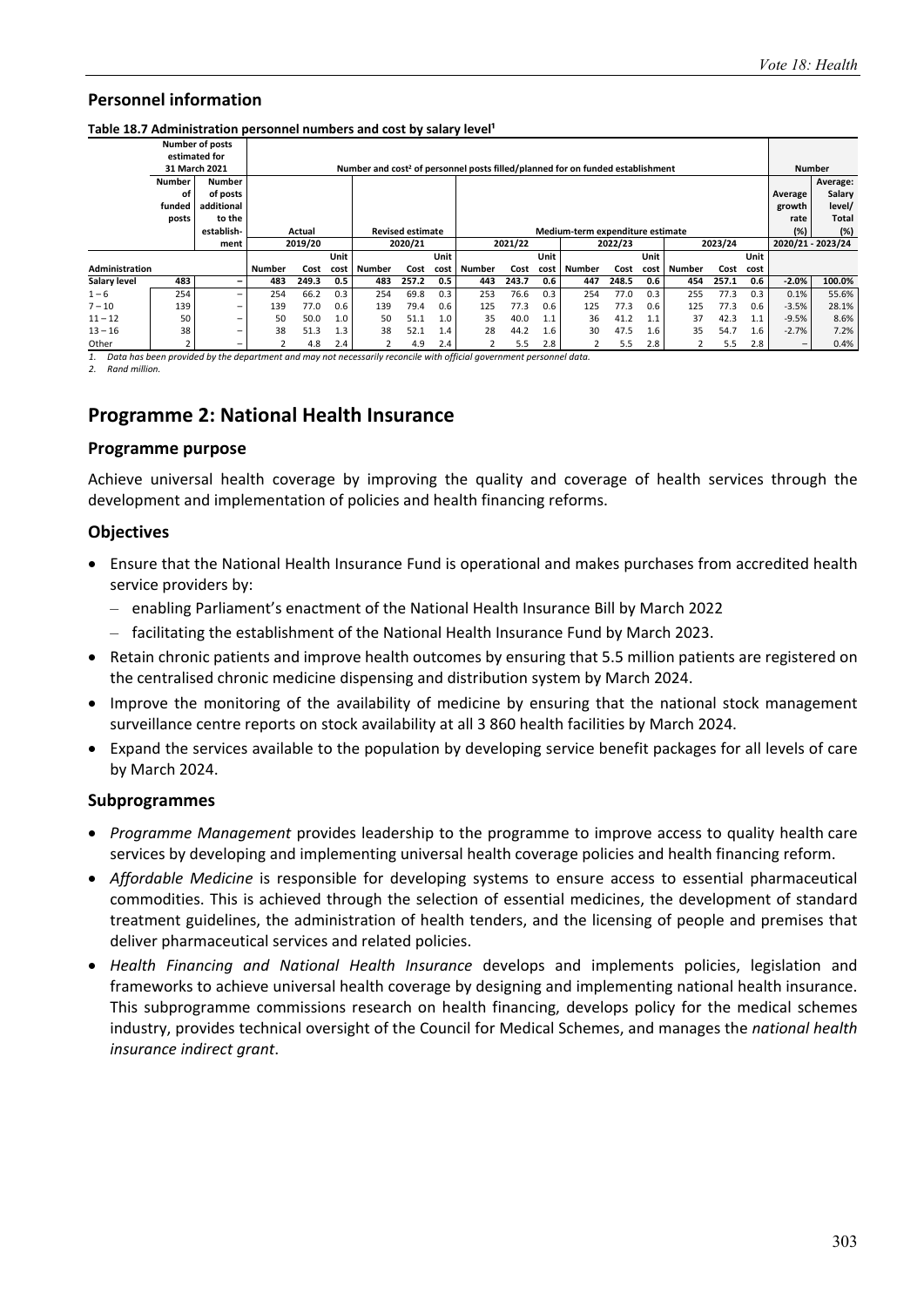#### **Expenditure trends and estimates**

**Table 18.8 National Health Insurance expenditure trends and estimates by subprogramme and economic classification** 

| Subprogramme                         |                          |                          |             |               |           |                    |                          |                          |           |         |                    |
|--------------------------------------|--------------------------|--------------------------|-------------|---------------|-----------|--------------------|--------------------------|--------------------------|-----------|---------|--------------------|
|                                      |                          |                          |             |               | Average   | Average:<br>Expen- |                          |                          |           | Average | Average:<br>Expen- |
|                                      |                          |                          |             |               | growth    | diture/            |                          |                          |           | growth  | diture/            |
|                                      |                          |                          |             | Adjusted      | rate      | <b>Total</b>       |                          | Medium-term expenditure  |           | rate    | <b>Total</b>       |
|                                      |                          | <b>Audited outcome</b>   |             | appropriation | (%)       | (%)                |                          | estimate                 |           | (%)     | (%)                |
| R million                            | 2017/18                  | 2018/19                  | 2019/20     | 2020/21       |           | 2017/18 - 2020/21  | 2021/22                  | 2022/23                  | 2023/24   |         | 2020/21 - 2023/24  |
| Programme Management                 | 3.3                      | 4.2                      | 4.3         | 4.8           | 12.8%     | 0.3%               | 6.0                      | 5.8                      | 4.8       | $-0.1%$ | 0.4%               |
| Affordable Medicine                  | 39.5                     | 76.7                     | 35.4        | 45.8          | 5.1%      | 4.0%               | 51.8                     | 52.1                     | 46.9      | 0.8%    | 3.6%               |
| Health Financing and National Health | 598.8                    | 1 1 1 1 . 4              | 1800.4      | 1 1 8 5 . 4   | 25.6%     | 95.6%              | 1 2 8 2.7                | 1379.1                   | 1397.0    | 5.6%    | 96.0%              |
| Insurance                            |                          |                          |             |               |           |                    |                          |                          |           |         |                    |
| Total                                | 641.5                    | 1 1 9 2 . 3              | 1840.0      | 1 2 3 6 .0    | 24.4%     | 100.0%             | 1 3 4 0.5                | 1437.0                   | 1448.7    | 5.4%    | 100.0%             |
| Change to 2020                       |                          |                          |             | (156.4)       |           |                    | (159.0)                  | (88.3)                   | (113.7)   |         |                    |
| <b>Budget estimate</b>               |                          |                          |             |               |           |                    |                          |                          |           |         |                    |
| <b>Economic classification</b>       |                          |                          |             |               |           |                    |                          |                          |           |         |                    |
| <b>Current payments</b>              | 641.1                    | 1073.3                   | 568.6       | 934.0         | 13.4%     | 65.5%              | 1052.4                   | 1 1 1 0 . 5              | 1 1 2 1.8 | 6.3%    | 77.2%              |
| Compensation of employees            | 41.3                     | 45.1                     | 43.0        | 44.7          | 2.7%      | 3.5%               | 44.0                     | 44.5                     | 46.1      | 1.1%    | 3.3%               |
| Goods and services <sup>1</sup>      | 599.9                    | 1028.1                   | 525.7       | 889.3         | 14.0%     | 62.0%              | 1 0 0 8.4                | 1066.0                   | 1075.6    | 6.5%    | 74.0%              |
| of which:                            |                          |                          |             |               |           |                    |                          |                          |           |         |                    |
| Advertising                          | -                        |                          | 0.9         | 21.1          |           | 0.4%               | 26.2                     | 26.6                     | 26.6      | 8.1%    | 1.8%               |
| Computer services                    | 3.8                      | 24.9                     | 16.1        | 6.3           | 18.2%     | 1.0%               | 4.9                      | 14.2                     | 31.0      | 69.9%   | 1.0%               |
| Consultants: Business and advisory   | 31.5                     | 78.4                     | 128.9       | 82.6          | 37.9%     | 6.5%               | 65.9                     | 98.2                     | 96.9      | 5.4%    | 6.3%               |
| services                             |                          |                          |             |               |           |                    |                          |                          |           |         |                    |
| Contractors                          | 548.7                    | 493.8                    | 324.2       | 646.2         | 5.6%      | 41.0%              | 756.5                    | 698.6                    | 695.2     | 2.5%    | 51.2%              |
| Agency and support/outsourced        |                          | 343.0                    |             | 96.2          |           | 8.9%               | 100.1                    | 144.7                    | 142.4     | 14.0%   | 8.8%               |
| services                             |                          |                          |             |               |           |                    |                          |                          |           |         |                    |
| Travel and subsistence               | 6.1                      | 11.9                     | 0.2         | 6.8           | 3.6%      | 0.5%               | 23.4                     | 23.5                     | 23.6      | 51.5%   | 1.4%               |
| Transfers and subsidies <sup>1</sup> | $\overline{\phantom{0}}$ | 0.0                      | 1 1 9 5 . 2 | 246.5         |           | 29.4%              | 268.7                    | 272.0                    | 272.1     | 3.4%    | 19.4%              |
| Provinces and municipalities         | $\overline{\phantom{0}}$ | $\qquad \qquad -$        | 1 1 9 5 . 0 | 246.5         |           | 29.4%              | 268.7                    | 272.0                    | 272.1     | 3.4%    | 19.4%              |
| Households                           | $\overline{\phantom{0}}$ | 0.0                      | 0.2         |               |           |                    |                          | $\overline{\phantom{0}}$ |           |         | $\qquad \qquad -$  |
| Payments for capital assets          | 0.4                      | 119.0                    | 76.2        | 55.5          | 426.2%    | 5.1%               | 19.4                     | 54.4                     | 54.8      | $-0.5%$ | 3.4%               |
| Machinery and equipment              | 0.4                      | 119.0                    | 76.2        | 55.5          | 426.2%    | 5.1%               | 19.4                     | 54.4                     | 54.8      | $-0.5%$ | 3.4%               |
| <b>Payments for financial assets</b> | 0.0                      | $\overline{\phantom{0}}$ |             |               | $-100.0%$ |                    | $\overline{\phantom{0}}$ | $\overline{\phantom{0}}$ |           |         |                    |
| Total                                | 641.5                    | 1 192.3                  | 1840.0      | 1 2 3 6 .0    | 24.4%     | 100.0%             | 1 3 4 0.5                | 1437.0                   | 1448.7    | 5.4%    | 100.0%             |
| Proportion of total programme        | 1.5%                     | 2.6%                     | 3.6%        | 2.1%          |           | -                  | 2.1%                     | 2.3%                     | 2.4%      |         |                    |
| expenditure to vote expenditure      |                          |                          |             |               |           |                    |                          |                          |           |         |                    |
| Dotails of transfors and subsidios   |                          |                          |             |               |           |                    |                          |                          |           |         |                    |

| Details Of traffsters and subsidies |                          |                          |         |                          |                          |       |       |       |       |                          |                          |
|-------------------------------------|--------------------------|--------------------------|---------|--------------------------|--------------------------|-------|-------|-------|-------|--------------------------|--------------------------|
| <b>Households</b>                   |                          |                          |         |                          |                          |       |       |       |       |                          |                          |
| <b>Social benefits</b>              |                          |                          |         |                          |                          |       |       |       |       |                          |                          |
| Current                             | $\overline{\phantom{a}}$ | 0.0                      | 0.2     | -                        | -                        | -     |       |       |       | $\overline{\phantom{0}}$ |                          |
| Employee social benefits            |                          | 0.0                      | 0.2     |                          | -                        | $-$   |       |       |       |                          |                          |
| <b>Provinces and municipalities</b> |                          |                          |         |                          |                          |       |       |       |       |                          |                          |
| <b>Provinces</b>                    |                          |                          |         |                          |                          |       |       |       |       |                          |                          |
| Provincial revenue funds            |                          |                          |         |                          |                          |       |       |       |       |                          |                          |
| Current                             |                          | $\overline{\phantom{0}}$ | 1 195.0 | 246.5                    | -                        | 29.4% | 268.7 | 272.0 | 272.1 | 3.4%                     | 19.4%                    |
| National health insurance grant     |                          |                          | 289.3   | 246.5                    | $\overline{\phantom{0}}$ | 10.9% | 268.7 | 272.0 | 272.1 | 3.4%                     | 19.4%                    |
| Human resources capacitation grant  |                          |                          | 905.7   | $\overline{\phantom{a}}$ | -                        | 18.4% |       |       |       |                          | $\overline{\phantom{0}}$ |

*1. Estimates of National Expenditure data tables are available at www.treasury.gov.za. These tables contain detailed information by goods and services, and transfers and subsidies items by programme.* 

#### **Personnel information**

Table 18.9 National Health Insurance personnel numbers and cost by salary level<sup>1</sup>

|                                  |               | <b>Number of posts</b>   |               |         |      |               |                         |      |              |         |      |                                                                                            |         |      |               |         |      |         |                   |
|----------------------------------|---------------|--------------------------|---------------|---------|------|---------------|-------------------------|------|--------------|---------|------|--------------------------------------------------------------------------------------------|---------|------|---------------|---------|------|---------|-------------------|
|                                  |               | estimated for            |               |         |      |               |                         |      |              |         |      |                                                                                            |         |      |               |         |      |         |                   |
|                                  |               | 31 March 2021            |               |         |      |               |                         |      |              |         |      | Number and cost <sup>2</sup> of personnel posts filled/planned for on funded establishment |         |      |               |         |      |         | <b>Number</b>     |
|                                  | <b>Number</b> | <b>Number</b>            |               |         |      |               |                         |      |              |         |      |                                                                                            |         |      |               |         |      |         | Average:          |
|                                  | οf            | of posts                 |               |         |      |               |                         |      |              |         |      |                                                                                            |         |      |               |         |      | Average | Salary            |
|                                  | funded        | additional               |               |         |      |               |                         |      |              |         |      |                                                                                            |         |      |               |         |      | growth  | level/            |
|                                  | posts         | to the                   |               |         |      |               |                         |      |              |         |      |                                                                                            |         |      |               |         |      | rate    | Total             |
|                                  |               | establish-               |               | Actual  |      |               | <b>Revised estimate</b> |      |              |         |      | Medium-term expenditure estimate                                                           |         |      |               |         |      | (%)     | (%)               |
|                                  |               | ment                     |               | 2019/20 |      |               | 2020/21                 |      |              | 2021/22 |      |                                                                                            | 2022/23 |      |               | 2023/24 |      |         | 2020/21 - 2023/24 |
|                                  |               |                          |               |         | Unit |               |                         | Unit |              |         | Unit |                                                                                            |         | Unit |               |         | Unit |         |                   |
| <b>National Health Insurance</b> |               |                          | <b>Number</b> | Cost    | cost | <b>Number</b> | Cost                    | cost | Number       | Cost    | cost | Number                                                                                     | Cost    | cost | <b>Number</b> | Cost    | cost |         |                   |
| Salary level                     | 63            | -                        | 63            | 43.0    | 0.7  | 62            | 44.7                    | 0.7  | 54           | 44.0    | 0.8  | 57                                                                                         | 44.5    | 0.8  | 58            | 46.1    | 0.8  | $-2.2%$ | 100.0%            |
| $1 - 6$                          | 15            | -                        | 15            | 4.3     | 0.3  | 15            | 4.5                     | 0.3  | 15           | 5.5     | 0.4  | 16                                                                                         | 5.5     | 0.3  | 16            | 5.5     | 0.3  | 2.2%    | 26.8%             |
| $7 - 10$                         | 25            | $\overline{\phantom{0}}$ | 25            | 12.4    | 0.5  | 25            | 13.3                    | 0.5  | 23           | 14.3    | 0.6  | 23                                                                                         | 13.1    | 0.6  | 23            | 13.1    | 0.6  | $-2.7%$ | 40.7%             |
| $11 - 12$                        | 13            | $\qquad \qquad$          | 13            | 12.3    | 0.9  | 12            | 12.1                    | 1.0  | <sub>8</sub> | 9.7     | 1.2  | q                                                                                          | 10.3    | 1.1  | 9             | 10.3    | 1.1  | $-9.1%$ | 16.5%             |
| $13 - 16$                        | 10            | $\overline{\phantom{0}}$ | 10            | 13.9    | 1.4  | 10            | 14.8                    | 1.5  | 8            | 14.4    | 1.8  | 9                                                                                          | 15.6    | 1.7  | 10            | 17.2    | 1.7  | $-0.0%$ | 16.0%             |

*1. Data has been provided by the department and may not necessarily reconcile with official government personnel data.* 

*2. Rand million.*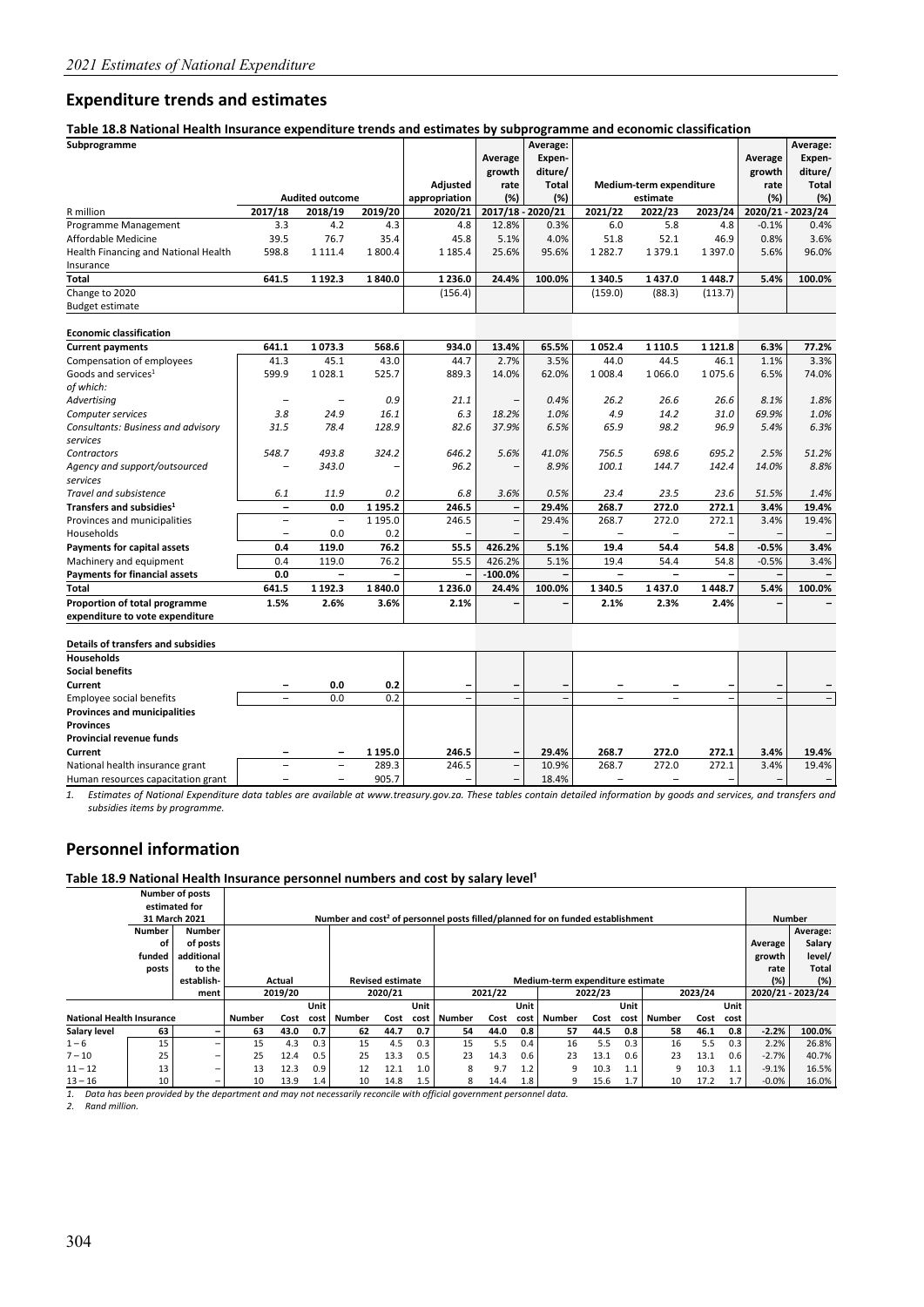## **Programme 3: Communicable and Non‐communicable Diseases**

#### **Programme purpose**

Develop and support the implementation of national policies, guidelines, norms and standards, and the achievement of targets for the national response needed to decrease morbidity and mortality associated with communicable and non‐communicable diseases. Develop strategies and implement programmes that reduce maternal and child mortality.

#### **Objectives**

- Protect girls through reducing the risk of cervical cancer in later life by vaccinating 80 per cent of eligible girls in grade 5 against the human papilloma virus each year over the medium term.
- Support the reduction of premature mortality due to non-communicable diseases to 26 per cent by developing a national strategy for tobacco control by March 2022 and implementing it over the medium term.
- Support the effective implementation of the national strategic plan on malaria elimination over the medium term by:
	- ensuring that malaria‐endemic municipalities achieve at least 95 per cent indoor residual spray coverage
	- conducting information and communication campaigns for malaria prevention
	- investigating and classifying confirmed cases within 72 hours.
- Support the reduction of mortality by completing vaccine cold chain audits in all provinces by March 2022.
- Increase the number of HIV-positive people accessing antiretroviral treatment to 6.7 million by March 2024 by implementing the universal test-and-treat policy.
- Reduce new HIV infections by implementing a combination of prevention interventions such as HIV counselling and testing, medical male circumcision, and condom distribution over the medium term.

#### **Subprogrammes**

- *Programme Management* is responsible for ensuring that efforts by all stakeholders are harnessed to support the overall purpose of the programme. This includes ensuring that the efforts and resources of provincial departments of health, development partners, donors, academic and research organisations, and nongovernmental and civil society organisations all contribute in a coherent, integrated way.
- *HIV, AIDS and STIs* is responsible for policy formulation, coordination, and the monitoring and evaluation of HIV and sexually transmitted disease services. This entails ensuring the implementation of the health sector components of the 2017‐2022 national strategic plan on HIV, TB and STIs. Other important functions of this subprogramme are the management and oversight of the HIV and AIDS component of the *HIV, TB, malaria and community outreach grant* implemented by provinces, and the coordination and direction of donor funding for HIV and AIDS, in particular the United States President's Emergency Plan for AIDS Relief; the Global Fund to Fight AIDS, Tuberculosis and Malaria; and the United States Centres for Disease Control.
- *Tuberculosis Management* develops national policies and guidelines, sets norms and standards for TB services, and monitors their implementation in line with the vision of eliminating infections, mortality, stigma and discrimination from TB and HIV and AIDS, as outlined in the 2017‐2022 national strategic plan on HIV, TB and STIs.
- *Women's Maternal and Reproductive Health* develops and monitors policies and guidelines, sets norms and standards for maternal and women's health services, and monitors the implementation of these services.
- *Child, Youth and School Health* is responsible for policy formulation, coordination, and the monitoring and evaluation of child, youth and school health services. This subprogramme is also responsible for the management and oversight of the human papillomavirus vaccination programme, and coordinates stakeholders outside of the health sector to play key roles in promoting improved health and nutrition for children and young people.
- *Communicable Diseases* develops policies and supports provinces in ensuring the control of infectious diseases with the support of the National Institute for Communicable Diseases, a division of the National Health Laboratory Service. It improves surveillance for disease detection; strengthens preparedness and core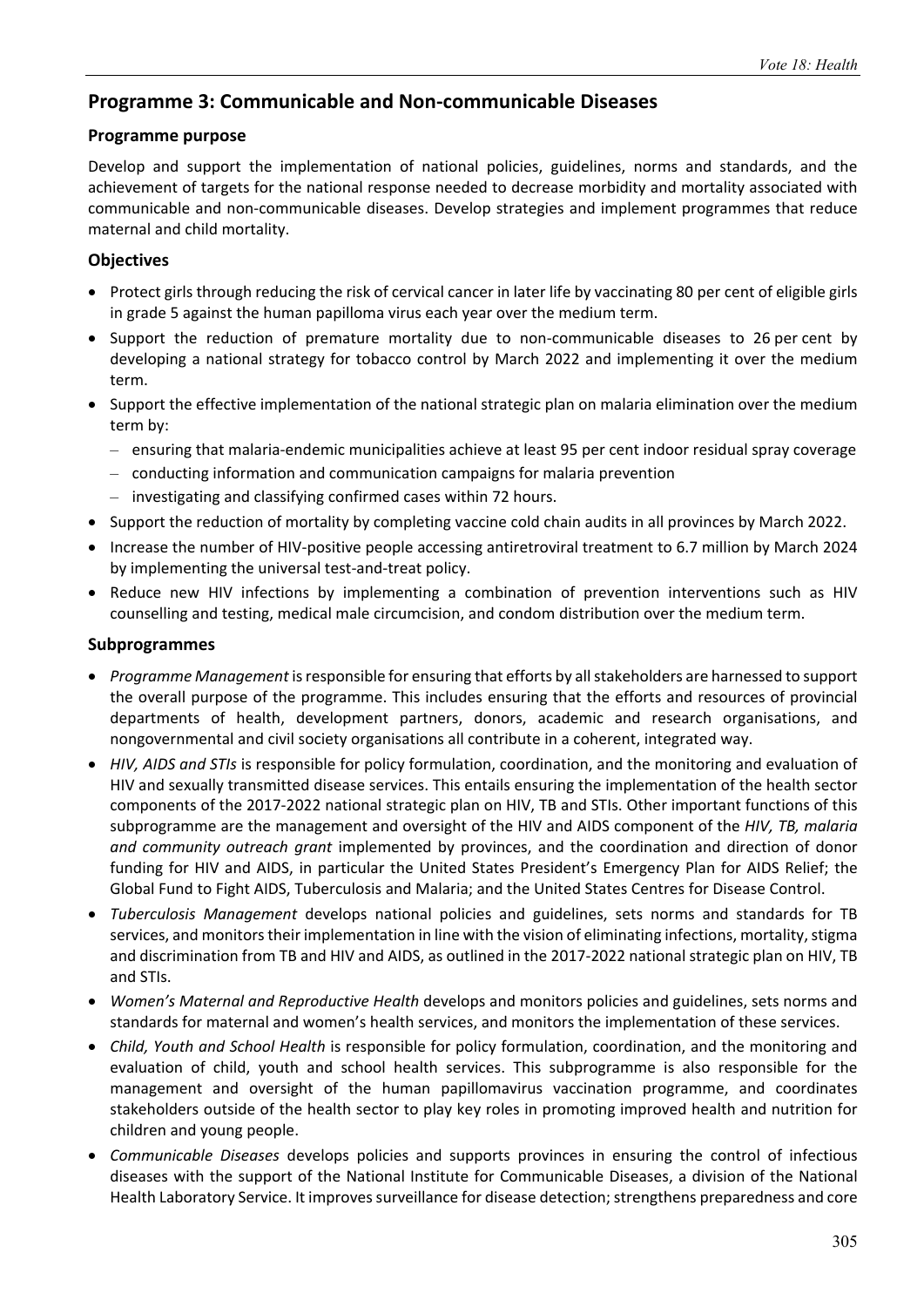response capacity for public health emergencies in line with international health regulations; and facilitates the implementation of influenza prevention and control programmes, tropical disease prevention and control programmes, and malaria elimination.

- *Non‐communicable Diseases* establishes policy, legislation and guidelines, and assists provinces in implementing and monitoring services for chronic non‐communicable diseases, disability, eye care, oral health, mental health and substance abuse.
- *Health Promotion and Nutrition* formulates and monitors policies, guidelines, and norms and standards for health promotion and nutrition. Focusing on South Africa's quadruple burden of disease (HIV and AIDS and TB, maternal and child mortality, non‐communicable diseases, and violence and injury), this subprogramme implements the health-promotion strategy to reduce risk factors for disease, and promotes an integrated approach to working towards an optimal nutritional status for all South Africans.

#### **Expenditure trends and estimates**

**Table 18.10 Communicable and Non‐communicable Diseases expenditure trends and estimates by subprogramme and economic classification** 

| Subprogramme                                   |          |                        |          |                 |           | Average:                 |                |                         |          |                   | Average:          |
|------------------------------------------------|----------|------------------------|----------|-----------------|-----------|--------------------------|----------------|-------------------------|----------|-------------------|-------------------|
|                                                |          |                        |          |                 | Average   | Expen-                   |                |                         |          | Average           | Expen-            |
|                                                |          |                        |          |                 | growth    | diture/                  |                |                         |          | growth            | diture/           |
|                                                |          |                        |          | <b>Adjusted</b> | rate      | Total                    |                | Medium-term expenditure |          | rate              | <b>Total</b>      |
|                                                |          | <b>Audited outcome</b> |          | appropriation   | (%)       | (%)                      |                | estimate                |          | (%)               | (%)               |
| R million                                      | 2017/18  | 2018/19                | 2019/20  | 2020/21         |           | 2017/18 - 2020/21        | 2021/22        | 2022/23                 | 2023/24  | 2020/21 - 2023/24 |                   |
| Programme Management                           | 5.3      | 5.1                    | 5.5      | 4.0             | $-9.0%$   | $\qquad \qquad -$        | 5.5            | 5.4                     | 5.6      | 12.2%             |                   |
| HIV, AIDS and STIs                             | 18 014.1 | 20 336.9               | 22 374.9 | 27 642.3        | 15.3%     | 98.3%                    | 27 993.7       | 28 317.2                | 27 507.7 | $-0.2%$           | 93.5%             |
| <b>Tuberculosis Management</b>                 | 25.5     | 21.6                   | 23.4     | 23.2            | $-3.2%$   | 0.1%                     | 28.5           | 27.0                    | 27.2     | 5.5%              | 0.1%              |
| Women's Maternal and Reproductive<br>Health    | 14.2     | 14.3                   | 13.4     | 15.3            | 2.4%      | 0.1%                     | 18.4           | 18.1                    | 18.3     | 6.2%              | 0.1%              |
| Child, Youth and School Health                 | 220.8    | 248.9                  | 181.0    | 23.6            | $-52.5%$  | 0.8%                     | 30.9           | 31.2                    | 28.6     | 6.7%              | 0.1%              |
| Communicable Diseases                          | 18.4     | 15.6                   | 51.2     | 347.0           | 166.2%    | 0.5%                     | 4 4 0 1.2      | 2 152.6                 | 50.9     | $-47.3%$          | 5.8%              |
| Non-communicable Diseases                      | 21.2     | 28.5                   | 35.4     | 51.1            | 34.0%     | 0.2%                     | 90.3           | 86.4                    | 87.2     | 19.5%             | 0.3%              |
| <b>Health Promotion and Nutrition</b>          | 31.4     | 17.4                   | 28.8     | 30.9            | $-0.5%$   | 0.1%                     | 36.9           | 36.4                    | 31.1     | 0.2%              | 0.1%              |
| Total                                          | 18 351.0 | 20 688.3               | 22 713.5 | 28 137.4        | 15.3%     | 100.0%                   | 32 605.4       | 30 674.2                | 27 756.6 | $-0.5%$           | 100.0%            |
| Change to 2020                                 |          |                        |          | 2 949.0         |           |                          | 3822.5         | 394.9                   | (3065.6) |                   |                   |
| <b>Budget estimate</b>                         |          |                        |          |                 |           |                          |                |                         |          |                   |                   |
| <b>Economic classification</b>                 |          |                        |          |                 |           |                          |                |                         |          |                   |                   |
| <b>Current payments</b>                        | 584.6    | 387.5                  | 330.9    | 717.5           | 7.1%      | 2.2%                     | 4,805.7        | 2,552.9                 | 455.5    | $-14.1%$          | 7.2%              |
| Compensation of employees                      | 130.3    | 122.7                  | 138.4    | 165.3           | 8.2%      | 0.6%                     | 147.0          | 147.4                   | 142.7    | $-4.8%$           | 0.5%              |
| Goods and services <sup>1</sup>                | 454.3    | 264.8                  | 192.5    | 552.2           | 6.7%      | 1.6%                     | 4,658.7        | 2,405.4                 | 312.8    | $-17.3%$          | 6.7%              |
| of which:                                      |          |                        |          |                 |           |                          |                |                         |          |                   |                   |
| Consultants: Business and advisory<br>services | 115.4    | 91.1                   | 59.2     | 47.6            | $-25.6%$  | 0.3%                     | 51.5           | 50.8                    | 51.7     | 2.8%              | 0.2%              |
| Agency and support/outsourced<br>services      | 31.9     | 5.5                    | 2.3      | 23.0            | $-10.3%$  | 0.1%                     | 30.3           | 29.0                    | 30.3     | 9.7%              | 0.1%              |
| <b>Inventory: Medical supplies</b>             | 81.4     | 74.0                   | 34.7     | 97.1            | 6.0%      | 0.3%                     | 98.7           | 99.8                    | 101.1    | 1.4%              | 0.3%              |
| <b>Inventory: Medicine</b>                     | 86.4     |                        |          | 1.6             | $-73.6%$  | 0.1%                     | 4 3 5 0.0      | 2 100.0                 |          | $-100.0%$         | 5.4%              |
| Travel and subsistence                         | 20.6     | 20.7                   |          | 27.2            | 9.8%      | 0.1%                     | 46.7           | 40.1                    | 41.9     | 15.4%             | 0.1%              |
| <b>Operating payments</b>                      | 43.7     | 30.2                   | 5.0      | 20.2            | $-22.7%$  | 0.1%                     | 33.9           | 33.8                    | 34.4     | 19.4%             | 0.1%              |
| Transfers and subsidies <sup>1</sup>           | 17750.9  | 20 300.7               | 22 382.2 | 27 413.9        | 15.6%     | 97.7%                    | 27 797.4       | 28 118.8                | 27 299.6 | $-0.1%$           | 92.8%             |
| Provinces and municipalities                   | 17577.7  | 20 12 1.7              | 22 196.2 | 27 222.4        | 15.7%     | 96.9%                    | 27 585.5       | 27 910.4                | 27 089.6 | $-0.2%$           | 92.1%             |
| Departmental agencies and accounts             | 17.5     | 17.1                   | 18.1     | 18.1            | 1.1%      | 0.1%                     | 28.9           | 19.4                    | 20.2     | 3.8%              | 0.1%              |
| Non-profit institutions                        | 155.4    | 161.2                  | 167.3    | 173.4           | 3.7%      | 0.7%                     | 183.0          | 189.0                   | 189.8    | 3.1%              | 0.6%              |
| Households                                     | 0.3      | 0.8                    | 0.7      |                 | $-100.0%$ |                          |                |                         |          |                   | $\qquad \qquad -$ |
| <b>Payments for capital assets</b>             | 15.3     | 0.1                    | 0.3      | 6.0             | $-26.9%$  | $\overline{\phantom{a}}$ | 2.4            | 2.5                     | 1.5      | $-37.2%$          | $\qquad \qquad -$ |
| Machinery and equipment                        | 15.3     | 0.1                    | 0.3      | 6.0             | $-26.9%$  | $\overline{\phantom{a}}$ | 2.4            | 2.5                     | 1.5      | $-37.2%$          | $\qquad \qquad -$ |
| <b>Payments for financial assets</b>           | 0.1      | $\equiv$               |          |                 | $-100.0%$ | $\overline{a}$           | $\overline{a}$ | $\overline{a}$          |          |                   |                   |
| <b>Total</b>                                   | 18 351.0 | 20 688.3               | 22 713.5 | 28 137.4        | 15.3%     | 100.0%                   | 32 605.4       | 30 674.2                | 27 756.6 | $-0.5%$           | 100.0%            |
| Proportion of total programme                  | 43.3%    | 44.4%                  | 44.7%    | 48.5%           |           | $\overline{\phantom{0}}$ | 52.1%          | 49.8%                   | 46.7%    |                   |                   |
| expenditure to vote expenditure                |          |                        |          |                 |           |                          |                |                         |          |                   |                   |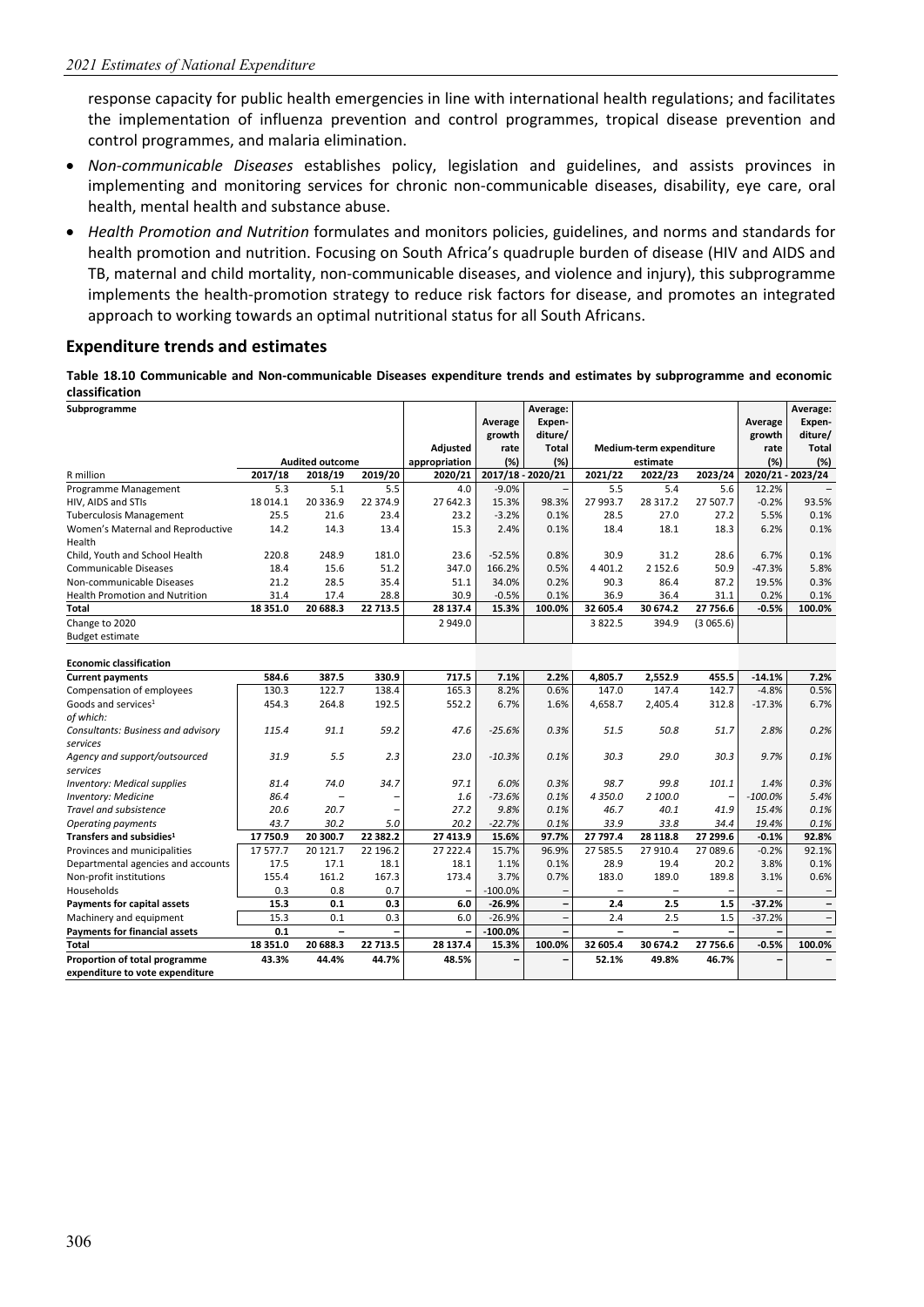#### **Table 18.10 Communicable and Non‐communicable Diseases expenditure trends and estimates by subprogramme and economic classification**

| Details of transfers and subsidies                                                  |            |                                   |                   |                          |                        | Average:                 |                          |                         |                   |           | Average:                 |
|-------------------------------------------------------------------------------------|------------|-----------------------------------|-------------------|--------------------------|------------------------|--------------------------|--------------------------|-------------------------|-------------------|-----------|--------------------------|
|                                                                                     |            |                                   |                   |                          | Average                | Expen-                   |                          |                         |                   | Average   | Expen-                   |
|                                                                                     |            |                                   |                   |                          | growth                 | diture/                  |                          |                         |                   | growth    | diture/                  |
|                                                                                     |            |                                   |                   | Adjusted                 | rate                   | <b>Total</b>             |                          | Medium-term expenditure |                   | rate      | <b>Total</b>             |
| R million                                                                           | 2017/18    | <b>Audited outcome</b><br>2018/19 | 2019/20           | appropriation<br>2020/21 | (%)                    | (%)<br>2017/18 - 2020/21 | 2021/22                  | estimate<br>2022/23     | 2023/24           | (%)       | (%)<br>2020/21 - 2023/24 |
| Households                                                                          |            |                                   |                   |                          |                        |                          |                          |                         |                   |           |                          |
| <b>Social benefits</b>                                                              |            |                                   |                   |                          |                        |                          |                          |                         |                   |           |                          |
|                                                                                     |            |                                   |                   |                          |                        |                          |                          |                         |                   |           |                          |
| Current                                                                             | 0.3<br>0.3 | 0.8                               | 0.7<br>0.7        |                          | $-100.0%$<br>$-100.0%$ | -                        | $\overline{\phantom{0}}$ |                         | -<br>Ē,           |           |                          |
| Employee social benefits                                                            |            | 0.8                               |                   |                          |                        |                          |                          |                         |                   |           |                          |
| Departmental agencies and accounts<br>Departmental agencies (non-business entities) |            |                                   |                   |                          |                        |                          |                          |                         |                   |           |                          |
| Current                                                                             | 17.5       | 17.1                              | 18.1              | 18.1                     | 1.1%                   | 0.1%                     | 28.9                     | 19.4                    | 20.2              | 3.8%      | 0.1%                     |
| South African National AIDS Council                                                 | 17.5       | 17.1                              | 18.1              | 18.1                     | 1.1%                   | 0.1%                     | 28.9                     | 19.4                    | 20.2              | 3.8%      | 0.1%                     |
| <b>Provinces and municipalities</b>                                                 |            |                                   |                   |                          |                        |                          |                          |                         |                   |           |                          |
| <b>Provinces</b>                                                                    |            |                                   |                   |                          |                        |                          |                          |                         |                   |           |                          |
| Provincial revenue funds                                                            |            |                                   |                   |                          |                        |                          |                          |                         |                   |           |                          |
| Current                                                                             | 17 577.7   | 20 121.7                          | 22 196.2          | 27 222.4                 | 15.7%                  | 96.9%                    | 27 585.5                 | 27 910.4                | 27 089.6          | $-0.2%$   | 92.1%                    |
| Human papillomavirus vaccine grant                                                  |            | 200.0                             | 157.2             |                          |                        | 0.4%                     |                          |                         |                   |           |                          |
| Comprehensive HIV/AIDS and TB                                                       | 17 577.7   | 19 921.7                          | $\overline{a}$    |                          | $-100.0%$              | 41.7%                    |                          |                         |                   |           |                          |
| conditional grant                                                                   |            |                                   |                   |                          |                        |                          |                          |                         |                   |           |                          |
| HIV, TB, malaria and community                                                      |            |                                   |                   | 221.0                    |                        | 0.2%                     | 220.3                    | 224.9                   | 225.5             | 0.7%      | 0.7%                     |
| outreach grant: Human                                                               |            |                                   |                   |                          |                        |                          |                          |                         |                   |           |                          |
| papillomavirus vaccine component                                                    |            |                                   |                   |                          |                        |                          |                          |                         |                   |           |                          |
| HIV, TB, malaria and community                                                      |            |                                   | 19 963.3          | 20 377.5                 |                        | 44.9%                    | 22 563.8                 | 23 346.7                | 23 408.7          | 4.7%      | 75.3%                    |
| outreach grant: HIV and AIDS                                                        |            |                                   |                   |                          |                        |                          |                          |                         |                   |           |                          |
| component                                                                           |            |                                   |                   |                          |                        |                          |                          |                         |                   |           |                          |
| HIV, TB, malaria and community                                                      |            |                                   | 90.4              | 116.2                    |                        | 0.2%                     | 104.2                    | 108.0                   | 108.3             | $-2.3%$   | 0.4%                     |
| outreach grant: Malaria elimination                                                 |            |                                   |                   |                          |                        |                          |                          |                         |                   |           |                          |
| component                                                                           |            |                                   |                   |                          |                        |                          |                          |                         |                   |           |                          |
| HIV, TB, malaria and community                                                      |            |                                   | 1500.0            | 2577.8                   |                        | 4.5%                     | 2 4 8 0.2                | 2587.5                  | 2 5 9 7 . 5       | 0.3%      | 8.6%                     |
| outreach grant: Community outreach                                                  |            |                                   |                   |                          |                        |                          |                          |                         |                   |           |                          |
| services component                                                                  |            |                                   |                   |                          |                        |                          |                          |                         |                   |           |                          |
| HIV, TB, malaria and community                                                      |            |                                   | 485.3             | 507.8                    |                        | 1.1%                     | 506.1                    | 524.5                   | 525.9             | 1.2%      | 1.7%                     |
| outreach grant: TB component                                                        |            |                                   |                   |                          |                        |                          |                          |                         |                   |           |                          |
| HIV, TB, malaria and community                                                      |            |                                   |                   |                          |                        | -                        | 103.4                    | 106.7                   | 107.0             |           | 0.3%                     |
| outreach grant: Mental health                                                       |            |                                   |                   |                          |                        |                          |                          |                         |                   |           |                          |
| services component                                                                  |            |                                   |                   |                          |                        |                          |                          |                         |                   |           |                          |
| HIV, TB, malaria and community                                                      |            |                                   |                   |                          |                        | -                        | 107.5                    | 112.1                   | 116.8             |           | 0.3%                     |
| outreach grant: Oncology services                                                   |            |                                   |                   |                          |                        |                          |                          |                         |                   |           |                          |
| component                                                                           |            |                                   |                   |                          |                        |                          |                          |                         |                   |           |                          |
| HIV, TB, malaria and community                                                      |            |                                   |                   | 3 4 2 2.2                |                        | 3.8%                     | 1 500.0                  | 900.0                   |                   | $-100.0%$ | 4.9%                     |
| outreach grant: COVID-19                                                            |            |                                   |                   |                          |                        |                          |                          |                         |                   |           |                          |
| component                                                                           |            |                                   |                   |                          |                        |                          |                          |                         |                   |           |                          |
| <b>Non-profit institutions</b>                                                      |            |                                   |                   |                          |                        |                          |                          |                         |                   |           |                          |
| Current                                                                             | 155.4      | 161.2                             | 167.3             | 173.4                    | 3.7%                   | 0.7%                     | 183.0                    | 189.0                   | 189.8             | 3.1%      | 0.6%                     |
| Non-governmental organisations:                                                     | 22.0       | 23.3                              | 24.6              | 27.2                     | 7.3%                   | 0.1%                     | 28.0                     | 28.9                    | 29.0              | 2.2%      | 0.1%                     |
| Lifeline                                                                            |            |                                   |                   |                          |                        |                          |                          |                         |                   |           |                          |
| Non-governmental organisations:                                                     | 61.2       | 64.8                              | 68.4              | 75.5                     | 7.3%                   | 0.3%                     | 62.0                     | 64.3                    | 64.6              | $-5.1%$   | 0.2%                     |
| loveLife                                                                            |            |                                   |                   |                          |                        |                          |                          |                         |                   |           |                          |
| Non-governmental organisations:                                                     | 19.2       | 20.3                              | 21.3              | 23.6                     | 7.0%                   | 0.1%                     | 24.3                     | 25.1                    | 25.2              | 2.2%      | 0.1%                     |
| Soul City                                                                           |            |                                   |                   |                          |                        |                          |                          |                         |                   |           |                          |
| Non-governmental organisations: HIV                                                 | 41.5       | 49.7                              | 49.7              | 43.5                     | 1.6%                   | 0.2%                     | 65.6                     | 67.5                    | 67.8              | 15.9%     | 0.2%                     |
| and AIDS                                                                            |            |                                   |                   |                          |                        |                          |                          |                         |                   |           |                          |
| Public Universities South Africa                                                    | 8.5        | $\overline{\phantom{a}}$          | $\qquad \qquad -$ |                          | $-100.0%$              | -                        | $\qquad \qquad -$        | $\qquad \qquad -$       | $\qquad \qquad -$ |           |                          |
| South African Renal Registry                                                        | 0.4        | 0.4                               | 0.4               | 0.4                      | 7.4%                   | -                        | 0.4                      | 0.5                     | 0.5               | 2.1%      |                          |
| South African Federation for Mental                                                 | 0.4        | 0.4                               | 0.4               | 0.5                      | 7.4%                   | -                        | 0.5                      | 0.5                     | 0.5               | 2.2%      | -                        |
| Health                                                                              |            |                                   |                   |                          |                        |                          |                          |                         |                   |           |                          |
| South African National Council for                                                  | 0.8        | 0.9                               | 0.9               | 1.0                      | 7.2%                   | $\overline{\phantom{0}}$ | 1.1                      | 1.1                     | 1.1               | 2.2%      | -                        |
| the Blind                                                                           |            |                                   |                   |                          |                        |                          |                          |                         |                   |           |                          |
| South African Medical Research                                                      | 0.5        | 0.6                               | 0.6               | 0.6                      | 7.3%                   | -                        |                          | $\qquad \qquad -$       | $\overline{a}$    | $-100.0%$ |                          |
| Council                                                                             |            |                                   |                   |                          |                        |                          |                          |                         |                   |           |                          |
| National Council Against Smoking                                                    | 0.8        | 0.9                               | $1.0\,$           | 1.1                      | 9.0%                   |                          | 1.1                      | $1.2$                   | $1.2\,$           | 2.2%      |                          |

*1. Estimates of National Expenditure data tables are available at www.treasury.gov.za. These tables contain detailed information by goods and services, and transfers and subsidies items by programme.*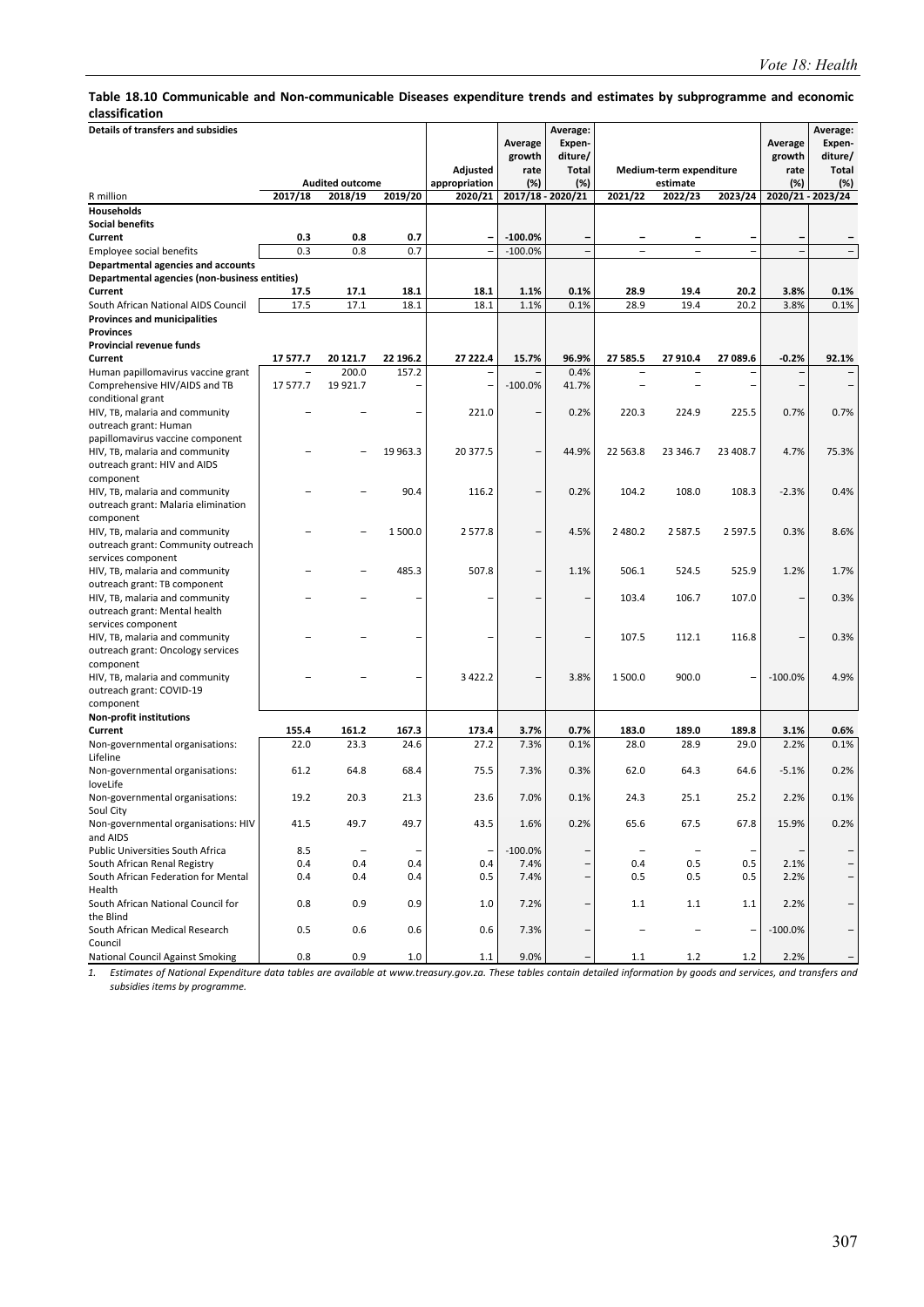#### Table 18.11 Communicable and Non-communicable Diseases personnel numbers and cost by salary level<sup>1</sup>

|                       |                              | <b>Number of posts</b><br>estimated for |               |         |      |                                                                                            |                         |      |               |         |      |                                  |         |      |               |         |                  |          |                   |
|-----------------------|------------------------------|-----------------------------------------|---------------|---------|------|--------------------------------------------------------------------------------------------|-------------------------|------|---------------|---------|------|----------------------------------|---------|------|---------------|---------|------------------|----------|-------------------|
|                       |                              | 31 March 2021                           |               |         |      | Number and cost <sup>2</sup> of personnel posts filled/planned for on funded establishment |                         |      |               |         |      |                                  |         |      |               |         |                  |          | <b>Number</b>     |
|                       | <b>Number</b>                | <b>Number</b>                           |               |         |      |                                                                                            |                         |      |               |         |      |                                  |         |      |               |         |                  |          | Average:          |
|                       | οf                           | of posts                                |               |         |      |                                                                                            |                         |      |               |         |      |                                  |         |      |               |         |                  | Average  | Salary            |
|                       | funded                       | additional                              |               |         |      |                                                                                            |                         |      |               |         |      |                                  |         |      |               |         |                  | growth   | level/            |
|                       | posts                        | to the                                  |               |         |      |                                                                                            |                         |      |               |         |      |                                  |         |      |               |         |                  | rate     | <b>Total</b>      |
|                       |                              | establish-                              |               | Actual  |      |                                                                                            | <b>Revised estimate</b> |      |               |         |      | Medium-term expenditure estimate |         |      |               |         |                  | (%)      | (%)               |
|                       |                              | ment                                    |               | 2019/20 |      |                                                                                            | 2020/21                 |      |               | 2021/22 |      |                                  | 2022/23 |      |               | 2023/24 |                  |          | 2020/21 - 2023/24 |
|                       | <b>Communicable and Non-</b> |                                         |               |         | Unit |                                                                                            |                         | Unit |               |         | Unit |                                  |         | Unit |               |         | Unit             |          |                   |
| communicable Diseases |                              |                                         | <b>Number</b> | Cost    | cost | Number                                                                                     | Cost                    | cost | <b>Number</b> | Cost    | cost | Number                           | Cost    | cost | <b>Number</b> | Cost    | cost             |          |                   |
| Salary level          | 233                          | $\qquad \qquad$                         | 233           | 138.4   | 0.6  | 232                                                                                        | 165.3                   | 0.7  | 180           | 147.0   | 0.8  | 185                              | 147.4   | 0.8  | 177           | 142.7   | 0.8              | $-8.6%$  | 100.0%            |
| $1 - 6$               | 37                           |                                         | 37            | 9.4     | 0.3  | 37                                                                                         | 11.3                    | 0.3  | 38            | 14.1    | 0.4  | 39                               | 14.0    | 0.4  | 37            | 13.3    | 0.4              | -        | 19.5%             |
| $7 - 10$              | 116                          | $\qquad \qquad =$                       | 116           | 56.5    | 0.5  | 116                                                                                        | 68.0                    | 0.6  | 87            | 60.6    | 0.7  | 88                               | 60.2    | 0.7  | 83            | 57.2    | 0.7              | $-10.6%$ | 48.3%             |
| $11 - 12$             | 53                           |                                         | 53            | 45.6    | 0.9  | 52                                                                                         | 53.8                    | 1.0  | 36            | 44.7    | 1.2  | 36                               | 41.2    | 1.1  | 35            | 40.0    | 1.1              | $-12.4%$ | 20.5%             |
| $13 - 16$             | 27                           | $\overline{\phantom{m}}$                | 27            | 26.9    | 1.0  | 27                                                                                         | 32.2                    | 1.2  | 19            | 27.6    | 1.5  | 22                               | 32.1    | 1.5  | 22            | 32.1    | $1.5\phantom{0}$ | $-6.6%$  | 11.6%             |

*1. Data has been provided by the department and may not necessarily reconcile with official government personnel data.* 

*2. Rand million.* 

## **Programme 4: Primary Health Care**

#### **Programme purpose**

Develop and oversee the implementation of legislation, policies, systems, and norms and standards for a uniform, well-functioning district health system, including for emergency, environmental and port health services.

#### **Objectives**

- Improve the quality of care at clinics by ensuring that 2 250 primary health care facilities qualify as ideal clinics by March 2024.
- Improve the quality and safety of care by ensuring that 35 per cent of public health facilities implement the quality improvement programme by March 2024.
- Mitigate the spread of communicable diseases by ensuring that 30 points of entry are compliant with international health regulations by March 2024.
- Promote community participation and the responsiveness of the health system by ensuring that all 3 467 primary health care facilities have community outreach services by 2023/24.

#### **Subprogrammes**

- *Programme Management* supports and provides leadership for the development and implementation of legislation, policies, systems, and norms and standards for a uniform district health system, and emergency, environmental and port health systems.
- *District Health Services* promotes, coordinates and institutionalises the district health system, integrates programme implementation using the primary health care approach by improving the quality of care, and coordinates the traditional medicine programme.
- *Environmental and Port Health Services* coordinates the delivery of environmental health services, including the monitoring and delivery of municipal health services; and ensures compliance with international health regulations by coordinating and implementing port health services at all of South Africa's points of entry.
- *Emergency Medical Services and Trauma* is responsible for improving the governance, management and functioning of emergency medical services in South Africa by formulating policies, guidelines, and norms and standards; strengthening the capacity and skills of emergency medical services personnel; identifying needs and service gaps; and providing oversight to provinces.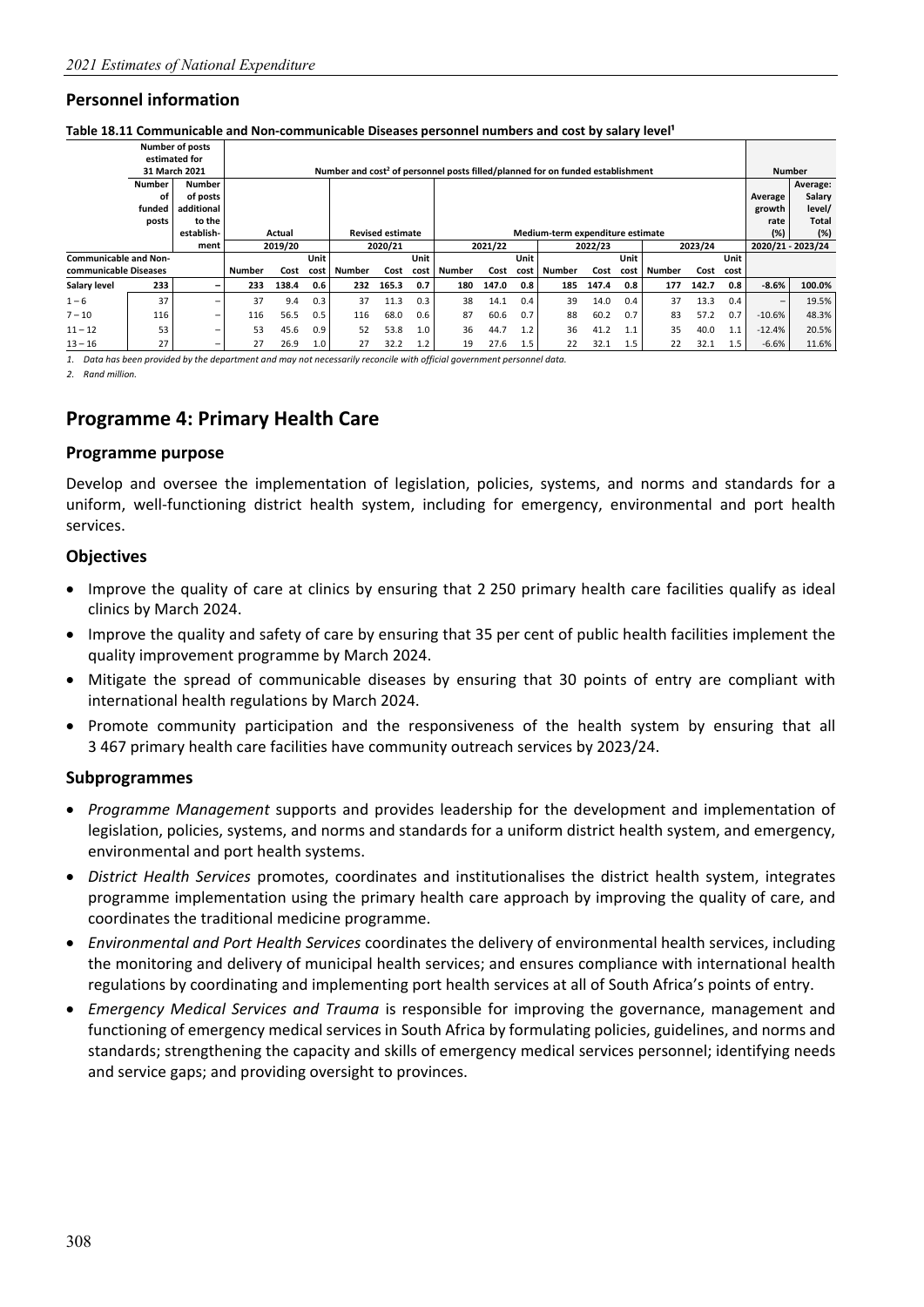#### **Expenditure trends and estimates**

**Table 18.12 Primary Health Care expenditure trends and estimates by subprogramme and economic classification** 

| Subprogramme                                  |         |                          |         |                          |                | Average:          |                          |                          |                          |                | Average:                 |
|-----------------------------------------------|---------|--------------------------|---------|--------------------------|----------------|-------------------|--------------------------|--------------------------|--------------------------|----------------|--------------------------|
|                                               |         |                          |         |                          |                | Expen-            |                          |                          |                          |                |                          |
|                                               |         |                          |         |                          | Average        | diture/           |                          |                          |                          | Average        | Expen-                   |
|                                               |         |                          |         | <b>Adjusted</b>          | growth<br>rate | <b>Total</b>      |                          | Medium-term expenditure  |                          | growth<br>rate | diture/<br><b>Total</b>  |
|                                               |         | <b>Audited outcome</b>   |         | appropriation            | (%)            | (%)               |                          | estimate                 |                          | (%)            | (%)                      |
| R million                                     | 2017/18 | 2018/19                  | 2019/20 | 2020/21                  |                | 2017/18 - 2020/21 | 2021/22                  | 2022/23                  | 2023/24                  |                | 2020/21 - 2023/24        |
| Programme Management                          | 4.0     | 4.7                      | 4.8     | 3.9                      | $-0.1%$        | 1.9%              | 4.2                      | 4.2                      | 4.4                      | 3.6%           | 1.8%                     |
| <b>District Health Services</b>               | 43.2    | 15.0                     | 16.7    | 21.0                     | $-21.3%$       | 10.6%             | 19.9                     | 21.2                     | 18.4                     | $-4.3%$        | 8.5%                     |
| <b>Environmental and Port Health Services</b> | 153.9   | 173.1                    | 187.3   | 244.5                    | 16.7%          | 84.1%             | 190.0                    | 190.2                    | 195.2                    | $-7.2%$        | 86.3%                    |
| <b>Emergency Medical Services and</b>         | 7.1     | 6.6                      | 8.1     | 8.3                      | 5.5%           | 3.3%              | 8.2                      | 7.9                      | 8.1                      | $-1.2%$        | 3.4%                     |
| Trauma                                        |         |                          |         |                          |                |                   |                          |                          |                          |                |                          |
| Total                                         | 208.1   | 199.4                    | 216.9   | 277.8                    | 10.1%          | 100.0%            | 222.3                    | 223.5                    | 226.1                    | $-6.6%$        | 100.0%                   |
| Change to 2020                                |         |                          |         | 39.5                     |                |                   | (31.9)                   | (41.9)                   | (27.4)                   |                |                          |
| <b>Budget estimate</b>                        |         |                          |         |                          |                |                   |                          |                          |                          |                |                          |
| <b>Economic classification</b>                |         |                          |         |                          |                |                   |                          |                          |                          |                |                          |
| <b>Current payments</b>                       | 201.8   | 198.3                    | 215.9   | 277.2                    | 11.2%          | 99.0%             | 219.9                    | 221.0                    | 224.2                    | $-6.8%$        | 99.2%                    |
| Compensation of employees                     | 160.2   | 176.4                    | 192.0   | 252.4                    | 16.4%          | 86.6%             | 188.4                    | 189.5                    | 193.4                    | $-8.5%$        | 86.7%                    |
| Goods and services <sup>1</sup>               | 41.5    | 21.9                     | 23.8    | 24.8                     | $-15.8%$       | 12.4%             | 31.5                     | 31.5                     | 30.8                     | 7.6%           | 12.5%                    |
| of which:                                     |         |                          |         |                          |                |                   |                          |                          |                          |                |                          |
| Communication                                 | 1.9     | 1.6                      | 1.2     | 1.3                      | $-10.9%$       | 0.7%              | 1.9                      | 1.9                      | 1.9                      | 11.2%          | 0.7%                     |
| Contractors                                   | 0.4     | 0.8                      | 0.5     | 0.5                      | 8.5%           | 0.2%              | 0.8                      | 0.8                      | 0.8                      | 16.5%          | 0.3%                     |
| Fleet services (including government          | 9.0     | 10.0                     | 10.6    | 6.9                      | $-8.4%$        | 4.0%              | 13.9                     | 13.6                     | 13.5                     | 25.0%          | 5.0%                     |
| motor transport)                              |         |                          |         |                          |                |                   |                          |                          |                          |                |                          |
| Inventory: Clothing material and              | 0.8     | 0.2                      | 2.3     |                          | $-100.0%$      | 0.4%              | 1.7                      | 1.6                      | 1.6                      |                | 0.5%                     |
| accessories                                   |         |                          |         |                          |                |                   |                          |                          |                          |                |                          |
| Travel and subsistence                        | 12.8    | 5.7                      | 0.0     | 2.7                      | $-40.7%$       | 2.3%              | 8.9                      | 9.1                      | 8.7                      | 48.2%          | 3.1%                     |
| Venues and facilities                         | 3.7     | 1.0                      |         | 1.2                      | $-30.2%$       | 0.7%              | 1.4                      | 1.5                      | 1.4                      | 3.6%           | 0.6%                     |
| Transfers and subsidies <sup>1</sup>          | 0.3     | 0.4                      | 0.4     | $\overline{\phantom{0}}$ | $-100.0%$      | 0.1%              | $\overline{\phantom{0}}$ | $\overline{\phantom{0}}$ | $\overline{\phantom{a}}$ |                | $\overline{\phantom{0}}$ |
| Departmental agencies and accounts            | 0.0     | $\overline{\phantom{0}}$ | ۳       |                          | $-100.0%$      |                   | $\overline{\phantom{0}}$ | ۰                        | $\overline{\phantom{0}}$ |                |                          |
| Households                                    | 0.2     | 0.4                      | 0.4     |                          | $-100.0%$      | 0.1%              | $\overline{\phantom{0}}$ | ۰                        |                          |                |                          |
| <b>Payments for capital assets</b>            | 6.1     | 0.6                      | 0.6     | 0.6                      | $-52.9%$       | 0.9%              | 2.4                      | 2.5                      | 1.9                      | 44.9%          | 0.8%                     |
| Machinery and equipment                       | 6.1     | 0.6                      | 0.6     | 0.6                      | $-52.9%$       | 0.9%              | 2.4                      | 2.5                      | 1.9                      | 44.9%          | 0.8%                     |
| <b>Total</b>                                  | 208.1   | 199.4                    | 216.9   | 277.8                    | 10.1%          | 100.0%            | 222.3                    | 223.5                    | 226.1                    | $-6.6%$        | 100.0%                   |
| Proportion of total programme                 | 0.5%    | 0.4%                     | 0.4%    | 0.5%                     |                |                   | 0.4%                     | 0.4%                     | 0.4%                     |                |                          |
| expenditure to vote expenditure               |         |                          |         |                          |                |                   |                          |                          |                          |                |                          |
| Details of transfers and subsidies            |         |                          |         |                          |                |                   |                          |                          |                          |                |                          |
| <b>Households</b>                             |         |                          |         |                          |                |                   |                          |                          |                          |                |                          |
| <b>Social benefits</b>                        |         |                          |         |                          |                |                   |                          |                          |                          |                |                          |
| Current                                       | 0.2     | 0.4                      | 0.4     |                          | $-100.0%$      | 0.1%              |                          |                          |                          |                |                          |
| <b>Employee social benefits</b>               | 0.2     | 0.4                      | 0.4     |                          | $-100.0%$      | 0.1%              |                          |                          |                          |                | $\overline{\phantom{m}}$ |

*1. Estimates of National Expenditure data tables are available at www.treasury.gov.za. These tables contain detailed information by goods and services, and transfers and subsidies items by programme.* 

#### **Personnel information**

Table 18.13 Primary Health Care personnel numbers and cost by salary level<sup>1</sup>

|                            |               | <b>Number of posts</b>   |               |                                              |      |                                                                                            |       |      |               |         |      |                                  |         |      |               |         |      |          |                   |
|----------------------------|---------------|--------------------------|---------------|----------------------------------------------|------|--------------------------------------------------------------------------------------------|-------|------|---------------|---------|------|----------------------------------|---------|------|---------------|---------|------|----------|-------------------|
|                            |               | estimated for            |               |                                              |      |                                                                                            |       |      |               |         |      |                                  |         |      |               |         |      |          |                   |
|                            |               | 31 March 2021            |               |                                              |      | Number and cost <sup>2</sup> of personnel posts filled/planned for on funded establishment |       |      |               |         |      |                                  |         |      |               |         |      |          | <b>Number</b>     |
|                            | <b>Number</b> | <b>Number</b>            |               |                                              |      |                                                                                            |       |      |               |         |      |                                  |         |      |               |         |      |          | Average:          |
|                            | οf            | of posts                 |               |                                              |      |                                                                                            |       |      |               |         |      |                                  |         |      |               |         |      | Average  | Salary            |
|                            | funded        | additional               |               |                                              |      |                                                                                            |       |      |               |         |      |                                  |         |      |               |         |      | growth   | level/            |
|                            | posts         | to the                   |               |                                              |      |                                                                                            |       |      |               |         |      |                                  |         |      |               |         |      | rate     | Total             |
|                            |               | establish-               |               | <b>Revised estimate</b><br>Actual<br>2020/21 |      |                                                                                            |       |      |               |         |      | Medium-term expenditure estimate |         |      |               |         |      | (%)      | (%)               |
|                            |               | ment                     |               | 2019/20                                      |      |                                                                                            |       |      |               | 2021/22 |      |                                  | 2022/23 |      |               | 2023/24 |      |          | 2020/21 - 2023/24 |
|                            |               |                          |               | Unit                                         |      |                                                                                            |       | Unit |               |         | Unit |                                  |         | Unit |               |         | Unit |          |                   |
| <b>Primary Health Care</b> |               |                          | <b>Number</b> | Cost                                         | cost | Number                                                                                     | Cost  | cost | <b>Number</b> | Cost    | cost | Number                           | Cost    | cost | <b>Number</b> | Cost    | cost |          |                   |
| Salary level               | 381           | $\overline{\phantom{0}}$ | 381           | 192.0                                        | 0.5  | 379                                                                                        | 252.4 | 0.7  | 332           | 188.4   | 0.6  | 325                              | 189.5   | 0.6  | 328           | 193.4   | 0.6  | $-4.7%$  | 100.0%            |
| $1 - 6$                    | 87            | $\overline{\phantom{a}}$ | 87            | 20.4                                         | 0.2  | 87                                                                                         | 27.1  | 0.3  | 86            | 24.2    | 0.3  | 85                               | 24.4    | 0.3  | 85            | 24.4    | 0.3  | $-0.8%$  | 25.1%             |
| $7 - 10$                   | 248           | $\overline{\phantom{m}}$ | 248           | 125.4                                        | 0.5  | 246                                                                                        | 164.2 | 0.7  | 214           | 126.0   | 0.6  | 208                              | 124.6   | 0.6  | 209           | 125.5   | 0.6  | $-5.3%$  | 64.3%             |
| $11 - 12$                  | 30            | $\overline{\phantom{a}}$ | 30            | 27.4                                         | 0.9  | 30                                                                                         | 36.2  | 1.2  | 21            | 22.8    | 1.1  | 21                               | 24.0    | 1.1  | 21            | 24.0    | 1.1  | $-11.2%$ | 6.8%              |
| $13 - 16$                  | 16            | $\overline{\phantom{m}}$ | 16            | 18.8                                         | 1.2  | 16                                                                                         | 24.8  | 1.5  | 11            | 15.5    | 1.4  | 11                               | 16.5    | 1.5  | 13            | 19.5    | 1.5  | $-6.7%$  | 3.7%              |

*1. Data has been provided by the department and may not necessarily reconcile with official government personnel data. 2. Rand million.* 

## **Programme 5: Hospital Systems**

#### **Programme purpose**

Develop national policies and plans for all levels of hospital services to strengthen the referral system and facilitate the improvement of hospitals. Ensure that the planning, coordination, delivery and oversight of health infrastructure meet the country's health needs.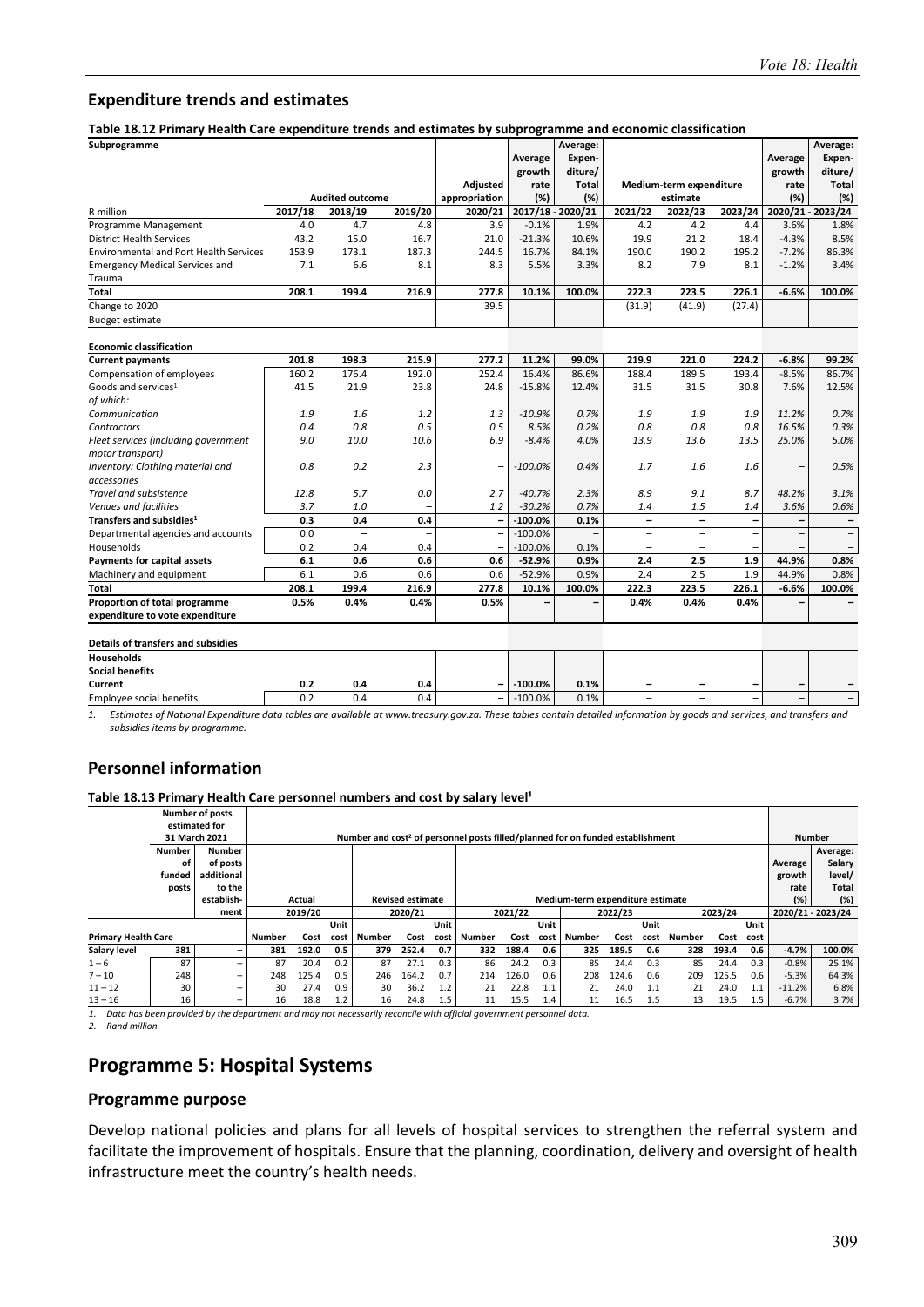#### **Objectives**

- Improve the financing and delivery of infrastructure over the medium term by:
	- constructing or revitalising 45 primary health care facilities
	- constructing or revitalising 50 hospitals
	- maintaining, repairing and/or refurbishing 200 public health facilities.

#### **Subprogrammes**

- *Programme Management* supports and provides leadership for the development of national policy on hospital services, including the management of health facility infrastructure and hospital systems.
- *Health Facilities Infrastructure Management* coordinates and funds health care infrastructure to enable provinces to plan, manage, modernise, rationalise and transform infrastructure, health technology and hospital management, and improve the quality of care. This subprogramme is responsible for the direct *health facility revitalisation grant* and the health facility revitalisation component of the *national health insurance indirect grant*.
- *Hospital Systems* focuses on the modernised and reconfigured provision of tertiary hospital services, identifies tertiary and regional hospitals to serve as centres of excellence for disseminating quality improvements, and is responsible for the management of the *national tertiary services grant*.

#### **Expenditure trends and estimates**

| Table 18.14 Hospital Systems expenditure trends and estimates by subprogramme and economic classification |  |
|-----------------------------------------------------------------------------------------------------------|--|
|-----------------------------------------------------------------------------------------------------------|--|

| Subprogramme                         |                          |                          |             |                          | Average        | Average:<br>Expen-       |                          |                          |                          | Average                  | Average:<br>Expen- |
|--------------------------------------|--------------------------|--------------------------|-------------|--------------------------|----------------|--------------------------|--------------------------|--------------------------|--------------------------|--------------------------|--------------------|
|                                      |                          |                          |             |                          | growth         | diture/                  |                          |                          |                          | growth                   | diture/            |
|                                      |                          |                          |             | <b>Adjusted</b>          | rate           | <b>Total</b>             |                          | Medium-term expenditure  |                          | rate                     | <b>Total</b>       |
|                                      |                          | <b>Audited outcome</b>   |             | appropriation            | (%)            | (%)                      |                          | estimate                 |                          | (%)                      | (%)                |
| R million                            | 2017/18                  | 2018/19                  | 2019/20     | 2020/21                  |                | 2017/18 - 2020/21        | 2021/22                  | 2022/23                  | 2023/24                  |                          | 2020/21 - 2023/24  |
| Programme Management                 | 1.0                      | 1.0                      | 1.1         | 1.2                      | 7.9%           |                          | 1.1                      | 1.1                      | 1.1                      | $-4.3%$                  |                    |
| Health Facilities Infrastructure     | 6 3 5 6 . 3              | 6779.7                   | 7 2 1 9 . 0 | 7 195.7                  | 4.2%           | 34.9%                    | 7651.5                   | 8 4 2 7 .0               | 9029.7                   | 7.9%                     | 36.7%              |
| Management                           |                          |                          |             |                          |                |                          |                          |                          |                          |                          |                    |
| <b>Hospital Systems</b>              | 11 685.8                 | 12 409.2                 | 13 193.6    | 14 022.7                 | 6.3%           | 65.1%                    | 13 7 19.8                | 14 011.8                 | 14 034.0                 |                          | 63.3%              |
| Total                                | 18 043.1                 | 19 189.9                 | 20 413.7    | 21 219.6                 | 5.6%           | 100.0%                   | 21 372.3                 | 22 439.9                 | 23 064.8                 | 2.8%                     | 100.0%             |
| Change to 2020                       |                          |                          |             | (555.1)                  |                |                          | (1490.8)                 | (1513.1)                 | (1145.6)                 |                          |                    |
| <b>Budget estimate</b>               |                          |                          |             |                          |                |                          |                          |                          |                          |                          |                    |
| <b>Economic classification</b>       |                          |                          |             |                          |                |                          |                          |                          |                          |                          |                    |
| <b>Current payments</b>              | 105.1                    | 105.2                    | 173.0       | 184.3                    | 20.6%          | 0.7%                     | 101.3                    | 219.3                    | 221.7                    | 6.3%                     | 0.8%               |
| Compensation of employees            | 20.0                     | 21.1                     | 23.7        | 24.2                     | 6.6%           | 0.1%                     | 29.1                     | 28.1                     | 24.8                     | 0.8%                     | 0.1%               |
| Goods and services <sup>1</sup>      | 85.1                     | 84.2                     | 149.3       | 160.1                    | 23.4%          | 0.6%                     | 72.3                     | 191.2                    | 196.9                    | 7.1%                     | 0.7%               |
| of which:                            |                          |                          |             |                          |                |                          |                          |                          |                          |                          |                    |
| Minor assets                         | 0.1                      | 0.9                      | 2.1         | 6.0                      | 279.2%         |                          | 2.3                      | 2.5                      | 2.4                      | $-26.3%$                 |                    |
| Consultants: Business and advisory   | 80.1                     | 78.4                     | 87.2        | 77.1                     | $-1.3%$        | 0.4%                     | 43.5                     | 135.5                    | 139.3                    | 21.8%                    | 0.4%               |
| services                             |                          |                          |             |                          |                |                          |                          |                          |                          |                          |                    |
| Contractors                          | $\overline{\phantom{0}}$ | 0.2                      | 0.1         | 2.7                      |                |                          | 0.9                      | 1.0                      | 1.0                      | $-27.8%$                 |                    |
| Fleet services (including government | 0.2                      | 0.3                      | 0.7         | 1.6                      | 86.6%          |                          | 1.0                      | 0.9                      | 1.1                      | $-12.3%$                 |                    |
| motor transport)                     |                          |                          |             |                          |                |                          |                          |                          |                          |                          |                    |
| Consumable supplies                  | 0.0                      | 0.1                      | 53.7        | 0.0                      | 7.7%           | 0.1%                     | 17.1                     | 44.0                     | 45.2                     | 1982.6%                  | 0.1%               |
| Travel and subsistence               | 3.8                      | 3.9                      | 0.1         | 6.6                      | 20.8%          |                          | 6.0                      | 6.0                      | 6.5                      | $-0.9%$                  |                    |
| Transfers and subsidies <sup>1</sup> | 17 360.6                 | 18 457.9                 | 19 532.0    | 20 328.4                 | 5.4%           | 96.0%                    | 20 153.0                 | 20 886.4                 | 21 258.8                 | 1.5%                     | 93.8%              |
| Provinces and municipalities         | 17 360.6                 | 18 457.9                 | 19 531.8    | 20 328.4                 | 5.4%           | 96.0%                    | 20 153.0                 | 20 886.4                 | 21 258.8                 | 1.5%                     | 93.8%              |
| Households                           | $\overline{\phantom{a}}$ | $\overline{\phantom{m}}$ | 0.1         |                          |                |                          | $\overline{a}$           | $\overline{\phantom{0}}$ |                          |                          |                    |
| <b>Payments for capital assets</b>   | 577.3                    | 626.8                    | 708.8       | 706.8                    | 7.0%           | 3.3%                     | 1 1 1 8.0                | 1334.2                   | 1584.3                   | 30.9%                    | 5.4%               |
| Buildings and other fixed structures | 577.1                    | 591.0                    | 592.0       | 472.1                    | $-6.5%$        | 2.8%                     | 935.7                    | 1083.5                   | 1 3 2 5 .5               | 41.1%                    | 4.3%               |
| Machinery and equipment              | 0.1                      | 35.8                     | 116.7       | 234.7                    | 1123.9%        | 0.5%                     | 182.3                    | 250.7                    | 258.8                    | 3.3%                     | 1.1%               |
| <b>Payments for financial assets</b> | 0.0                      | $\overline{\phantom{0}}$ |             |                          | $-100.0%$      |                          | $\overline{\phantom{0}}$ | $\overline{\phantom{0}}$ |                          |                          |                    |
| Total                                | 18 043.1                 | 19 189.9                 | 20 413.7    | 21 219.6                 | 5.6%           | 100.0%                   | 21 372.3                 | 22 439.9                 | 23 064.8                 | 2.8%                     | 100.0%             |
| Proportion of total programme        | 42.5%                    | 41.2%                    | 40.2%       | 36.6%                    |                |                          | 34.2%                    | 36.4%                    | 38.8%                    |                          |                    |
| expenditure to vote expenditure      |                          |                          |             |                          |                |                          |                          |                          |                          |                          |                    |
| Details of transfers and subsidies   |                          |                          |             |                          |                |                          |                          |                          |                          |                          |                    |
| <b>Households</b>                    |                          |                          |             |                          |                |                          |                          |                          |                          |                          |                    |
| <b>Social benefits</b>               |                          |                          |             |                          |                |                          |                          |                          |                          |                          |                    |
| Current                              |                          |                          | 0.1         | $\overline{\phantom{0}}$ |                |                          | $\overline{\phantom{0}}$ |                          | $\overline{\phantom{0}}$ |                          |                    |
| <b>Employee social benefits</b>      | $\overline{a}$           |                          | 0.1         | $\overline{\phantom{0}}$ | $\overline{a}$ | $\overline{\phantom{a}}$ | ۳                        | -                        | L,                       | $\overline{\phantom{a}}$ |                    |
| <b>Provinces and municipalities</b>  |                          |                          |             |                          |                |                          |                          |                          |                          |                          |                    |
| <b>Provinces</b>                     |                          |                          |             |                          |                |                          |                          |                          |                          |                          |                    |
| <b>Provincial revenue funds</b>      |                          |                          |             |                          |                |                          |                          |                          |                          |                          |                    |
| Current                              | 11 676.1                 | 12 400.7                 | 13 185.5    | 14 013.2                 | 6.3%           | 65.0%                    | 13 707.8                 | 14 000.4                 | 14 023.9                 |                          | 63.3%              |
| National tertiary services grant     | 11 676.1                 | 12 400.7                 | 13 185.5    | 14 013.2                 | 6.3%           | 65.0%                    | 13 707.8                 | 14 000.4                 | 14 023.9                 | $\overline{a}$           | 63.3%              |
| Capital                              | 5 684.5                  | 6057.2                   | 6346.3      | 6315.3                   | 3.6%           | 30.9%                    | 6 4 4 5 . 2              | 6886.0                   | 7 234.9                  | 4.6%                     | 30.5%              |
| Health facility revitalisation grant | 5 684.5                  | 6057.2                   | 6 3 4 6 .3  | 6315.3                   | 3.6%           | 30.9%                    | 6 4 4 5 . 2              | 6886.0                   | 7 2 3 4 . 9              | 4.6%                     | 30.5%              |

*1. Estimates of National Expenditure data tables are available at www.treasury.gov.za. These tables contain detailed information by goods and services, and transfers and subsidies items by programme.*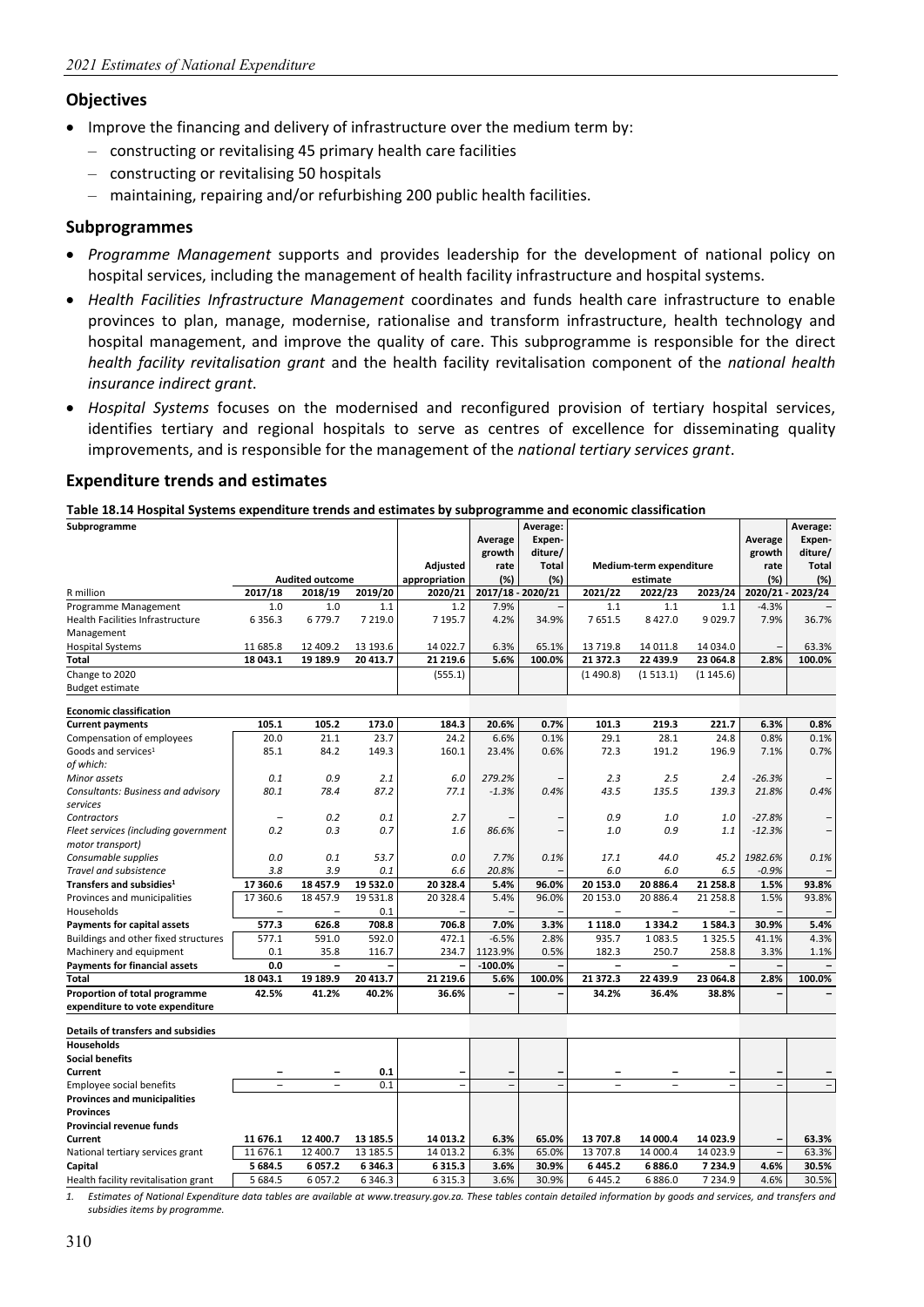#### Table 18.15 Hospital Systems personnel numbers and cost by salary level<sup>1</sup>

|                         |               | <b>Number of posts</b>   |        |                                   |      |               |      |      |        |         |      |                                                                                            |         |      |        |         |      |                 |                   |
|-------------------------|---------------|--------------------------|--------|-----------------------------------|------|---------------|------|------|--------|---------|------|--------------------------------------------------------------------------------------------|---------|------|--------|---------|------|-----------------|-------------------|
|                         |               | estimated for            |        |                                   |      |               |      |      |        |         |      |                                                                                            |         |      |        |         |      |                 |                   |
|                         |               | 31 March 2021            |        |                                   |      |               |      |      |        |         |      | Number and cost <sup>2</sup> of personnel posts filled/planned for on funded establishment |         |      |        |         |      |                 | <b>Number</b>     |
|                         | <b>Number</b> | <b>Number</b>            |        |                                   |      |               |      |      |        |         |      |                                                                                            |         |      |        |         |      |                 | Average:          |
|                         | οf            | of posts                 |        |                                   |      |               |      |      |        |         |      |                                                                                            |         |      |        |         |      | Average         | Salary            |
|                         | funded        | additional               |        |                                   |      |               |      |      |        |         |      |                                                                                            |         |      |        |         |      | growth          | level/            |
|                         | posts         | to the                   |        |                                   |      |               |      |      |        |         |      |                                                                                            |         |      |        |         |      | rate            | Total             |
|                         |               | establish-               |        | <b>Revised estimate</b><br>Actual |      |               |      |      |        |         |      | Medium-term expenditure estimate                                                           |         |      |        |         |      | (%)             | (%)               |
|                         |               | ment                     |        | 2019/20<br>2020/21                |      |               |      |      |        | 2021/22 |      |                                                                                            | 2022/23 |      |        | 2023/24 |      |                 | 2020/21 - 2023/24 |
|                         |               |                          | Unit   |                                   |      |               |      | Unit |        |         | Unit |                                                                                            |         | Unit |        |         | Unit |                 |                   |
| <b>Hospital Systems</b> |               |                          | Number | Cost                              | cost | <b>Number</b> | Cost | cost | Number | Cost    | cost | <b>Number</b>                                                                              | Cost    | cost | Number | Cost    | cost |                 |                   |
| Salary level            | 48            | $\overline{\phantom{0}}$ | 48     | 23.7                              | 0.5  | 48            | 24.2 | 0.5  | 47     | 29.1    | 0.6  | 45                                                                                         | 28.1    | 0.6  | 39     | 24.8    | 0.6  | $-6.7%$         | 100.0%            |
| $1 - 6$                 | 13            |                          | 13     | 3.3                               | 0.3  | 13            | 3.4  | 0.3  | 12     | 3.9     | 0.3  | 12                                                                                         | 4.0     | 0.3  | 10     | 3.2     | 0.3  | $-8.4%$         | 26.3%             |
| $7 - 10$                | 28            | $\overline{\phantom{m}}$ | 28     | 13.7                              | 0.5  | 28            | 14.0 | 0.5  | 28     | 17.0    | 0.6  | 27                                                                                         | 16.8    | 0.6  | 23     | 14.2    | 0.6  | $-6.3%$         | 59.2%             |
| $11 - 12$               |               | -                        | 5      | 4.5                               | 0.9  | 5.            | 4.6  | 0.9  | 5      | 5.6     | 1.1  | 4                                                                                          | 4.6     | 1.1  | 4      | 4.6     | 1.1  | $-7.2%$         | 10.1%             |
| $13 - 16$               |               | $\overline{\phantom{m}}$ |        | 2.1                               | 1.1  |               | 2.2  | 1.1  |        | 2.6     | 1.3  |                                                                                            | 2.8     | 1.4  |        | 2.8     | 1.4  | $\qquad \qquad$ | 4.5%              |

*1. Data has been provided by the department and may not necessarily reconcile with official government personnel data. 2. Rand million.* 

## **Programme 6: Health System Governance and Human Resources**

#### **Programme purpose**

Develop policies and systems for the planning, managing and training of health sector human resources, and for planning, monitoring, evaluation and research in the sector. Provide oversight to all public entities in the sector and statutory health professional councils in South Africa. Provide forensic laboratory services.

#### **Objectives**

- Improve adaptive learning and decision-making by implementing performance information dashboards at the national, provincial and district levels by March 2024.
- Improve the quality and safety of care by supporting all provinces in developing implementation plans to strengthen clinical governance by March 2022.
- Improve the quality of nursing education by ensuring that 9 public nursing colleges are accredited and registered to offer basic and specialist nursing and midwifery programmes by March 2022.
- Ensure the equitable distribution of staff by:
	- updating the community service policy and developing an implementation plan by March 2022
	- implementing and monitoring the community service policy over the medium term.

#### **Subprogrammes**

- *Programme Management* supports and provides leadership for health workforce programmes, key governance functions such as planning and monitoring, public entity oversight, and forensic chemistry laboratories.
- *Policy and Planning* provides advisory and strategic technical assistance on policy and planning, coordinates the planning system of the health sector, and supports policy analysis and implementation.
- *Public Entities Management and Laboratories* supports the executive authority's oversight function, and provides guidance to health entities and statutory councils that fall within the mandate of health legislation with regards to planning and budget procedures, performance and financial reporting, remuneration, governance and accountability. This subprogramme is also responsible for ante- and post-mortem analyses of blood alcohol levels for drunk driving, toxicology analyses of biological fluids and human organs in the event of unnatural deaths such as murder and suicide, and foodstuff analyses.
- *Nursing Services* develops and monitors the implementation of a policy framework for the development of required nursing skills and capacity to deliver effective nursing services.
- *Health Information, Monitoring and Evaluation* develops and maintains a national health information system, commissions and coordinates research, implements disease notification surveillance programmes, and monitors and evaluates strategic health programmes.
- *Human Resources for Health* is responsible for medium‐ to long‐term human resources for health policy, planning and management. This entails developing and monitoring the implementation of the national human resources for health strategy, facilitating capacity development for the planning of a sustainable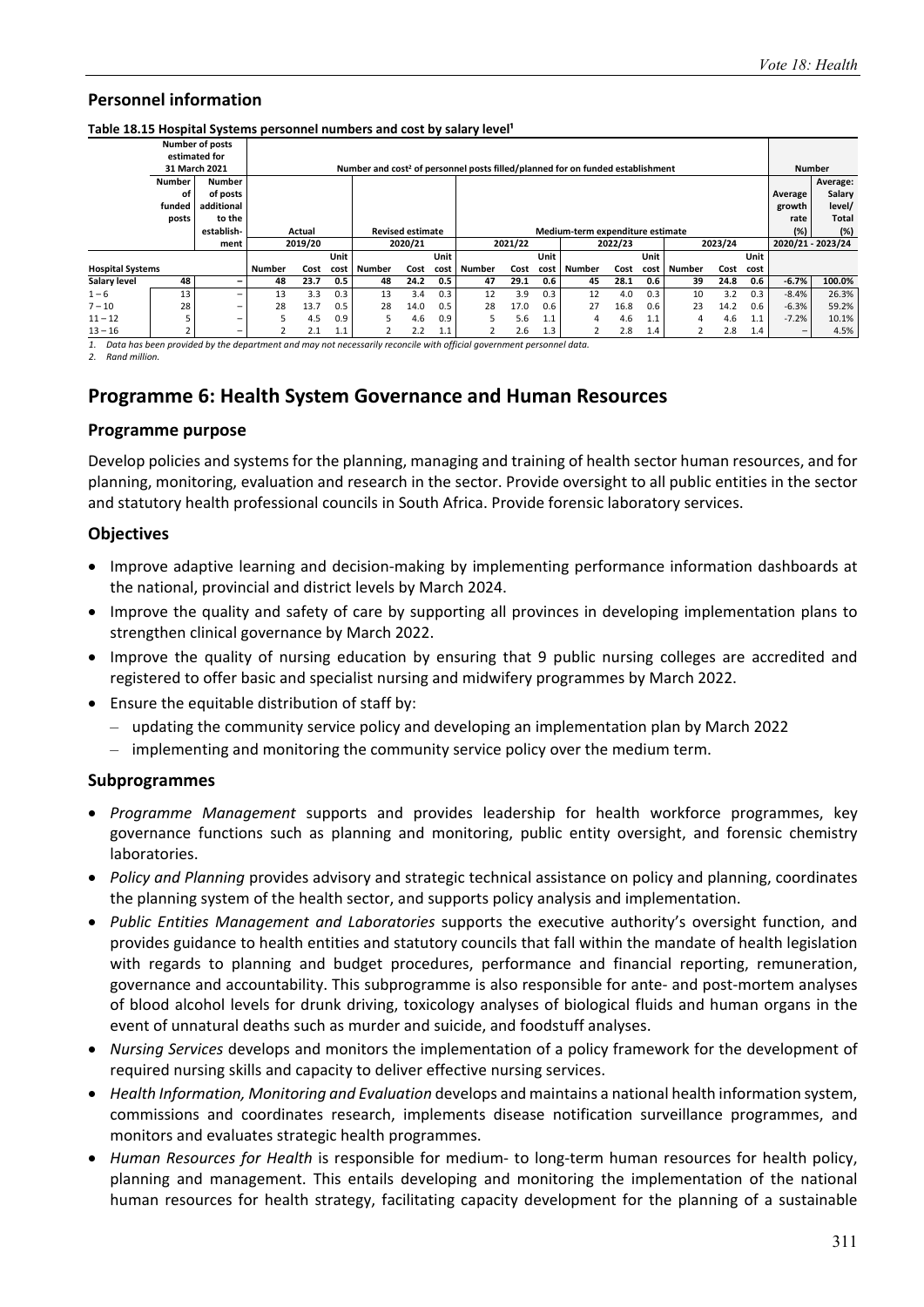health workforce, and developing and implementing human resources information systems for effective planning and monitoring.

#### **Expenditure trends and estimates**

#### **Table 18.16 Health System Governance and Human Resources expenditure trends and estimates by subprogramme and economic classification**

| Subprogramme                                                           |               |                          |               |                          | Average           | Average:<br>Expen-                                   |                          |                          |             | Average        | Average:<br>Expen-      |
|------------------------------------------------------------------------|---------------|--------------------------|---------------|--------------------------|-------------------|------------------------------------------------------|--------------------------|--------------------------|-------------|----------------|-------------------------|
|                                                                        |               |                          |               | Adjusted                 | growth<br>rate    | diture/<br>Total                                     |                          | Medium-term expenditure  |             | growth<br>rate | diture/<br><b>Total</b> |
|                                                                        |               | <b>Audited outcome</b>   |               | appropriation            | (%)               | (%)                                                  |                          | estimate                 |             | (%)            | (%)                     |
| R million                                                              | 2017/18       | 2018/19                  | 2019/20       | 2020/21                  |                   | 2017/18 - 2020/21                                    | 2021/22                  | 2022/23                  | 2023/24     |                | 2020/21 - 2023/24       |
| Programme Management                                                   | 6.3           | 5.7                      | 5.9           | 5.9                      | $-2.0%$           | 0.1%                                                 | 5.4                      | 5.5                      | 5.9         | 0.2%           | 0.1%                    |
| Policy and Planning                                                    | 82.8          | 6.0                      | 6.1           | 7.0                      | $-56.1%$          | 0.5%                                                 | 6.9                      | 6.6                      | 6.8         | $-1.2%$        | 0.1%                    |
| Public Entities Management and                                         | 1810.6        | 1897.7                   | 1986.7        | 2 090.9                  | 4.9%              | 37.1%                                                | 2 0 1 5 .4               | 1948.1                   | 1921.9      | $-2.8%$        | 32.1%                   |
| Laboratories                                                           |               |                          |               |                          |                   |                                                      |                          |                          |             |                |                         |
| <b>Nursing Services</b>                                                | 8.0           | 8.4<br>54.3              | 8.3<br>59.5   | 8.5<br>59.2              | 1.9%              | 0.2%                                                 | 9.4<br>70.5              | 9.5<br>70.6              | 9.3<br>70.0 | 3.1%<br>5.8%   | 0.1%                    |
| Health Information, Monitoring and<br>Evaluation                       | 56.0          |                          |               |                          | 1.8%              | 1.1%                                                 |                          |                          |             |                | 1.1%                    |
| Human Resources for Health                                             | 2689.5        | 2 801.2                  | 2979.8        | 4 3 6 2.5                | 17.5%             | 61.1%                                                | 4 0 78.9                 | 4 0 2 2.3                | 4 0 18.1    | $-2.7%$        | 66.4%                   |
| Total                                                                  | 4653.2        | 4773.5                   | 5 046.2       | 6533.9                   | 12.0%             | 100.0%                                               | 6 186.5                  | 6 0 6 2.5                | 6 032.0     | $-2.6%$        | 100.0%                  |
| Change to 2020                                                         |               |                          |               | 283.9                    |                   |                                                      | (324.6)                  | (683.3)                  | (518.1)     |                |                         |
| <b>Budget estimate</b>                                                 |               |                          |               |                          |                   |                                                      |                          |                          |             |                |                         |
| <b>Economic classification</b>                                         |               |                          |               |                          |                   |                                                      |                          |                          |             |                |                         |
| <b>Current payments</b>                                                | 426.2         | 271.7                    | 293.0         | 337.1                    | $-7.5%$           | 6.3%                                                 | 311.4                    | 308.5                    | 318.2       | $-1.9%$        | 5.1%                    |
| Compensation of employees                                              | 309.0         | 188.0                    | 184.5         | 184.5                    | $-15.8%$          | 4.1%                                                 | 193.2                    | 185.0                    | 186.4       | 0.3%           | 3.0%                    |
| Goods and services <sup>1</sup>                                        | 117.2         | 83.6                     | 108.5         | 152.5                    | 9.2%              | 2.2%                                                 | 118.2                    | 123.4                    | 131.8       | $-4.8%$        | 2.1%                    |
| of which:<br>Audit costs: External                                     | 3.4           | 2.7                      | 4.2           | 3.7                      | 3.4%              | 0.1%                                                 | 4.6                      | 5.1                      | 5.5         | 14.3%          | 0.1%                    |
| Consultants: Business and advisory                                     | 40.0          | 34.9                     | 42.4          | 34.0                     | $-5.2%$           | 0.7%                                                 | 51.8                     | 52.6                     | 54.4        | 17.0%          | 0.8%                    |
| services                                                               |               |                          |               |                          |                   |                                                      |                          |                          |             |                |                         |
| Contractors                                                            | 7.7           | 6.4                      | 27.8          | 24.3                     | 46.7%             | 0.3%                                                 | 11.3                     | 12.5                     | 13.6        | $-17.6%$       | 0.2%                    |
| <b>Inventory: Other supplies</b>                                       | 9.4           | 10.8                     | 7.0           | 9.2                      | $-0.9%$           | 0.2%                                                 | 12.0                     | 13.2                     | 14.5        | 16.4%          | 0.2%                    |
| Travel and subsistence                                                 | 13.1          | 9.9                      |               | 4.5                      | $-29.7%$          | 0.1%                                                 | 13.7                     | 13.2                     | 14.5        | 47.3%          | 0.2%                    |
| <b>Operating payments</b>                                              | 5.1           | 3.9                      | 1.2           | 4.2                      | $-6.4%$           | 0.1%                                                 | 5.0                      | 5.5                      | 6.0         | 12.9%          | 0.1%                    |
| Transfers and subsidies <sup>1</sup>                                   | 4 139.6       | 4 4 8 5.1                | 4750.3        | 6 174.3                  | 14.3%             | 93.1%                                                | 5852.0                   | 5727.9                   | 5 685.5     | $-2.7%$        | 94.5%                   |
| Provinces and municipalities                                           | 2631.8        | 2 7 8 4.5                | 2 940.4       | 4 3 0 9.3                | 17.9%             | 60.3%                                                | 4 0 5 4 .5               | 3 9 9 9.0                | 3 9 9 6.8   | $-2.5%$        | 65.9%                   |
| Departmental agencies and accounts<br>Households                       | 1498.6<br>9.2 | 1700.0<br>0.6            | 1809.6<br>0.3 | 1865.0                   | 7.6%<br>$-100.0%$ | 32.7%                                                | 1797.6                   | 1728.9                   | 1688.7      | $-3.3%$        | 28.5%                   |
| <b>Payments for capital assets</b>                                     | 87.3          | 16.7                     | 2.9           | 22.5                     | $-36.4%$          | 0.6%                                                 | 23.1                     | 26.1                     | 28.3        | 7.9%           | 0.4%                    |
| Machinery and equipment                                                | 87.3          | 16.7                     | 2.9           | 22.5                     | $-36.4%$          | 0.6%                                                 | 23.1                     | 26.1                     | 28.3        | 7.9%           | 0.4%                    |
| <b>Payments for financial assets</b>                                   | 0.1           | $\overline{\phantom{a}}$ |               |                          | $-100.0%$         |                                                      | $\overline{\phantom{a}}$ | $\overline{\phantom{a}}$ |             |                |                         |
| Total                                                                  | 4 6 5 3.2     | 4773.5                   | 5 046.2       | 6533.9                   | 12.0%             | 100.0%                                               | 6 186.5                  | 6 0 6 2.5                | 6 032.0     | $-2.6%$        | 100.0%                  |
| Proportion of total programme                                          | 11.0%         | 10.2%                    | 9.9%          | 11.3%                    |                   |                                                      | 9.9%                     | 9.8%                     | 10.2%       |                |                         |
| expenditure to vote expenditure                                        |               |                          |               |                          |                   |                                                      |                          |                          |             |                |                         |
| Details of transfers and subsidies                                     |               |                          |               |                          |                   |                                                      |                          |                          |             |                |                         |
| Households                                                             |               |                          |               |                          |                   |                                                      |                          |                          |             |                |                         |
| <b>Social benefits</b>                                                 |               |                          |               |                          |                   |                                                      |                          |                          |             |                |                         |
| Current                                                                | 2.2           | 0.6                      | 0.3           |                          | $-100.0%$         |                                                      |                          |                          |             | $\sim$         |                         |
| Employee social benefits<br>Departmental agencies and accounts         | 2.2           | 0.6                      | 0.3           | $\overline{a}$           | $-100.0%$         | $\equiv$                                             | ÷,                       | $\overline{\phantom{a}}$ | ۰           |                | $\overline{a}$          |
| Departmental agencies (non-business entities)                          |               |                          |               |                          |                   |                                                      |                          |                          |             |                |                         |
| Current                                                                | 1494.9        | 1696.1                   | 1805.5        | 1861.0                   | 7.6%              | 32.6%                                                | 1796.1                   | 1727.4                   | 1687.0      | $-3.2%$        | 28.5%                   |
| South African Medical Research                                         | 617.2         | 624.8                    | 688.3         | 704.6                    | 4.5%              | 12.5%                                                | 851.7                    | 779.5                    | 797.6       | 4.2%           | 12.6%                   |
| Council                                                                |               |                          |               |                          |                   |                                                      |                          |                          |             |                |                         |
| National Health Laboratory Service                                     | 746.5         | 810.8                    | 791.5         | 855.6                    | 4.7%              | 15.3%                                                | 640.1                    | 634.1                    | 577.6       | $-12.3%$       | 10.9%                   |
| Office of Health Standards Compliance                                  | 125.7         | 129.7                    | 136.5         | 137.6                    | 3.1%              | 2.5%                                                 | 151.9                    | 157.5                    | 152.7       | 3.5%           | 2.4%                    |
| <b>Council for Medical Schemes</b>                                     | 5.5           | 5.7                      | 6.0           | 6.5                      | 5.9%              | 0.1%                                                 | $6.2$                    | 6.3                      | 6.5         |                | 0.1%                    |
| South African Health Products<br><b>Regulatory Authority</b>           |               | 125.2                    | 183.3         | 156.6                    |                   | 2.2%                                                 | 146.3                    | 150.0                    | 152.6       | $-0.9%$        | 2.4%                    |
| Households                                                             |               |                          |               |                          |                   |                                                      |                          |                          |             |                |                         |
| Other transfers to households                                          |               |                          |               |                          |                   |                                                      |                          |                          |             |                |                         |
| Current                                                                | 7.0           |                          |               |                          | $-100.0%$         |                                                      |                          |                          |             |                |                         |
| Employee social benefits                                               |               |                          |               | Ξ                        |                   | $\overline{\phantom{m}}$<br>$\overline{\phantom{a}}$ |                          |                          |             |                | -                       |
| University of the Witwatersrand<br><b>Provinces and municipalities</b> | 7.0           | $\overline{\phantom{0}}$ |               | $\overline{\phantom{0}}$ | $-100.0%$         |                                                      | $\overline{\phantom{0}}$ | $\overline{\phantom{a}}$ |             |                | -                       |
| <b>Provinces</b>                                                       |               |                          |               |                          |                   |                                                      |                          |                          |             |                |                         |
| Provincial revenue funds                                               |               |                          |               |                          |                   |                                                      |                          |                          |             |                |                         |
| Current                                                                | 2631.8        | 2 7 8 4 .5               | 2 940.4       | 4 309.3                  | 17.9%             | 60.3%                                                | 4 0 54.5                 | 3 999.0                  | 3 9 9 6.8   | $-2.5%$        | 65.9%                   |
| Health professions training and                                        | 2 631.8       | 2 7 8 4.5                | 2 940.4       |                          | $-100.0%$         | 39.8%                                                |                          |                          |             |                | -                       |
| development grant                                                      |               |                          |               |                          |                   |                                                      |                          |                          |             |                |                         |
| Human resources and training grant                                     |               | $\overline{\phantom{0}}$ |               | 4 3 0 9.3                |                   | 20.5%                                                | 4 0 5 4 .5               | 3 9 9 9.0                | 3 9 9 6.8   | $-2.5%$        | 65.9%                   |
| Departmental agencies and accounts                                     |               |                          |               |                          |                   |                                                      |                          |                          |             |                |                         |
| Social security funds                                                  |               |                          |               |                          |                   |                                                      |                          |                          |             |                |                         |
| Current                                                                | 3.7           | 3.8                      | 4.1           | 4.1                      | 3.0%              | 0.1%                                                 | 1.4                      | 1.5                      | $1.7$       | $-24.7%$       |                         |
| <b>Compensation Commissioner</b>                                       | 3.7           | $3.8\,$                  | 4.1           | 4.1                      | 3.0%              | 0.1%                                                 | 1.4                      | 1.5                      | 1.7         | $-24.7%$       |                         |

*1. Estimates of National Expenditure data tables are available at www.treasury.gov.za. These tables contain detailed information by goods and services, and transfers and subsidies items by programme.*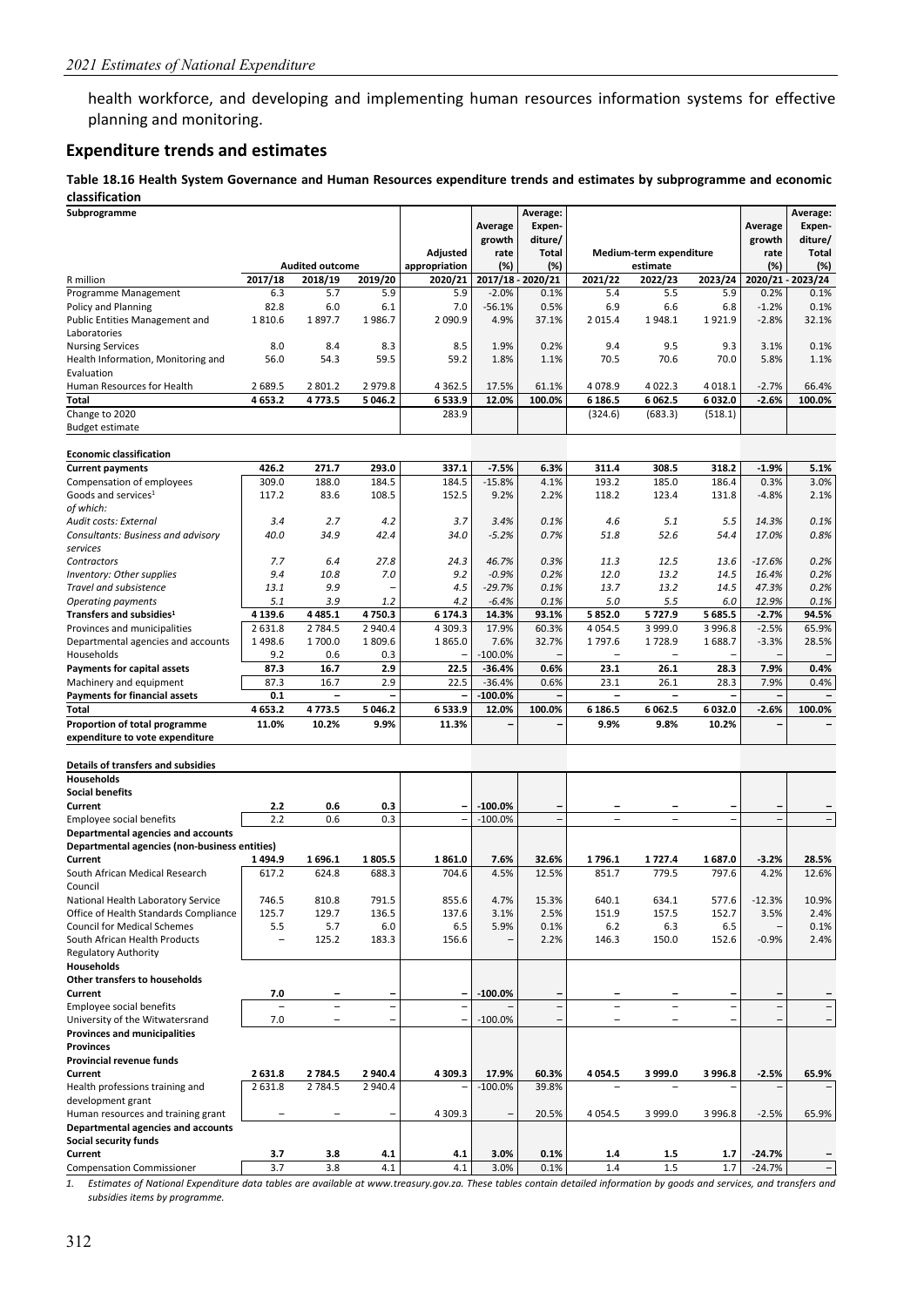#### Table 18.17 Health System Governance and Human Resources personnel numbers and cost by salary level<sup>1</sup>

|                        |                                     | <b>Number of posts</b>   |               |                                   |      |        |       |      |               |         |      |                                                                                            |         |      |               |         |      |         |                   |
|------------------------|-------------------------------------|--------------------------|---------------|-----------------------------------|------|--------|-------|------|---------------|---------|------|--------------------------------------------------------------------------------------------|---------|------|---------------|---------|------|---------|-------------------|
|                        |                                     | estimated for            |               |                                   |      |        |       |      |               |         |      |                                                                                            |         |      |               |         |      |         |                   |
|                        |                                     | 31 March 2021            |               |                                   |      |        |       |      |               |         |      | Number and cost <sup>2</sup> of personnel posts filled/planned for on funded establishment |         |      |               |         |      |         | <b>Number</b>     |
|                        | <b>Number</b>                       | <b>Number</b>            |               |                                   |      |        |       |      |               |         |      |                                                                                            |         |      |               |         |      |         | Average:          |
|                        | οf                                  | of posts                 |               |                                   |      |        |       |      |               |         |      |                                                                                            |         |      |               |         |      | Average | Salary            |
|                        | funded                              | additional               |               |                                   |      |        |       |      |               |         |      |                                                                                            |         |      |               |         |      | growth  | level/            |
|                        | posts                               | to the                   |               |                                   |      |        |       |      |               |         |      |                                                                                            |         |      |               |         |      | rate    | Total             |
|                        |                                     | establish-               |               | <b>Revised estimate</b><br>Actual |      |        |       |      |               |         |      | Medium-term expenditure estimate                                                           |         |      |               |         |      | (%)     | (%)               |
|                        |                                     | ment                     |               | 2019/20<br>2020/21                |      |        |       |      |               | 2021/22 |      |                                                                                            | 2022/23 |      |               | 2023/24 |      |         | 2020/21 - 2023/24 |
|                        | <b>Health System Governance and</b> |                          |               |                                   | Unit |        |       | Unit |               |         | Unit |                                                                                            |         | Unit |               |         | Unit |         |                   |
| <b>Human Resources</b> |                                     |                          | <b>Number</b> | Cost                              | cost | Number | Cost  | cost | <b>Number</b> | Cost    | cost | Number                                                                                     | Cost    | cost | <b>Number</b> | Cost    | cost |         |                   |
| Salary level           | 280                                 | $\overline{\phantom{0}}$ | 280           | 184.5                             | 0.7  | 280    | 184.5 | 0.7  | 310           | 193.2   | 0.6  | 352                                                                                        | 185.0   | 0.5  | 353           | 186.4   | 0.5  | 8.0%    | 100.0%            |
| $1 - 6$                | 166                                 | $\qquad \qquad =$        | 166           | 65.2                              | 0.4  | 166    | 65.4  | 0.4  | 184           | 68.6    | 0.4  | 212                                                                                        | 66.9    | 0.3  | 212           | 66.9    | 0.3  | 8.5%    | 59.8%             |
| $7 - 10$               | 80                                  | -                        | 80            | 62.4                              | 0.8  | 80     | 62.4  | 0.8  | 88            | 64.9    | 0.7  | 98                                                                                         | 58.8    | 0.6  | 98            | 58.8    | 0.6  | 7.0%    | 28.1%             |
| $11 - 12$              | 16                                  | $\overline{\phantom{m}}$ | 16            | 21.8                              | 1.4  | 16     | 21.7  | 1.4  | 18            | 23.0    | 1.3  | 20                                                                                         | 22.9    | 1.1  | 20            | 22.9    | 1.1  | 7.7%    | 5.7%              |
| $13 - 16$              | 18                                  |                          | 18            | 35.1                              | 2.0  | 18     | 35.1  | 1.9  | 20            | 36.8    | 1.8  | 22                                                                                         | 36.5    | 1.7  | 23            | 37.9    | 1.6  | 8.5%    | 6.4%              |

*1. Data has been provided by the department and may not necessarily reconcile with official government personnel data. 2. Rand million.* 

**Entities** 

#### **Compensation Commissioner for Occupational Diseases in Mines and Works**

#### *Selected performance indicators*

**Table 18.18 Compensation Commissioner for Occupational Diseases in Mines and Works performance indicators by programme/objective/activity and related priority** 

| Indicator                        | Programme/Objective/Activity | <b>MTSF priority</b> |             |                            |            | <b>Estimated</b>        |            |                     |            |
|----------------------------------|------------------------------|----------------------|-------------|----------------------------|------------|-------------------------|------------|---------------------|------------|
|                                  |                              |                      |             | <b>Audited performance</b> |            | performance             |            | <b>MTEF targets</b> |            |
|                                  |                              |                      | 2017/18     | 2018/19                    | 2019/20    | 2020/21                 | 2021/22    | 2022/23             | 2023/24    |
| Number of certifications         | Compensation of ex-miners    |                      | 12 972      | 10 305                     | 13874      | 12 000                  | 12 000     | 13 200              | 14 000     |
| finalised on the mineworkers     |                              |                      |             |                            |            |                         |            |                     |            |
| compensation system per year     |                              |                      |             |                            |            |                         |            |                     |            |
| Annual reports including the     | Administration               |                      | 2012/13     | 2014/15                    | 2016/17    | 2017/18                 | 2019/20    | 2021/22             | 2022/23    |
| financial statements of the      |                              |                      | and 2013/14 | and 2015/16                | annual     | and 2018/19 and 2020/21 |            | annual              | annual     |
| Mines and Works Compensation     |                              |                      | annual      | annual                     | report     | annual                  | annual     | report              | report     |
| Fund submitted to the auditor-   |                              |                      | reports     | reports                    | and annual | report                  | report     | and annual          | and annual |
| general per year                 |                              | Priority 3:          | and annual  | and annual                 | financial  | and annual              | and annual | financial           | financial  |
|                                  |                              | Education,           | financial   | financial                  | statements | financial               | financial  | statements          | statements |
|                                  |                              | skills and           | statements  | statements                 |            | statements              | statements |                     |            |
| Number of benefit payments       | Compensation of pensioners   | health               | 10 3 24     | 9382                       | 9889       | 7700                    | 7700       | 8470                | 9 0 0 0    |
| made by the commissioner         |                              |                      |             |                            |            |                         |            |                     |            |
| (other than pension payments)    |                              |                      |             |                            |            |                         |            |                     |            |
| per year                         |                              |                      |             |                            |            |                         |            |                     |            |
| Number of workers in controlled  | Compensation of tuberculosis |                      | 6772        | 6568                       | 4498       | 1045                    | 1045       | 1045                | 1350       |
| mines and works paid for loss of |                              |                      |             |                            |            |                         |            |                     |            |
| earnings while undergoing TB     |                              |                      |             |                            |            |                         |            |                     |            |
| treatment per year               |                              |                      |             |                            |            |                         |            |                     |            |

#### *Entity overview*

The Compensation Commissioner for Occupational Diseases in Mines and Works was established in terms of the Occupational Diseases in Mines and Works Act (1973). The act gives the commissioner the mandate to collect levies from controlled mines and works; compensate workers, former workers and the dependants of deceased workers in controlled mines and works that have developed occupational diseases in their cardiorespiratory organs; and reimburse workers for any loss of earnings while being treated for TB.

Over the medium term, the commissioner will focus on improving access to services provided to current and former mineworkers, increasing the number for claims paid, and fast-tracking the claims management process. To fund these initiatives, the commissioner's expenditure is expected to increase at an average annual rate of 4.9 per cent, from R231.5 million in 2020/21 to R266.9 million in 2023/24.

The payment of claims is funded through levies collected from controlled mines and works on behalf of their employees. These funds are used to compensate current and former mineworkers for diseases for which they are entitled to receive compensation. Over the medium term, the commissioner is set to generate 54.6 per cent (R955.4 million) of its revenue from mines and works, and derive 0.3 per cent (R4.7 million) through transfers from the department.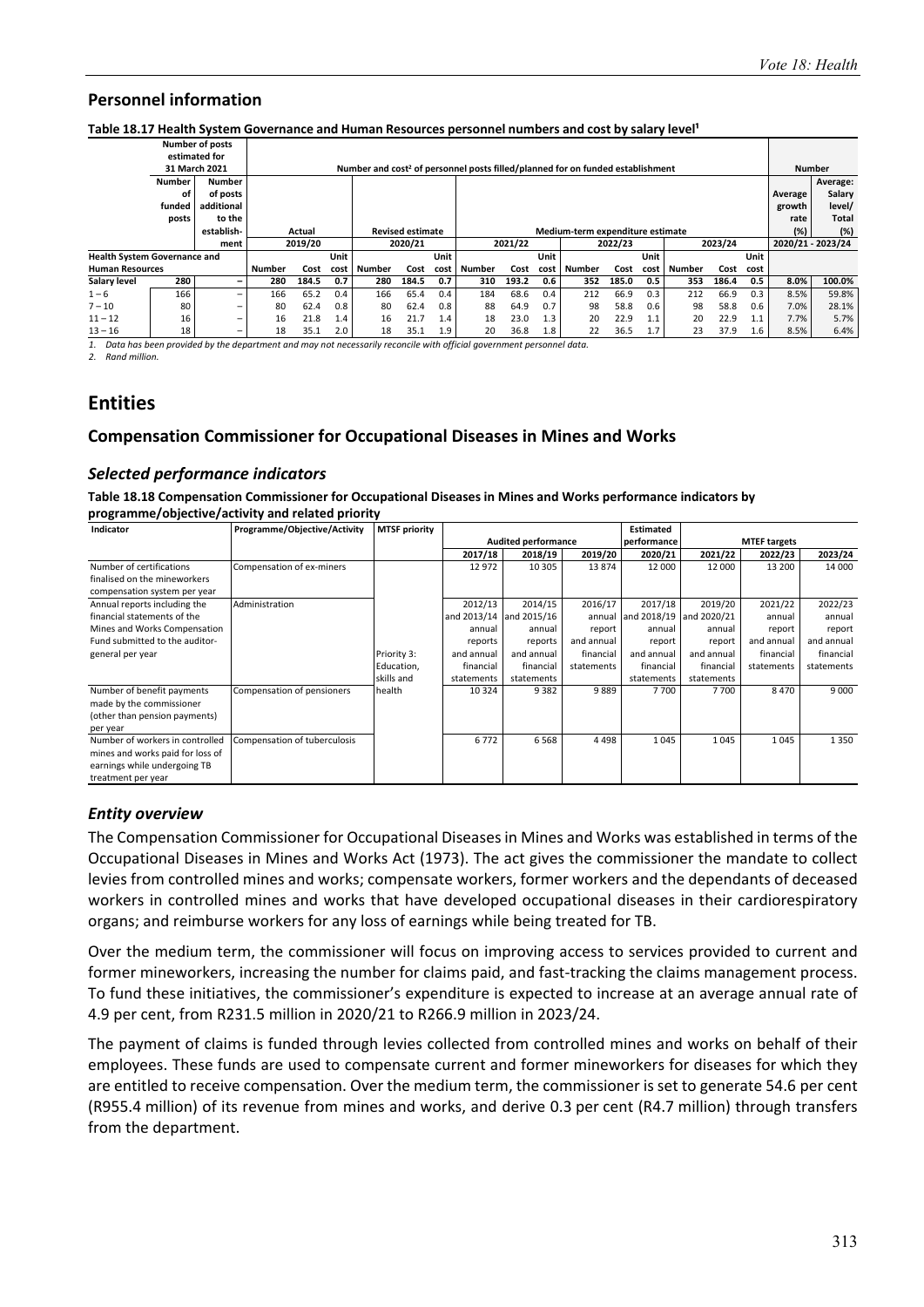#### *Programmes/Objectives/Activities*

**Table 18.19 Compensation Commissioner for Occupational Diseases in Mines and Works expenditure trends and estimates by programme/objective/activity** 

|                            |          |                        |         |          |                   | Average: |                               |                         |                          |                   | Average: |
|----------------------------|----------|------------------------|---------|----------|-------------------|----------|-------------------------------|-------------------------|--------------------------|-------------------|----------|
|                            |          |                        |         |          | Average           | Expen-   |                               |                         |                          | Average           | Expen-   |
|                            |          |                        |         |          | growth            | diture/  |                               |                         |                          | growth            | diture/  |
|                            |          |                        |         | Revised  | rate              | Total    |                               | Medium-term expenditure |                          | rate              | Total    |
|                            |          | <b>Audited outcome</b> |         | estimate | (%)               | (%)      |                               | estimate                |                          | $(\%)$            | (%)      |
| R thousand                 | 2017/18  | 2018/19                | 2019/20 | 2020/21  | 2017/18 - 2020/21 |          | 2023/24<br>2022/23<br>2021/22 |                         |                          | 2020/21 - 2023/24 |          |
| Administration             | 8393     | 8 5 0 0                | 8781    | 8910     | 2.0%              | 4.1%     | 9 3 9 1                       | 8748                    | 9 1 4 2                  | 0.9%              | 3.6%     |
| Compensation of pensioners | 3718     | 3836                   | 4050    | 4 2 7 2  | 4.7%              | 1.9%     | 4507                          | 4674                    | 4884                     | 4.6%              | 1.8%     |
| Compensation of ex-miners  | 148 003  | 151 300                | 159 773 | 175 750  | 5.9%              | 75.8%    | 185 241                       | 216 000                 | 225 720                  | 8.7%              | 80.2%    |
| Compensation for TB        | 34 4 4 5 | 36 650                 | 38702   | 42 572   | 7.3%              | 18.2%    | 44 871                        | 26 000                  | 27 170                   | $-13.9%$          | 14.3%    |
| Eastern Cape project       | 11       | 8                      |         | 8        | $-10.1%$          |          | $\qquad \qquad$               |                         | $\overline{\phantom{a}}$ | $-100.0\%$        |          |
| Total                      | 194 570  | 200 294                | 211 314 | 231 512  | 6.0%              | 100.0%   | 244 010                       | 255 422                 | 266 916                  | 4.9%              | 100.0%   |

#### *Statements of financial performance, cash flow and financial position*

**Table 18.20 Compensation Commissioner for Occupational Diseases in Mines and Works statements of financial performance, cash flow and financial position** 

|                                        | <b>Statement of financial performance</b> |                        |               |                |                   | Average:<br>Expen- |           |                         |           | Average           | Average:<br>Expen- |
|----------------------------------------|-------------------------------------------|------------------------|---------------|----------------|-------------------|--------------------|-----------|-------------------------|-----------|-------------------|--------------------|
|                                        |                                           |                        |               |                | Average<br>growth | diture/            |           |                         |           | growth            | diture/            |
|                                        |                                           |                        |               | <b>Revised</b> | rate              | <b>Total</b>       |           | Medium-term expenditure |           | rate              | <b>Total</b>       |
|                                        |                                           | <b>Audited outcome</b> |               | estimate       | (%)               | (%)                |           | estimate                |           | (%                | (%)                |
| R thousand                             | 2017/18                                   | 2018/19                | 2019/20       | 2020/21        | 2017/18 - 2020/21 |                    | 2021/22   | 2022/23                 | 2023/24   | 2020/21 - 2023/24 |                    |
| Revenue                                |                                           |                        |               |                |                   |                    |           |                         |           |                   |                    |
| <b>Tax revenue</b>                     | 315 850                                   | 305 000                | 311 000       | 305 000        | $-1.2%$           | 54.5%              | 321 470   | 310 000                 | 323 950   | 2.0%              | 55.0%              |
| Non-tax revenue                        | 265 000                                   | 270 000                | 246 000       | 235 000        | $-3.9%$           | 44.8%              | 247 690   | 265 028                 | 276 954   | 5.6%              | 44.6%              |
| of which:                              |                                           |                        |               |                |                   |                    |           |                         |           |                   |                    |
| Other non-tax revenue                  | 265 000                                   | 270 000                | 246 000       | 235 000        | $-3.9%$           | 44.8%              | 247 690   | 265 028                 | 276 954   | 5.6%              | 44.6%              |
| <b>Transfers received</b>              | 3718                                      | 3836                   | 4 0 5 0       | 4272           | 4.7%              | 0.7%               | 1437      | 1544                    | 1735      | $-25.9%$          | 0.4%               |
| <b>Total revenue</b>                   | 584 568                                   | 578 836                | 561 050       | 544 272        | $-2.4%$           | 100.0%             | 570 597   | 576 572                 | 602 639   | 3.5%              | 100.0%             |
| <b>Expenses</b>                        |                                           |                        |               |                |                   |                    |           |                         |           |                   |                    |
| <b>Current expenses</b>                | 8393                                      | 8500                   | 8781          | 8910           | 2.0%              | 4.1%               | 9391      | 8748                    | 9 1 4 2   | 0.9%              | 3.6%               |
| Goods and services                     | 8 1 7 2                                   | 8 2 7 5                | 8 5 0 6       | 8625           | 1.8%              | 4.0%               | 9 0 9 0   | 7548                    | 7888      | $-2.9%$           | 3.3%               |
| Interest, dividends and rent on        | 221                                       | 225                    | 275           | 285            | 8.8%              | 0.1%               | 300       | 1 2 0 0                 | 1 2 5 4   | 63.9%             | 0.3%               |
| land                                   |                                           |                        |               |                |                   |                    |           |                         |           |                   |                    |
| <b>Transfers and subsidies</b>         | 186 177                                   | 191 794                | 202 533       | 222 602        | 6.1%              | 95.9%              | 234 618   | 246 674                 | 257 774   | 5.0%              | 96.4%              |
| <b>Total expenses</b>                  | 194 570                                   | 200 294                | 211 314       | 231 512        | 6.0%              | 100.0%             | 244 009   | 255 422                 | 266 916   | 4.9%              | 100.0%             |
| Surplus/(Deficit)                      | 389 998                                   | 378 542                | 349 736       | 312 760        | $-7.1%$           |                    | 326 588   | 321 150                 | 335 723   | 2.4%              |                    |
|                                        |                                           |                        |               |                |                   |                    |           |                         |           |                   |                    |
| <b>Cash flow statement</b>             |                                           |                        |               |                |                   |                    |           |                         |           |                   |                    |
| Cash flow from operating               | 389 521                                   | 377 989                | 350 038       | 318 544        | $-6.5%$           | 100.0%             | 325 888   | 332 327                 | 347 403   | 2.9%              | 100.0%             |
| activities                             |                                           |                        |               |                |                   |                    |           |                         |           |                   |                    |
| <b>Receipts</b>                        |                                           |                        |               |                |                   |                    |           |                         |           |                   |                    |
| <b>Tax receipts</b>                    | 315 850                                   | 305 000                | 311 000       | 305 000        | $-1.2%$           | 54.5%              | 321 470   | 310 000                 | 323 950   | 2.0%              | 55.0%              |
| Non-tax receipts                       | 265 000                                   | 270 000                | 246 000       | 235 000        | $-3.9%$           | 44.8%              | 247 690   | 265 028                 | 276 954   | 5.6%              | 44.6%              |
| Other tax receipts                     | 265 000                                   | 270 000                | 246 000       | 235 000        | $-3.9%$           | 44.8%              | 247 690   | 265 028                 | 276 954   | 5.6%              | 44.6%              |
| <b>Transfers received</b>              | 3718                                      | 3836                   | 4 0 5 0       | 4272           | 4.7%              | 0.7%               | 1437      | 1544                    | 1735      | $-25.9%$          | 0.4%               |
| <b>Total receipts</b>                  | 584 568                                   | 578 836                | 561 050       | 544 272        | $-2.4%$           | 100.0%             | 570 597   | 576 572                 | 602 639   | 3.5%              | 100.0%             |
| Payment                                |                                           |                        |               |                |                   |                    |           |                         |           |                   |                    |
| <b>Current payments</b>                | 477                                       | 485                    | 531           | 550            | 4.9%              | 0.2%               | 580       | 985                     | 1029      | 23.2%             | 0.3%               |
| Goods and services                     | 256                                       | 260                    | 256           | 265            | 1.2%              | 0.1%               | 279       | 648                     | 677       | 36.7%             | 0.2%               |
| Interest and rent on land              | 221                                       | 225                    | 275           | 285            | 8.8%              | 0.1%               | 300       | 337                     | 352       | 7.3%              | 0.1%               |
| <b>Transfers and subsidies</b>         | 194 570                                   | 200 362                | 210 481       | 225 178        | 5.0%              | 99.8%              | 244 130   | 243 260                 | 254 207   | 4.1%              | 99.7%              |
| <b>Total payments</b>                  | 195 047                                   | 200 847                | 211 012       | 225 728        | 5.0%              | 100.0%             | 244 709   | 244 245                 | 255 236   | 4.2%              | 100.0%             |
| Net cash flow from investing           | (285 209)                                 | (193958)               | (162 460)     | (57056)        | $-41.5%$          | 100.0%             | (60137)   | 35 000                  | 36 575    | $-186.2%$         | 100.0%             |
| activities                             |                                           |                        |               |                |                   |                    |           |                         |           |                   |                    |
| Other flows from investing             | (285 209)                                 | (193958)               | (162 460)     | (57056)        | $-41.5%$          | 100.0%             | (60137)   | 35 000                  | 36 575    | $-186.2%$         | 100.0%             |
| activities                             |                                           |                        |               |                |                   |                    |           |                         |           |                   |                    |
| Net increase/(decrease) in             | 104 312                                   | 184 031                | 187578        | 261 488        | 35.8%             | 86.8%              | 265 751   | 367 327                 | 383 978   | 13.7%             | 127.4%             |
| cash and cash equivalents              |                                           |                        |               |                |                   |                    |           |                         |           |                   |                    |
| <b>Statement of financial position</b> |                                           |                        |               |                |                   |                    |           |                         |           |                   |                    |
| Investments                            | 4 167 944                                 | 4 3 6 5 7 0 0          | 4 5 2 4 3 6 2 | 4581418        | 3.2%              | 98.2%              | 4828815   | 4813980                 | 5 030 609 | 3.2%              | 98.8%              |
| Receivables and prepayments            | 5070                                      | 13 500                 | 15 470        | 17017          | 49.7%             | 0.3%               | 17936     | 26 000                  | 27 170    | 16.9%             | 0.5%               |
| Cash and cash equivalents              | 80 000                                    | 82 000                 | 65 000        | 42 250         | $-19.2%$          | 1.5%               | 44 5 32   | 26 000                  | 27 170    | $-13.7%$          | 0.7%               |
| <b>Total assets</b>                    | 4 253 014                                 | 4 4 6 1 2 0 0          | 4604832       | 4 640 685      | 3.0%              | 100.0%             | 4 891 282 | 4 865 980               | 5 084 949 | 3.1%              | 100.0%             |
| Accumulated surplus/(deficit)          | 594 091                                   | 959 595                | 1 3 2 2 3 6 9 | 1635129        | 40.1%             | 24.9%              | 1964787   | 2047852                 | 2 140 005 | 9.4%              | 39.9%              |
| Trade and other payables               | 3 800                                     | 15 2 50                | 13 147        | 14 4 62        | 56.1%             | 0.3%               | 15 24 3   | 24 000                  | 25 080    | 20.1%             | 0.4%               |
| Provisions                             | 3 655 123                                 | 3 486 355              | 3 269 316     | 2 991 094      | $-6.5%$           | 74.9%              | 2911252   | 2 794 128               | 2919864   | $-0.8%$           | 59.7%              |
| <b>Total equity and liabilities</b>    | 4 253 014                                 | 4 4 6 1 2 0 0          | 4 604 832     | 4 640 685      | 3.0%              | 100.0%             | 4 891 282 | 4865980                 | 5 084 949 | 3.1%              | 100.0%             |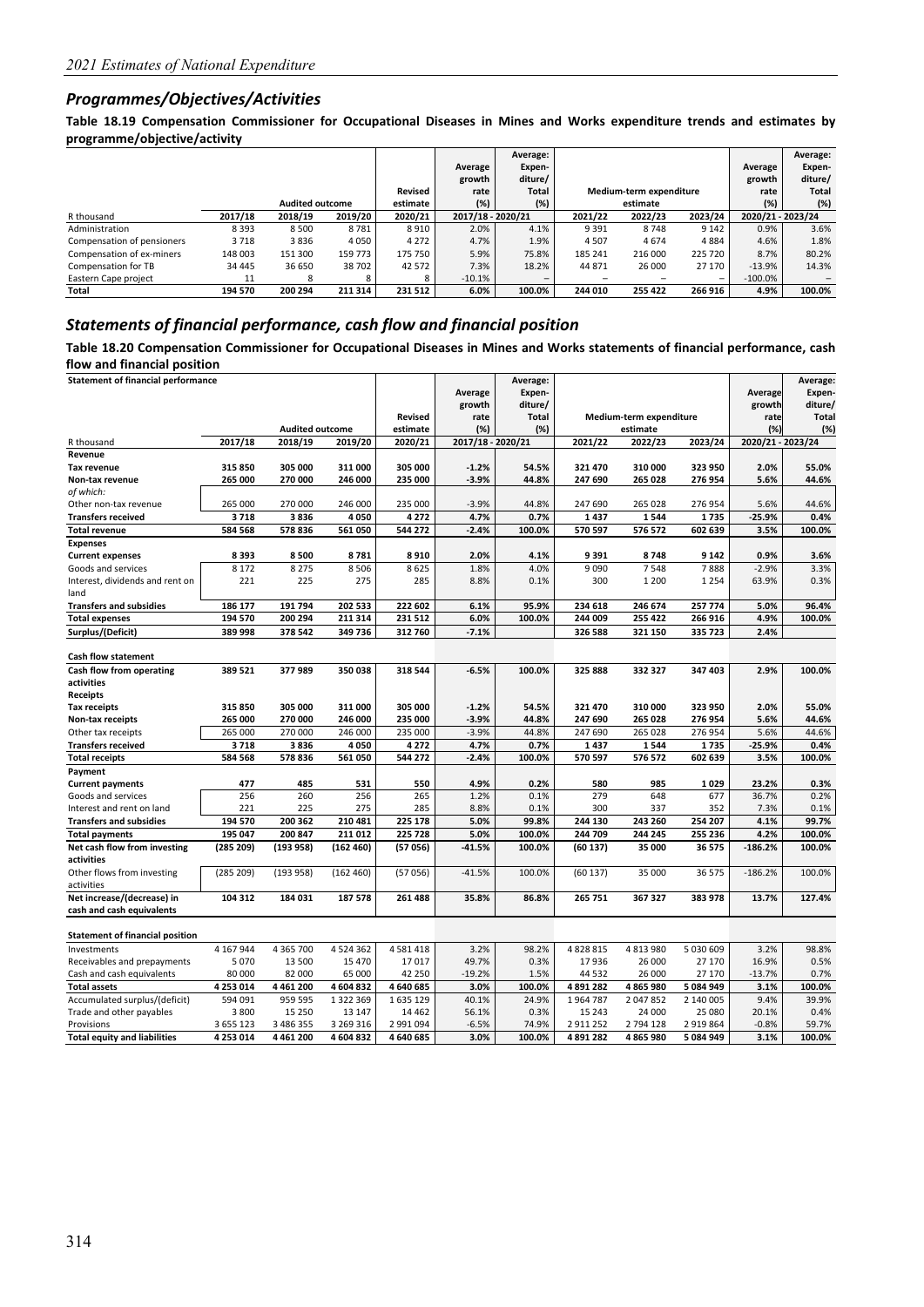#### **Council for Medical Schemes**

**Table 18.21 Council for Medical Schemes performance indicators by programme/objective/activity and related priority** 

| Indicator                                                                                                                                        | Programme/Objective/Activity | <b>MTSF priority</b>             |                    |                            |                              | <b>Estimated</b> |         |                     |         |
|--------------------------------------------------------------------------------------------------------------------------------------------------|------------------------------|----------------------------------|--------------------|----------------------------|------------------------------|------------------|---------|---------------------|---------|
|                                                                                                                                                  |                              |                                  |                    | <b>Audited performance</b> |                              | performance      |         | <b>MTEF targets</b> |         |
|                                                                                                                                                  |                              |                                  | 2017/18            | 2018/19                    | 2019/20                      | 2020/21          | 2021/22 | 2022/23             | 2023/24 |
| Percentage of broker and broker<br>organisation applications accredited<br>within 30 working days on receipt of<br>complete information per year | Accreditation                |                                  |                    |                            | 74.3%<br>(4308/<br>5 7 9 7 ) | 80%              | 80%     | 80%                 | 80%     |
| Percentage of interim rule<br>amendments processed within 14<br>working days of receipt of all<br>information per year                           | Benefit management           | Priority 3:<br>Education, skills | 96.3%<br>(104/108) | 96.2%<br>(101/105)         | 92.6%<br>(88/95)             | 80%              | 80%     | 80%                 | 80%     |
| Percentage of governance<br>interventions implemented per year                                                                                   | Compliance and investigation | and health                       | 100%<br>(108)      | 100%<br>(116)              | 100%<br>(102)                | 100%             | 100%    | 100%                | 100%    |
| Number of research projects finalised<br>per year                                                                                                | Research and monitoring      |                                  | q                  | 14                         | 15                           | 12               | 12      | 12                  | 12      |
| Percentage of category 1 clinical<br>opinions provided within 30 working<br>days of receipt of complaints<br>adjudication per year               | Strategy office              |                                  | 98%<br>(296/300)   | 54%<br>(245/456)           | 69%<br>(156/226)             | 90%              | 90%     | 90%                 | 90%     |

*1. No historical data available.*

#### *Entity overview*

The Council for Medical Schemes is a regulatory authority designated in terms of the Medical Schemes Act (1998) to oversee the medical schemes industry. The act sets out the functions of the council, which include protecting the interests of beneficiaries, controlling and coordinating the functions of medical schemes, collecting and distributing information about private health care, and advising the Minister of Health on matters concerning medical schemes.

Over the MTEF period, the council will continue to ensure the efficient and effective regulation of the medical schemes industry, and support the department in its efforts to achieve universal health coverage for all South Africans through national health insurance. The council aims to achieve this by developing and implementing the guidance framework for low-cost benefit options, and finalising proposals for the Medical Schemes Amendment Bill and the health market inquiry.

Total expenditure is expected to increase at average annual rate of 5.1 per cent, from R197.9 million in 2020/21 to R229.8 million in 2023/24. The council expects to generate an estimated 93.9 per cent (R632.1 million) of its revenue over the medium term by collecting levies from medical schemes, and derive 2.8 per cent (R19 million) through transfers from the department.

#### *Programmes/Objectives/Activities*

**Table 18.22 Council for Medical Schemes expenditure trends and estimates by programme/objective/activity** 

|                              |         |                        |         |          |                   | Average: |         |                         |         |                   | Average:     |
|------------------------------|---------|------------------------|---------|----------|-------------------|----------|---------|-------------------------|---------|-------------------|--------------|
|                              |         |                        |         |          | Average           | Expen-   |         |                         |         | Average           | Expen-       |
|                              |         |                        |         |          | growth            | diture/  |         |                         |         | growth            | diture/      |
|                              |         |                        |         | Revised  | rate              | Total    |         | Medium-term expenditure |         | rate              | <b>Total</b> |
|                              |         | <b>Audited outcome</b> |         | estimate | (%)               | (%)      |         | estimate                |         | (%)               | (%)          |
| R million                    | 2017/18 | 2018/19                | 2019/20 | 2020/21  | 2017/18 - 2020/21 |          | 2021/22 | 2022/23                 | 2023/24 | 2020/21 - 2023/24 |              |
| Administration               | 85.6    | 92.8                   | 116.2   | 98.3     | 4.7%              | 51.7%    | 108.0   | 113.2                   | 118.2   | 6.4%              | 51.0%        |
| Accreditation                | 9.3     | 9.1                    | 9.5     | 10.2     | 3.4%              | 5.0%     | 11.0    | 11.5                    | 12.0    | 5.6%              | 5.2%         |
| Benefit management           | 6.5     | 6.6                    | 7.1     | 7.1      | 2.7%              | 3.6%     | 7.4     | 7.8                     | 8.1     | 4.7%              | 3.5%         |
| Complaints adjudication      | 6.5     | 6.9                    | 7.7     | 10.3     | 16.6%             | 4.1%     | 10.0    | 10.5                    | 10.9    | 2.0%              | 4.9%         |
| Compliance and investigation | 23.7    | 16.8                   | 15.4    | 24.5     | 1.0%              | 10.7%    | 24.1    | 25.3                    | 26.4    | 2.6%              | 11.7%        |
| Financial supervision        | 11.9    | 13.0                   | 13.3    | 13.7     | 4.8%              | 6.9%     | 14.7    | 15.4                    | 16.1    | 5.6%              | 7.0%         |
| Research and monitoring      | 6.4     | 8.1                    | 8.5     | 7.3      | 4.3%              | 4.0%     | 7.8     | 8.2                     | 8.6     | 5.7%              | 3.7%         |
| Stakeholder relations        | 13.1    | 14.0                   | 13.6    | 13.3     | 0.5%              | 7.2%     | 14.2    | 14.9                    | 15.6    | 5.3%              | 6.8%         |
| Strategy office              | 11.5    | 13.2                   | 13.3    | 13.3     | 5.0%              | 6.8%     | 12.6    | 13.2                    | 13.8    | 1.4%              | 6.2%         |
| Total                        | 174.5   | 180.3                  | 204.5   | 197.9    | 4.3%              | 100.0%   | 209.9   | 219.9                   | 229.8   | 5.1%              | 100.0%       |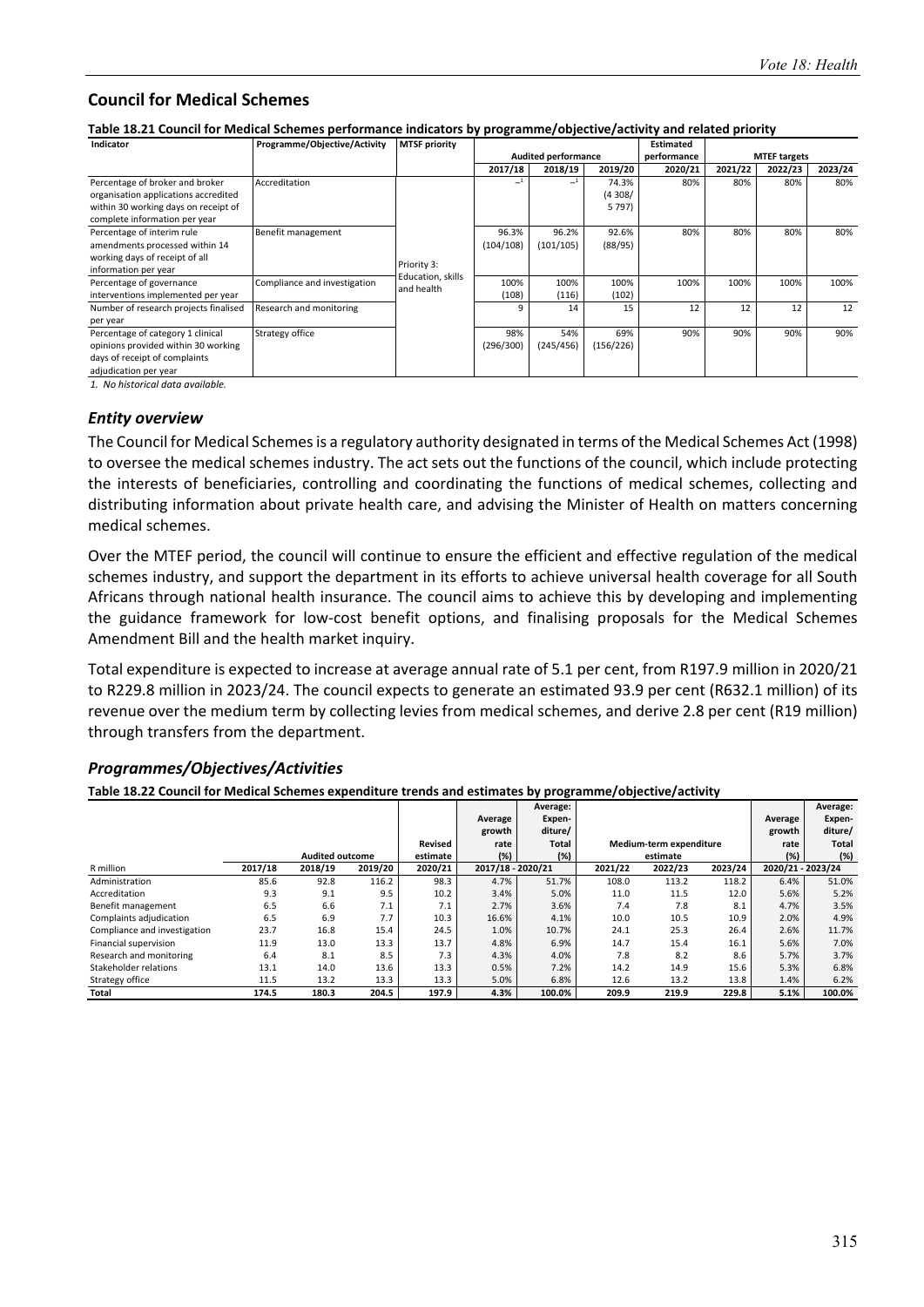## *Statements of financial performance, cash flow and financial position*

**Table 18.23 Council for Medical Schemes statements of financial performance, cash flow and financial position** 

| rable 18.25 Council for Medical Scrientes Statements of Initialidal performance, cash now and imancial position |         |                          |         |                |                   |              |                          |                         |         |                   |              |
|-----------------------------------------------------------------------------------------------------------------|---------|--------------------------|---------|----------------|-------------------|--------------|--------------------------|-------------------------|---------|-------------------|--------------|
| <b>Statement of financial performance</b>                                                                       |         |                          |         |                |                   | Average:     |                          |                         |         |                   | Average:     |
|                                                                                                                 |         |                          |         |                | Average           | Expen-       |                          |                         |         | Average           | Expen-       |
|                                                                                                                 |         |                          |         |                | growth            | diture/      |                          |                         |         | growth            | diture/      |
|                                                                                                                 |         |                          |         | <b>Revised</b> | rate              | <b>Total</b> |                          | Medium-term expenditure |         | rate              | <b>Total</b> |
|                                                                                                                 |         | <b>Audited outcome</b>   |         | estimate       | (%)               | (%)          |                          | estimate                |         | (%)               | (%)          |
| R million                                                                                                       | 2017/18 | 2018/19                  | 2019/20 | 2020/21        | 2017/18 - 2020/21 |              | 2021/22                  | 2022/23                 | 2023/24 | 2020/21 - 2023/24 |              |
| Revenue                                                                                                         |         |                          |         |                |                   |              |                          |                         |         |                   |              |
| Non-tax revenue                                                                                                 | 159.5   | 162.0                    | 171.2   | 195.4          | 7.0%              | 96.5%        | 208.0                    | 218.1                   | 228.0   | 5.3%              | 97.1%        |
|                                                                                                                 |         |                          |         |                |                   | 93.4%        |                          | 210.8                   |         | 5.1%              |              |
| Sale of goods and services                                                                                      | 153.3   | 156.7                    | 167.0   | 189.5          | 7.3%              |              | 201.1                    |                         | 220.2   |                   | 93.9%        |
| other than capital assets                                                                                       |         |                          |         |                |                   |              |                          |                         |         |                   |              |
| of which:                                                                                                       |         |                          |         |                |                   |              |                          |                         |         |                   |              |
| Administrative fees                                                                                             | 153.3   | 156.7                    | 167.0   | 189.5          | 7.3%              | 93.4%        | 201.1                    | 210.8                   | 220.2   | 5.1%              | 93.9%        |
| Other non-tax revenue                                                                                           | 6.2     | 5.3                      | 4.2     | 5.9            | $-1.8%$           | 3.1%         | 6.9                      | 7.4                     | 7.7     | 9.5%              | 3.2%         |
| <b>Transfers received</b>                                                                                       | $6.0\,$ | 6.0                      | 6.7     | 6.5            | 2.8%              | 3.5%         | $6.2$                    | 6.3                     | 6.5     |                   | 2.9%         |
| <b>Total revenue</b>                                                                                            | 165.5   | 168.1                    | 177.9   | 201.9          | 6.8%              | 100.0%       | 214.2                    | 224.4                   | 234.5   | 5.1%              | 100.0%       |
| <b>Expenses</b>                                                                                                 |         |                          |         |                |                   |              |                          |                         |         |                   |              |
| <b>Current expenses</b>                                                                                         | 174.5   | 180.3                    | 204.5   | 197.9          | 4.3%              | 100.0%       | 209.9                    | 219.9                   | 229.8   | 5.1%              | 100.0%       |
| Compensation of employees                                                                                       | 98.2    | 107.3                    | 116.6   | 130.1          | 9.9%              | 59.6%        | 133.9                    | 140.3                   | 146.6   | 4.1%              | 64.3%        |
| Goods and services                                                                                              | 71.4    | 68.5                     | 83.3    | 67.8           | $-1.7%$           | 38.5%        | 76.0                     | 79.7                    | 83.2    | 7.1%              | 35.7%        |
|                                                                                                                 | 4.9     | 4.6                      | 4.6     |                | $-100.0%$         | 1.9%         | $\overline{\phantom{0}}$ |                         |         |                   |              |
| Depreciation                                                                                                    |         |                          |         |                |                   |              |                          |                         |         |                   |              |
| <b>Total expenses</b>                                                                                           | 174.5   | 180.3                    | 204.5   | 197.9          | 4.3%              | 100.0%       | 209.9                    | 219.9                   | 229.8   | 5.1%              | 100.0%       |
| Surplus/(Deficit)                                                                                               | (8.9)   | (12.3)                   | (26.6)  | 4.0            | $-176.6%$         |              | 4.3                      | 4.5                     | 4.7     | 5.5%              |              |
|                                                                                                                 |         |                          |         |                |                   |              |                          |                         |         |                   |              |
| Cash flow statement                                                                                             |         |                          |         |                |                   |              |                          |                         |         |                   |              |
| Cash flow from operating                                                                                        | 2.8     | (3.1)                    | (18.6)  | 3.8            | 10.7%             | 100.0%       | 4.3                      | 4.5                     | 4.7     | 7.0%              | 100.0%       |
| activities                                                                                                      |         |                          |         |                |                   |              |                          |                         |         |                   |              |
| <b>Receipts</b>                                                                                                 |         |                          |         |                |                   |              |                          |                         |         |                   |              |
| Non-tax receipts                                                                                                | 150.5   | 162.1                    | 171.5   | 195.4          | 9.1%              | 96.6%        | 205.8                    | 215.8                   | 225.5   | 4.9%              | 97.1%        |
| Sales of goods and services                                                                                     | 145.8   | 157.6                    | 168.2   | 189.5          | 9.1%              | 94.0%        | 200.2                    | 210.0                   | 219.4   | 5.0%              | 94.4%        |
| other than capital assets                                                                                       |         |                          |         |                |                   |              |                          |                         |         |                   |              |
| Administrative fees                                                                                             | 145.8   | 157.6                    | 168.2   | 189.5          | 9.1%              | 94.0%        | 200.2                    | 210.0                   | 219.4   | 5.0%              | 94.4%        |
| Other tax receipts                                                                                              | 4.7     | 4.5                      | 3.3     | 5.9            | 7.3%              | 2.6%         | 5.6                      | 5.8                     | 6.1     | 1.3%              | 2.7%         |
| <b>Transfers received</b>                                                                                       | 5.5     | 5.8                      | 6.2     |                | 4.8%              | 3.4%         |                          |                         |         |                   | 2.9%         |
|                                                                                                                 |         |                          |         | 6.3            |                   |              | 6.2                      | 6.3                     | 6.6     | 1.2%              |              |
| <b>Total receipts</b>                                                                                           | 156.0   | 167.8                    | 177.7   | 201.7          | 8.9%              | 100.0%       | 212.0                    | 222.1                   | 232.1   | 4.8%              | 100.0%       |
| Payment                                                                                                         |         |                          |         |                |                   |              |                          |                         |         |                   |              |
| <b>Current payments</b>                                                                                         | 153.2   | 171.0                    | 196.3   | 197.9          | 8.9%              | 100.0%       | 207.6                    | 217.6                   | 227.4   | 4.7%              | 100.0%       |
| Compensation of employees                                                                                       | 96.3    | 104.3                    | 116.3   | 130.1          | 10.6%             | 62.2%        | 133.9                    | 140.3                   | 146.6   | 4.1%              | 64.8%        |
| Goods and services                                                                                              | 57.0    | 66.7                     | 80.0    | 67.8           | 6.0%              | 37.8%        | 73.8                     | 77.3                    | 80.8    | 6.0%              | 35.2%        |
| <b>Total payments</b>                                                                                           | 153.2   | 171.0                    | 196.3   | 197.9          | 8.9%              | 100.0%       | 207.6                    | 217.6                   | 227.4   | 4.7%              | 100.0%       |
| Net cash flow from investing                                                                                    | (2.9)   | (2.6)                    | (3.1)   | (3.8)          | 9.5%              | 100.0%       | (4.3)                    | (4.5)                   | (4.7)   | 7.0%              | 100.0%       |
| activities                                                                                                      |         |                          |         |                |                   |              |                          |                         |         |                   |              |
| Acquisition of property, plant,                                                                                 | (2.9)   | (2.3)                    | (2.4)   | (2.8)          | $-1.4%$           | 84.8%        | (2.7)                    | (2.8)                   | (2.9)   | 0.7%              | 64.8%        |
| equipment and intangible                                                                                        |         |                          |         |                |                   |              |                          |                         |         |                   |              |
| assets                                                                                                          |         |                          |         |                |                   |              |                          |                         |         |                   |              |
| Acquisition of software and                                                                                     |         | (0.3)                    | (0.8)   | (1.0)          |                   | 15.8%        | (1.6)                    | (1.7)                   | (1.8)   | 21.7%             | 35.2%        |
|                                                                                                                 |         |                          |         |                |                   |              |                          |                         |         |                   |              |
| other intangible assets                                                                                         |         |                          |         |                |                   |              |                          |                         |         |                   |              |
| Proceeds from the sale of                                                                                       | 0.0     | 0.0                      | 0.0     |                | $-100.0%$         | $-0.6%$      |                          |                         |         |                   |              |
| property, plant, equipment                                                                                      |         |                          |         |                |                   |              |                          |                         |         |                   |              |
| and intangible assets                                                                                           |         |                          |         |                |                   |              |                          |                         |         |                   |              |
| Net increase/(decrease) in                                                                                      | (0.1)   | (5.7)                    | (21.7)  | 0.0            | $-100.0%$         | $-3.5%$      | 0.0                      | (0.0)                   | (0.0)   | $-215.1%$         |              |
| cash and cash equivalents                                                                                       |         |                          |         |                |                   |              |                          |                         |         |                   |              |
|                                                                                                                 |         |                          |         |                |                   |              |                          |                         |         |                   |              |
| <b>Statement of financial position</b>                                                                          |         |                          |         |                |                   |              |                          |                         |         |                   |              |
| Carrying value of assets                                                                                        | 18.2    | 16.2                     | 14.7    | 30.0           | 18.1%             | 41.4%        | 34.3                     | 34.0                    | 35.5    | 5.8%              | 43.0%        |
| Acquisition of assets                                                                                           | (2.9)   | (2.3)                    | (2.4)   | (2.8)          | $-1.4%$           | 100.0%       | (2.7)                    | (2.8)                   | (2.9)   | 0.7%              | 100.0%       |
| Loans                                                                                                           | 0.1     | $\overline{a}$           | 0.0     | 0.1            |                   | 0.1%         | 0.1                      | $0.1\,$                 | 0.1     | 3.2%              | 0.1%         |
| Accrued investment interest                                                                                     | 0.0     | $\overline{\phantom{0}}$ | 0.0     | 0.0            |                   |              | 0.0                      | 0.0                     | 0.0     | 3.5%              |              |
| Receivables and prepayments                                                                                     | 10.5    | 3.7                      | 4.9     | 10.3           | $-0.6%$           | 14.8%        | 10.3                     | 10.8                    | 11.3    | 3.1%              | 13.7%        |
| Cash and cash equivalents                                                                                       | 32.4    | 26.6                     | 4.9     | 32.4           |                   | 43.7%        | 32.4                     | 33.9                    | 35.5    | 3.1%              | 43.1%        |
| <b>Total assets</b>                                                                                             | 61.2    | 46.6                     | 24.5    | 72.8           | 6.0%              | 100.0%       | 77.1                     | 78.8                    | 82.3    | 4.2%              | 100.0%       |
| Accumulated surplus/(deficit)                                                                                   | 19.3    | 7.0                      | (19.6)  | 35.4           | 22.5%             | 3.8%         | 39.8                     | 41.7                    | 43.5    | 7.1%              | 51.5%        |
|                                                                                                                 |         |                          |         |                |                   |              |                          |                         |         |                   |              |
| Capital reserve fund                                                                                            | 2.8     | 2.6                      | 2.1     | 2.8            |                   | 5.6%         | 2.8                      | 0.9                     | 1.0     | $-29.5%$          | 2.5%         |
| Trade and other payables                                                                                        | 34.4    | 32.8                     | 37.3    | 29.9           | -4.6%             | 80.0%        | 29.9                     | 31.3                    | 32.7    | 3.1%              | 39.8%        |
| Provisions                                                                                                      | 4.6     | 4.2                      | 4.8     | 4.6            |                   | 10.6%        | 4.6                      | 4.9                     | 5.1     | 3.1%              | 6.2%         |
| <b>Total equity and liabilities</b>                                                                             | 61.2    | 46.6                     | 24.5    | 72.8           | 6.0%              | 100.0%       | 77.1                     | 78.8                    | 82.3    | 4.2%              | 100.0%       |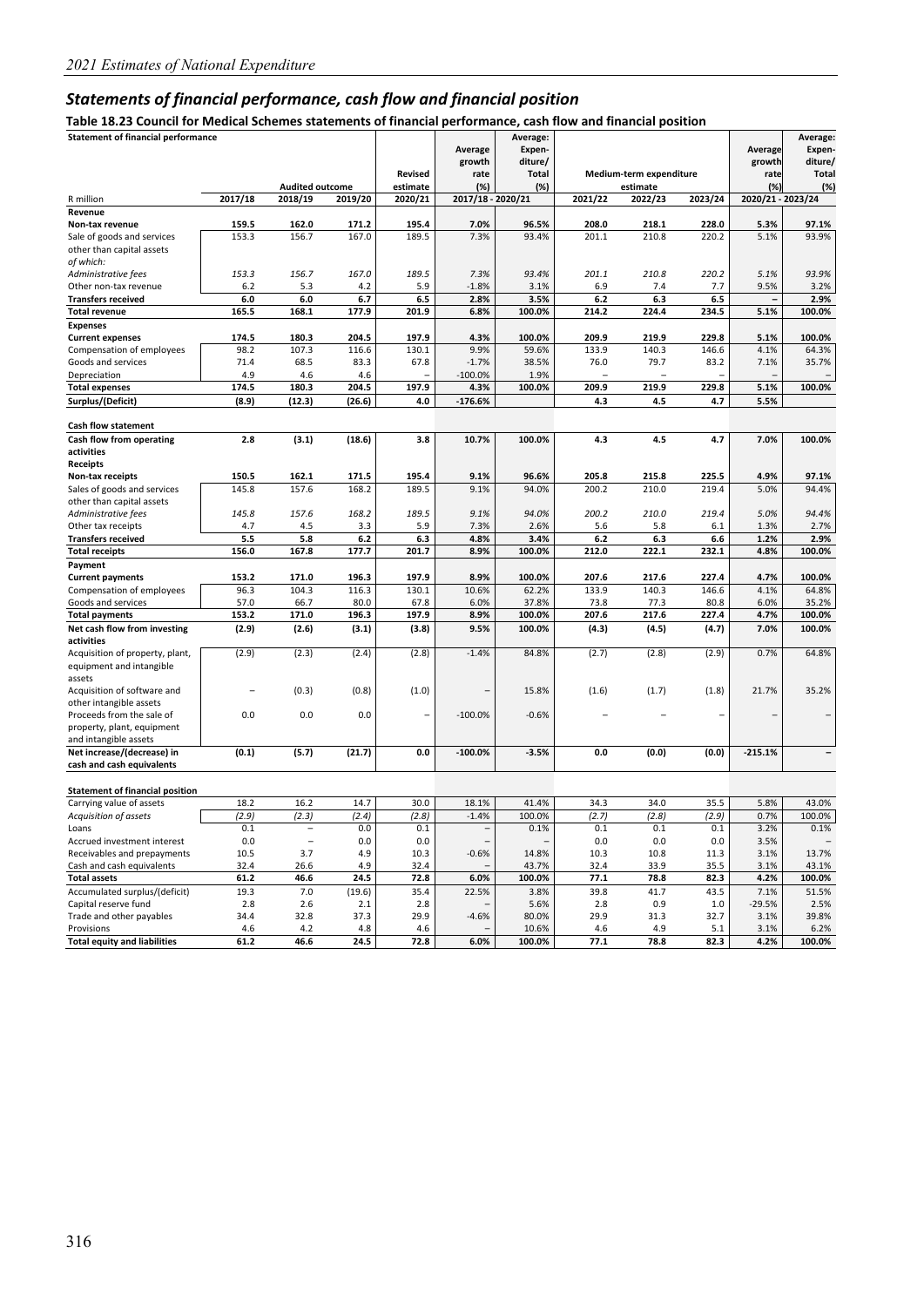**Table 18.24 Council for Medical Schemes personnel numbers and cost by salary level** 

|           |                      | <b>Number of posts</b>             |        |                                                     |      |                                                                                            |                         |      |             |       |                   |                                  |       |      |             |       |       |         |               |
|-----------|----------------------|------------------------------------|--------|-----------------------------------------------------|------|--------------------------------------------------------------------------------------------|-------------------------|------|-------------|-------|-------------------|----------------------------------|-------|------|-------------|-------|-------|---------|---------------|
|           |                      | estimated for                      |        |                                                     |      |                                                                                            |                         |      |             |       |                   |                                  |       |      |             |       |       |         |               |
|           |                      | 31 March 2020                      |        |                                                     |      | Number and cost <sup>1</sup> of personnel posts filled/planned for on funded establishment |                         |      |             |       |                   |                                  |       |      |             |       |       |         | <b>Number</b> |
|           | <b>Number</b>        | <b>Number</b>                      |        |                                                     |      |                                                                                            |                         |      |             |       |                   |                                  |       |      |             |       |       | Average | Average:      |
|           | οf                   | οf                                 |        |                                                     |      |                                                                                            |                         |      |             |       |                   |                                  |       |      |             |       |       | growth  | Salary        |
|           | funded               | posts                              |        |                                                     |      |                                                                                            |                         |      |             |       |                   |                                  |       |      |             |       |       | rate    | level/Total   |
|           | posts                | on approved                        |        | Actual                                              |      |                                                                                            | <b>Revised estimate</b> |      |             |       |                   | Medium-term expenditure estimate |       |      |             |       |       | (%)     | (%)           |
|           |                      | establishment                      |        | 2019/20<br>2021/22<br>2023/24<br>2020/21<br>2022/23 |      |                                                                                            |                         |      |             |       | 2020/21 - 2023/24 |                                  |       |      |             |       |       |         |               |
|           |                      |                                    |        |                                                     | Unit |                                                                                            |                         | Unit |             |       | Unit              |                                  |       | Unit |             |       | Unit  |         |               |
|           |                      | <b>Council for Medical Schemes</b> | Number | Cost                                                | cost | Number                                                                                     | Cost                    |      | cost Number | Cost  | cost              | Number                           | Cost  |      | cost Number | Cost  | cost  |         |               |
| Salary    | 133                  | 133                                | 120    | 116.6                                               | 1.0  | 119                                                                                        | 130.1                   | 1.1  | 119         | 133.9 | 1.1               | 119                              | 140.3 | 1.2  | 119         | 146.6 | $1.2$ | 4.1%    | 100.0%        |
| level     |                      |                                    |        |                                                     |      |                                                                                            |                         |      |             |       |                   |                                  |       |      |             |       |       |         |               |
| $1 - 6$   | 11                   | 11                                 | 10     | 1.9                                                 | 0.2  | 10                                                                                         | 1.5                     | 0.2  | 10          | 1.6   | 0.2               | 10                               | 1.7   | 0.2  | 10          | 1.8   | 0.2   | 5.9%    | 1.2%          |
| $7 - 10$  | 56                   | 56                                 | 49     | 30.7                                                | 0.6  | 50                                                                                         | 34.4                    | 0.7  | 50          | 36.4  | 0.7               | 50                               | 38.2  | 0.8  | 50          | 40.2  | 0.8   | 5.4%    | 27.1%         |
| $11 - 12$ | 32                   | 32                                 | 30     | 32.4                                                | 1.1  | 34                                                                                         | 35.1                    | 1.0  | 34          | 36.5  | 1.1               | 34                               | 38.8  | 1.1  | 34          | 40.1  | 1.2   | 4.4%    | 27.3%         |
| $13 - 16$ | 34                   | 34                                 | 31     | 51.6                                                | 1.7  | 24                                                                                         | 56.9                    | 2.4  | 24          | 57.1  | 2.4               | 24                               | 59.2  | 2.5  | 24          | 62.0  | 2.6   | 2.9%    | 42.7%         |
| $17 - 22$ |                      | $\overline{\phantom{m}}$           |        |                                                     |      |                                                                                            | 2.1                     | 2.1  |             | 2.3   | 2.3               |                                  | 2.4   | 2.4  |             | 2.5   | 2.5   | 4.9%    | 1.7%          |
|           | $P = -1$ $-1111 - 1$ |                                    |        |                                                     |      |                                                                                            |                         |      |             |       |                   |                                  |       |      |             |       |       |         |               |

*1. Rand million.* 

#### **National Health Laboratory Service**

#### *Selected performance indicators*

**Table 18.25 National Health Laboratory Service performance indicators by programme/objective/activity and related priority** 

| Indicator                       | Programme/Objective/Activity MTSF priority |                   |                 |                            |                 | <b>Estimated</b> |         |                     |         |
|---------------------------------|--------------------------------------------|-------------------|-----------------|----------------------------|-----------------|------------------|---------|---------------------|---------|
|                                 |                                            |                   |                 | <b>Audited performance</b> |                 | performance      |         | <b>MTEF targets</b> |         |
|                                 |                                            |                   | 2017/18         | 2018/19                    | 2019/20         | 2020/21          | 2021/22 | 2022/23             | 2023/24 |
| Percentage of CD4 tests         | Laboratory tests                           |                   | 91%             | 91%                        | 94%             | 94%              | 95%     | 95%                 | 95%     |
| performed within 40 hours per   |                                            |                   | $(2.7$ million/ | (2.5 million/              | $(2.6$ million/ |                  |         |                     |         |
| year                            |                                            |                   | 3 million)      | 2.8 million)               | 2.8 million)    |                  |         |                     |         |
| Percentage of HIV viral load    | Laboratory tests                           |                   | 82%             | 86%                        | 80%             | 80%              | 80%     | 82%                 | 84%     |
| tests performed within 96 hours |                                            |                   | $(4.1$ million/ | (4.4 million/              | (4.4 million/   |                  |         |                     |         |
|                                 |                                            |                   | 4.9 million)    | 5.1 million)               | 5.6 million)    |                  |         |                     |         |
| Percentage of TB GeneXPert      | Laboratory tests                           |                   | 91%             | 94%                        | 93%             | 93%              | 92%     | 93%                 | 94%     |
| tests performed within 40 hours |                                            |                   | $(1.9$ million/ | (2 million/                | (2 million/     |                  |         |                     |         |
|                                 |                                            |                   | 2.1 million)    | 2.1 million)               | 2.1 million)    |                  |         |                     |         |
| Percentage of HIV polymerase    | Laboratory tests                           |                   | 77%             | 76%                        | 72%             | 85%              | 80%     | 81%                 | 82%     |
| chain reaction tests performed  |                                            |                   | (442765)        | (447438)                   | (436147)        |                  |         |                     |         |
| within 96 hours                 |                                            |                   | 576 145)        | 591 523)                   | 605 978)        |                  |         |                     |         |
| Percentage of cervical smear    | Laboratory tests                           |                   | 90%             | 84%                        | 86%             | 86%              | 90%     | 90%                 | 90%     |
| tests performed within 5 weeks  |                                            |                   | (768317)        | $(1.6$ million/            | $(1.7$ million/ |                  |         |                     |         |
|                                 |                                            |                   | 849 968)        | 1.9 million)               | 2 million)      |                  |         |                     |         |
| Number of national central      | Research                                   | Priority 3:       | 50              | 50                         | 51              | 53               | 53      | 53                  | 53      |
| laboratories accredited by the  |                                            | Education, skills |                 |                            |                 |                  |         |                     |         |
| South African National          |                                            | and health        |                 |                            |                 |                  |         |                     |         |
| <b>Accreditation System</b>     |                                            |                   |                 |                            |                 |                  |         |                     |         |
| Percentage of laboratories      | Research                                   |                   | 92%             | 96%                        | 88%             | 95%              | 90%     | 91%                 | 94%     |
| achieving proficiency testing   |                                            |                   | (233/254)       | (240/251)                  | (205/232)       |                  |         |                     |         |
| schemes performance standards   |                                            |                   |                 |                            |                 |                  |         |                     |         |
| of 80%                          |                                            |                   |                 |                            |                 |                  |         |                     |         |
| Number of articles published in | Research                                   |                   | 588             | 593                        | 600             | 620              | 640     | 660                 | 680     |
| peer-reviewed journals          |                                            |                   |                 |                            |                 |                  |         |                     |         |
| Percentage of occupational and  | Occupational health                        |                   | 86%             | 75%                        | 93%             | 90%              | 90%     | 90%                 | 90%     |
| environmental health laboratory |                                            |                   | (7052/          | (13195/                    | (15.478)        |                  |         |                     |         |
| tests conducted within the      |                                            |                   | 8 200)          | 17 617)                    | 16 706)         |                  |         |                     |         |
| predefined turnaround time per  |                                            |                   |                 |                            |                 |                  |         |                     |         |
| year                            |                                            |                   |                 |                            |                 |                  |         |                     |         |
| Percentage of outbreaks         | Surveillance of communicable               |                   | 100%            | 100%                       | 100%            | 100%             | 100%    | 100%                | 100%    |
| responded to within 24 hours    | diseases                                   |                   | (1341)          | (1116)                     | (33373)         |                  |         |                     |         |
| after notification              |                                            |                   |                 |                            |                 |                  |         |                     |         |
|                                 |                                            |                   |                 |                            |                 |                  |         |                     |         |

#### *Entity overview*

The National Health Laboratory Service was established in terms of the National Health Laboratory Service Act (2000). The entity operates more than 230 laboratories in 9 provinces and is the sole provider of training for pathologists and medical scientists, provides comprehensive and affordable pathology services to more than 80 per cent of the South African population, and plays a significant role in the diagnosis and monitoring of HIV and TB. The entity also houses the National Institute for Communicable Diseases.

Over the medium term, the entity will continue to focus on providing laboratory testing services to health care providers mainly in the public sector, and expanding its provisions in response to increased demand for its services in priority programmes such as HIV and TB care. The COVID‐19 pandemic has had a negative impact on overall testing in that fewer patients sought care at health facilities during lockdown, resulting in a 12% decrease in tests conducted from 2019/20 to 2020/21. However, as at 20 January 2021, the entity had conducted an estimated 3.3 million COVID‐19 tests. The number of tests conducted, excluding those for COVID‐19, is expected to increase at an average annual rate of 1 per cent, from 89 million in 2020/21 to 93 million in 2023/24. As this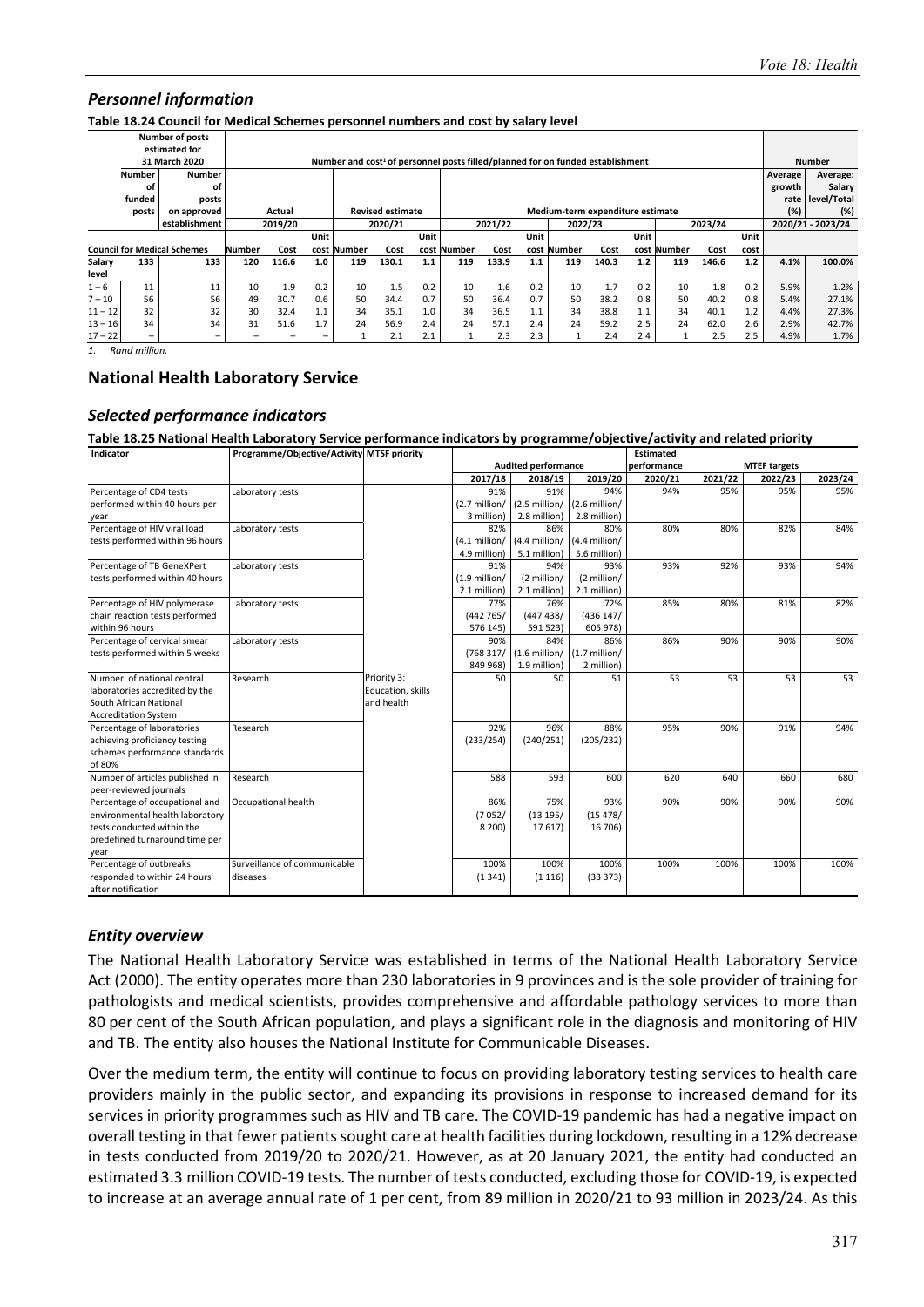is the entity's core business, expenditure in the laboratory services programme is expected to account for 81.4 per cent (R26.9 billion) of total expenditure over the medium term.

The National Institute for Communicable Diseases is internationally renowned for its role in the surveillance and monitoring of communicable diseases. It provides expertise to southern African countries on outbreaks such as Ebola, listeriosis and, most recently, COVID‐19. Over the MTEF period, the institute will continue to play a critical role in the surveillance of COVID‐19, focusing on providing services such as mobile testing, community outreach, hotline services, testing at all border posts, and necessary support to provinces in their responses to COVID‐19. The institute's total expenditure is projected to increase at an average annual rate of 7.3 per cent, from R394.8 million in 2020/21 to R488 million in 2023/24.

The entity expects to derive 5.5 per cent (R1.9 billion) of its revenue over the MTEF period through transfers from the department. Total revenue is expected to increase at an average annual rate of 4.7 per cent, from R10 billion in 2020/21 to R11.5 billion in 2023/24. As the entity has retained significant surpluses from previous financial years, transfers from the department are set to decrease at an average annual rate of 12.3 per cent, from R855.6 million in 2020/21 to R577.6 million in 2023/24.

#### *Programmes/Objectives/Activities*

**Table 18.26 National Health Laboratory Service expenditure trends and estimates by programme/objective/activity** 

|                              |         |                        |             |          |                   | Average:     |         |                         |             |                   | Average: |
|------------------------------|---------|------------------------|-------------|----------|-------------------|--------------|---------|-------------------------|-------------|-------------------|----------|
|                              |         |                        |             |          | Average           | Expen-       |         |                         |             | Average           | Expen-   |
|                              |         |                        |             |          | growth            | diture/      |         |                         |             | growth            | diture/  |
|                              |         |                        |             | Revised  | rate              | <b>Total</b> |         | Medium-term expenditure |             | rate              | Total    |
|                              |         | <b>Audited outcome</b> |             | estimate | (%)               | $(\%)$       |         | estimate                |             | (%)               | (%)      |
| R million                    | 2017/18 | 2018/19                | 2019/20     | 2020/21  | 2017/18 - 2020/21 |              | 2021/22 | 2022/23                 | 2023/24     | 2020/21 - 2023/24 |          |
| Administration               | 691.3   | 717.8                  | 795.3       | 945.1    | 11.0%             | 9.5%         | 1006.7  | 1065.6                  | 1 1 1 3 .6  | 5.6%              | 9.7%     |
| Surveillance of communicable | 326.2   | 403.8                  | 420.4       | 394.8    | 6.6%              | 4.7%         | 443.2   | 467.0                   | 488.0       | 7.3%              | 4.2%     |
| diseases                     |         |                        |             |          |                   |              |         |                         |             |                   |          |
| Occupational health          | 114.0   | 126.0                  | 137.8       | 140.3    | 7.2%              | 1.6%         | 157.7   | 166.0                   | 173.5       | 7.3%              | 1.5%     |
| Laboratory tests             | 5472.6  | 6 5 4 5 .0             | 7 202.7     | 7805.0   | 12.6%             | 81.0%        | 8964.4  | 8761.5                  | 9 2 1 5 . 3 | 5.7%              | 81.3%    |
| Research                     | 438.4   | 196.8                  | 108.8       | 315.0    | $-10.4%$          | 3.3%         | 343.2   | 365.1                   | 381.5       | 6.6%              | 3.3%     |
| Total                        | 7042.6  | 7989.4                 | 8 6 6 5 . 0 | 9 600.2  | 10.9%             | 100.0%       | 10915.2 | 10825.2                 | 11 371.9    | 5.8%              | 100.0%   |

#### *Statements of financial performance, cash flow and financial position*

**Table 18.27 National Health Laboratory Service statements of financial performance, cash flow and financial position** 

|                                 | <b>Statement of financial performance</b> |                        |             |                |                   | Average:     |             |                         |            |                   | Average:     |
|---------------------------------|-------------------------------------------|------------------------|-------------|----------------|-------------------|--------------|-------------|-------------------------|------------|-------------------|--------------|
|                                 |                                           |                        |             |                | Average           | Expen-       |             |                         |            | Average           | Expen-       |
|                                 |                                           |                        |             |                | growth            | diture/      |             |                         |            | growth            | diture/      |
|                                 |                                           |                        |             | <b>Revised</b> | rate              | <b>Total</b> |             | Medium-term expenditure |            | rate              | <b>Total</b> |
|                                 |                                           | <b>Audited outcome</b> |             | estimate       | (%)               | (%)          |             | estimate                |            | (%)               | (%)          |
| R million                       | 2017/18                                   | 2018/19                | 2019/20     | 2020/21        | 2017/18 - 2020/21 |              | 2021/22     | 2022/23                 | 2023/24    | 2020/21 - 2023/24 |              |
| Revenue                         |                                           |                        |             |                |                   |              |             |                         |            |                   |              |
| Non-tax revenue                 | 7692.7                                    | 8 1 9 5 .0             | 8961.7      | 9 1 2 1.9      | 5.8%              | 91.4%        | 10 385.9    | 10 284.8                | 10877.3    | 6.0%              | 93.7%        |
| Sale of goods and services      | 7 1 6 9 . 4                               | 7 7 1 2.2              | 8465.2      | 8632.1         | 6.4%              | 86.0%        | 9833.5      | 9 704.8                 | 10 268.3   | 6.0%              | 88.6%        |
| other than capital assets       |                                           |                        |             |                |                   |              |             |                         |            |                   |              |
| of which:                       |                                           |                        |             |                |                   |              |             |                         |            |                   |              |
| Sales by market establishment   | 7 169.4                                   | 7712.2                 | 8 4 6 5.2   | 8 632.1        | 6.4%              | 86.0%        | 9833.5      | 9 704.8                 | 10 268.3   | 6.0%              | 88.6%        |
| Other non-tax revenue           | 523.3                                     | 482.7                  | 496.5       | 489.8          | $-2.2%$           | 5.4%         | 552.4       | 580.0                   | 609.0      | 7.5%              | 5.1%         |
| <b>Transfers received</b>       | 746.5                                     | 790.2                  | 785.5       | 855.6          | 4.7%              | 8.6%         | 640.1       | 634.1                   | 577.6      | $-12.3%$          | 6.3%         |
| <b>Total revenue</b>            | 8 4 3 9.2                                 | 8985.2                 | 9 747.2     | 9977.5         | 5.7%              | 100.0%       | 11 026.0    | 10918.9                 | 11454.9    | 4.7%              | 100.0%       |
| <b>Expenses</b>                 |                                           |                        |             |                |                   |              |             |                         |            |                   |              |
| <b>Current expenses</b>         | 7042.6                                    | 7989.4                 | 8 6 6 5 . 0 | 9600.2         | 10.9%             | 100.0%       | 10915.2     | 10825.2                 | 11 371.9   | 5.8%              | 100.0%       |
| Compensation of employees       | 3 3 2 6 . 2                               | 3 6 6 0.5              | 3930.6      | 4 747.6        | 12.6%             | 47.0%        | 4 8 3 4 . 6 | 5076.3                  | 5 3 0 4 .7 | 3.8%              | 46.8%        |
| Goods and services              | 3 507.6                                   | 4 0 68.6               | 4583.2      | 4 5 6 2.1      | 9.2%              | 50.3%        | 5762.4      | 5 4 1 4 . 1             | 5717.3     | 7.8%              | 50.2%        |
| Depreciation                    | 192.8                                     | 249.5                  | 144.9       | 279.4          | 13.2%             | 2.6%         | 306.7       | 322.6                   | 337.1      | 6.5%              | 2.9%         |
| Interest, dividends and rent on | 16.0                                      | 10.8                   | 6.3         | 11.0           | $-11.7%$          | 0.1%         | 11.6        | 12.2                    | 12.8       | 5.2%              | 0.1%         |
| land                            |                                           |                        |             |                |                   |              |             |                         |            |                   |              |
| <b>Total expenses</b>           | 7042.6                                    | 7989.4                 | 8 6 6 5 . 0 | 9 600.2        | 10.9%             | 100.0%       | 10915.2     | 10825.2                 | 11 371.9   | 5.8%              | 100.0%       |
| Surplus/(Deficit)               | 1 3 9 6 . 6                               | 995.8                  | 1 082.2     | 377.3          | $-35.4%$          |              | 110.8       | 93.7                    | 83.0       | $-39.6%$          |              |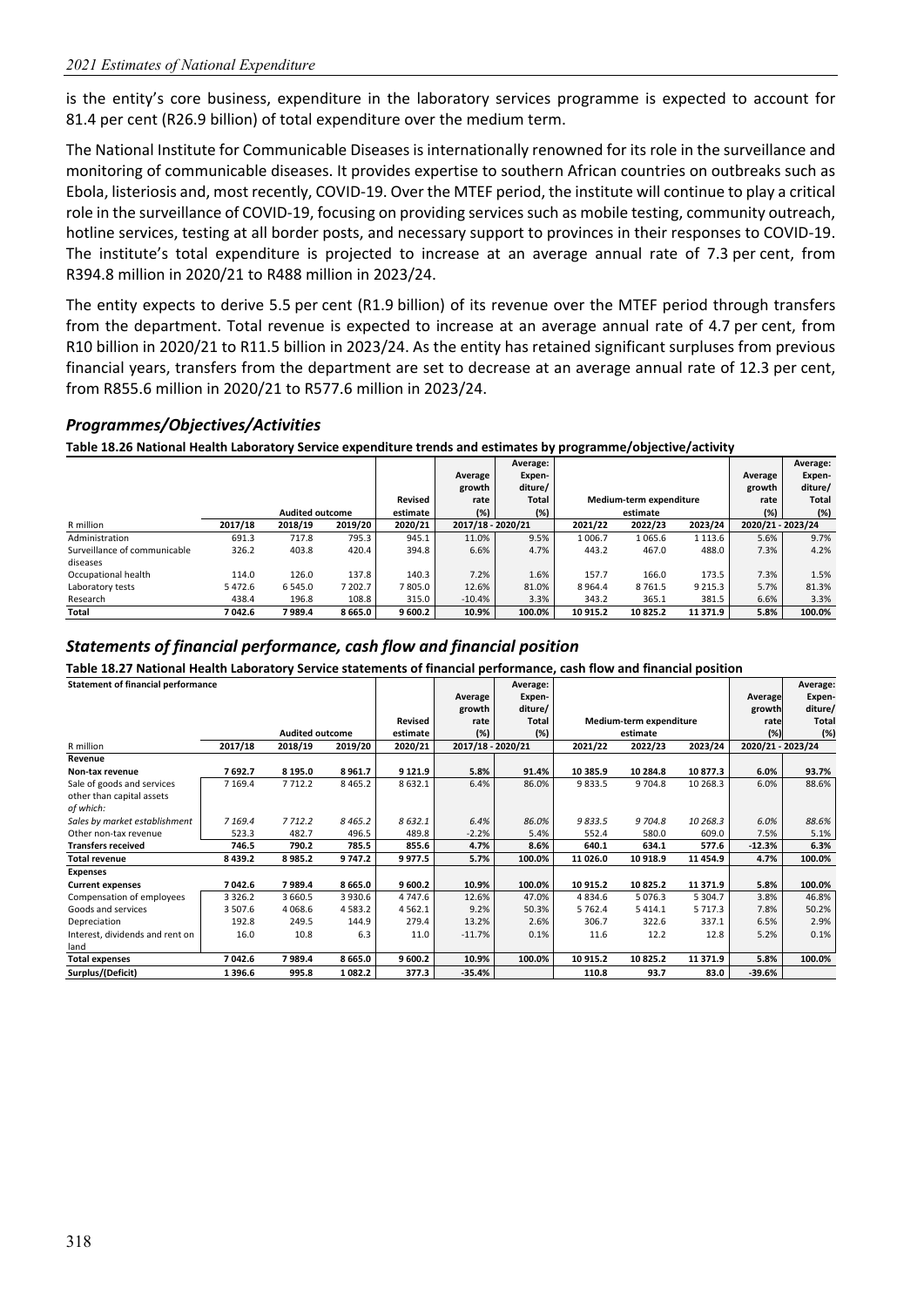#### **Table 18.27 National Health Laboratory Service statements of financial performance, cash flow and financial position**

| rabic 10.27 Ivational Health Laboratory Service Statements or miancial performance, cash now and miancial position |             |                |                        |                            |                                  |                                                      |                          |                                     |             |                                   |                                                      |
|--------------------------------------------------------------------------------------------------------------------|-------------|----------------|------------------------|----------------------------|----------------------------------|------------------------------------------------------|--------------------------|-------------------------------------|-------------|-----------------------------------|------------------------------------------------------|
| <b>Statement of financial performance</b><br>2017/18<br>R million<br><b>Cash flow statement</b>                    |             |                | <b>Audited outcome</b> | <b>Revised</b><br>estimate | Average<br>growth<br>rate<br>(%) | Average:<br>Expen-<br>diture/<br><b>Total</b><br>(%) |                          | Medium-term expenditure<br>estimate |             | Average<br>growth<br>rate<br>(% ) | Average:<br>Expen-<br>diture/<br><b>Total</b><br>(%) |
|                                                                                                                    |             | 2018/19        | 2019/20                | 2020/21                    | 2017/18 - 2020/21                |                                                      | 2021/22                  | 2022/23                             | 2023/24     | 2020/21 - 2023/24                 |                                                      |
|                                                                                                                    |             |                |                        |                            |                                  |                                                      |                          |                                     |             |                                   |                                                      |
| Cash flow from operating                                                                                           | 930.9       | 1 2 3 9 . 3    | 2038.8                 | 1640.8                     | 20.8%                            | 100.0%                                               | 209.0                    | 198.3                               | 704.2       | $-24.6%$                          | 100.0%                                               |
| activities                                                                                                         |             |                |                        |                            |                                  |                                                      |                          |                                     |             |                                   |                                                      |
| Receipts                                                                                                           |             |                |                        |                            |                                  |                                                      |                          |                                     |             |                                   |                                                      |
| Non-tax receipts                                                                                                   | 7 289.2     | 8 3 6 9 . 2    | 9747.6                 | 9061.3                     | 7.5%                             | 91.5%                                                | 8533.7                   | 8 4 3 3 . 0                         | 9434.6      | 1.4%                              | 90.5%                                                |
| Sales of goods and services                                                                                        | 7 186.2     | 8 1 8 2.6      | 9433.7                 | 8790.9                     | 6.9%                             | 89.2%                                                | 8 3 5 8.5                | 8 2 4 9 . 1                         | 9 2 4 1.5   | 1.7%                              | 88.4%                                                |
| other than capital assets                                                                                          |             |                |                        |                            |                                  |                                                      |                          |                                     |             |                                   |                                                      |
| Sales by market establishment                                                                                      | 7 186.2     | 8 1 8 2.6      | 9433.7                 | 8 790.9                    | 6.9%                             | 89.2%                                                | 8 3 5 8.5                | 8 2 4 9 . 1                         | 9 2 4 1.5   | 1.7%                              | 88.4%                                                |
| Other tax receipts                                                                                                 | 102.9       | 186.6          | 313.9                  | 270.4                      | 38.0%                            | 2.3%                                                 | 175.2                    | 183.9                               | 193.1       | $-10.6%$                          | 2.1%                                                 |
| <b>Transfers received</b>                                                                                          | 746.5       | 790.2          | 785.5                  | 855.6                      | 4.7%                             | 8.5%                                                 | 953.3                    | 966.8                               | 935.7       | 3.0%                              | 9.5%                                                 |
| <b>Total receipts</b>                                                                                              | 8035.6      | 9 1 5 9 . 4    | 10 533.1               | 9916.9                     | 7.3%                             | 100.0%                                               | 9487.0                   | 9399.8                              | 10 370.3    | 1.5%                              | 100.0%                                               |
| Payment                                                                                                            |             |                |                        |                            |                                  |                                                      |                          |                                     |             |                                   |                                                      |
| <b>Current payments</b>                                                                                            | 7 104.1     | 7919.1         | 8493.5                 | 8 2 7 6 . 1                | 5.2%                             | 100.0%                                               | 9 277.9                  | 9 201.4                             | 9666.1      | 5.3%                              | 100.0%                                               |
| Compensation of employees                                                                                          | 3 3 5 8 . 5 | 3 6 3 0.6      | 3 9 3 8.1              | 4 2 7 2.9                  | 8.4%                             | 47.8%                                                | 4 109.4                  | 4314.9                              | 4 509.0     | 1.8%                              | 47.4%                                                |
| Goods and services                                                                                                 | 3745.5      | 4 2 8 8.1      | 4555.3                 | 4 000.8                    | 2.2%                             | 52.2%                                                | 5 1 68.5                 | 4886.6                              | 5 1 5 7 . 1 | 8.8%                              | 52.6%                                                |
| Interest and rent on land                                                                                          | 0.1         | 0.4            | 0.1                    | 2.4                        | 157.3%                           |                                                      |                          |                                     |             | $-100.0%$                         |                                                      |
| Tax payment                                                                                                        | 0.6         | 1.0            | 0.8                    |                            | $-100.0%$                        |                                                      | $\overline{\phantom{0}}$ | $\overline{a}$                      |             |                                   |                                                      |
| <b>Total payments</b>                                                                                              | 7 104.8     | 7920.1         | 8 4 9 4.3              | 8 2 7 6 . 1                | 5.2%                             | 100.0%                                               | 9 277.9                  | 9 201.4                             | 9666.1      | 5.3%                              | 100.0%                                               |
| Net cash flow from investing                                                                                       | (128.5)     | (101.5)        | (112.9)                | (427.0)                    | 49.2%                            | 100.0%                                               | (500.0)                  | (427.0)                             | (355.0)     | $-6.0%$                           | 100.0%                                               |
| activities                                                                                                         |             |                |                        |                            |                                  |                                                      |                          |                                     |             |                                   |                                                      |
| Acquisition of property, plant,                                                                                    | (128.1)     | (101.5)        | (109.3)                | (415.0)                    | 48.0%                            | 98.4%                                                | (490.0)                  | (422.0)                             | (349.8)     | $-5.5%$                           | 98.1%                                                |
| equipment and intangible                                                                                           |             |                |                        |                            |                                  |                                                      |                          |                                     |             |                                   |                                                      |
| assets                                                                                                             |             |                |                        |                            |                                  |                                                      |                          |                                     |             |                                   |                                                      |
| Acquisition of software and                                                                                        | (0.4)       | (0.0)          | (4.5)                  | (12.0)                     | 213.4%                           | 1.8%                                                 | (10.0)                   | (5.0)                               | (5.2)       | $-24.2%$                          | 1.9%                                                 |
| other intangible assets                                                                                            |             |                |                        |                            |                                  |                                                      |                          |                                     |             |                                   |                                                      |
| Proceeds from the sale of                                                                                          |             | 0.0            | 0.9                    |                            |                                  | $-0.2%$                                              |                          |                                     |             |                                   |                                                      |
| property, plant, equipment                                                                                         |             |                |                        |                            |                                  |                                                      |                          |                                     |             |                                   |                                                      |
| and intangible assets                                                                                              |             |                |                        |                            |                                  |                                                      |                          |                                     |             |                                   |                                                      |
| Net cash flow from financing                                                                                       | (75.3)      | (48.9)         | (28.2)                 | (52.6)                     | $-11.3%$                         | 100.0%                                               | (25.7)                   | (24.4)                              | (23.2)      | $-23.9%$                          | 100.0%                                               |
| activities                                                                                                         |             |                |                        |                            |                                  |                                                      |                          |                                     |             |                                   |                                                      |
| Repayment of finance leases                                                                                        | (75.3)      | (48.9)         | (28.2)                 | (52.6)                     | $-11.3%$                         | 100.0%                                               | (25.7)                   | (24.4)                              | (23.2)      | $-23.9%$                          | 100.0%                                               |
| Net increase/(decrease) in                                                                                         | 727.2       | 1088.9         | 1897.7                 | 1 1 6 1 . 3                | 16.9%                            | 14.5%                                                | (316.6)                  | (253.0)                             | 326.0       | $-34.5%$                          | 2.4%                                                 |
| cash and cash equivalents                                                                                          |             |                |                        |                            |                                  |                                                      |                          |                                     |             |                                   |                                                      |
|                                                                                                                    |             |                |                        |                            |                                  |                                                      |                          |                                     |             |                                   |                                                      |
| <b>Statement of financial position</b>                                                                             |             |                |                        |                            |                                  |                                                      |                          |                                     |             |                                   |                                                      |
| Carrying value of assets                                                                                           | 1 2 5 7 . 2 | 1089.8         | 1053.0                 | 1551.2                     | 7.3%                             | 20.6%                                                | 1 170.4                  | 1 2 3 5 . 2                         | 1 300.9     | $-5.7%$                           | 28.2%                                                |
| Acquisition of assets                                                                                              | (128.1)     | (101.5)        | (109.3)                | (415.0)                    | 48.0%                            | 100.0%                                               | (490.0)                  | (422.0)                             | (349.8)     | $-5.5%$                           | 100.0%                                               |
| Inventory                                                                                                          | 124.4       | 165.3          | 173.6                  | 121.6                      | $-0.8%$                          | 2.4%                                                 | 177.1                    | 178.8                               | 180.6       | 14.1%                             | 3.7%                                                 |
| Receivables and prepayments                                                                                        | 2546.7      | 2 2 6 9 . 9    | 1507.6                 | 1 300.1                    | $-20.1%$                         | 32.9%                                                | 1934.5                   | 1867.9                              | 1805.3      | 11.6%                             | 38.7%                                                |
| Cash and cash equivalents                                                                                          | 1 1 1 9 . 1 | 2 2 0 8 . 1    | 4 1 0 5 . 8            | 3755.6                     | 49.7%                            | 44.1%                                                | 916.3                    | 663.3                               | 989.3       | $-35.9%$                          | 29.4%                                                |
| Taxation                                                                                                           | 0.0         | 0.0            |                        |                            | $-100.0%$                        |                                                      |                          |                                     |             |                                   |                                                      |
| <b>Total assets</b>                                                                                                | 5 047.5     | 5 7 3 3 . 1    | 6 840.0                | 6728.5                     | 10.1%                            | 100.0%                                               | 4 1 98.3                 | 3 9 4 5 . 3                         | 4276.1      | $-14.0%$                          | 100.0%                                               |
| Accumulated surplus/(deficit)                                                                                      | 1673.0      | 2 667.7        | 3750.0                 | 2967.3                     | 21.0%                            | 44.7%                                                | 1 006.6                  | 711.1                               | 994.2       | $-30.5%$                          | 27.3%                                                |
| Capital and reserves                                                                                               | 688.4       | 655.3          | 655.3                  | 0.3                        | $-92.2%$                         | 8.7%                                                 | 655.3                    | 655.3                               | 655.3       | 1 1 5 4 . 4 %                     | 11.9%                                                |
| Finance lease                                                                                                      | 70.3        | 55.1           | 37.1                   | 101.2                      | 12.9%                            | 1.1%                                                 | 37.1                     | 37.3                                | 37.5        | $-28.2%$                          | 1.1%                                                 |
| Deferred income                                                                                                    | 20.3        | 28.7           | 35.6                   | 15.2                       | $-9.3%$                          | 0.4%                                                 | 39.2                     | 41.2                                | 43.2        | 41.8%                             | 0.8%                                                 |
| Trade and other payables                                                                                           | 718.3       | 559.0          | 560.3                  | 976.9                      | 10.8%                            | 11.7%                                                | 616.7                    | 647.1                               | 679.0       | $-11.4%$                          | 15.4%                                                |
| Benefits payable                                                                                                   | 26.5        | $\overline{a}$ |                        | $\overline{\phantom{0}}$   | $-100.0%$                        | 0.1%                                                 |                          |                                     |             |                                   |                                                      |
| Taxation                                                                                                           |             | 2.2            | 2.1                    |                            |                                  |                                                      | 1.5                      | 1.5                                 | 1.4         |                                   |                                                      |
| Provisions                                                                                                         | 1827.4      | 1730.0         | 1759.9                 | 2 5 8 1 . 1                | 12.2%                            | 32.6%                                                | 1756.6                   | 1761.5                              | 1770.8      | $-11.8%$                          | 41.6%                                                |
| Derivatives financial                                                                                              | 23.3        | 35.1           | 39.7                   | 86.6                       | 54.9%                            | 0.7%                                                 | 85.3                     | 90.4                                | 94.7        | 3.0%                              | 2.0%                                                 |
| instruments                                                                                                        |             |                |                        |                            |                                  |                                                      |                          |                                     |             |                                   |                                                      |
| <b>Total equity and liabilities</b>                                                                                | 5 047.5     | 5733.1         | 6840.0                 | 6728.5                     | 10.1%                            | 100.0%                                               | 4 198.3                  | 3 9 4 5 . 3                         | 4 2 7 6 . 1 | $-14.0%$                          | 100.0%                                               |

## *Personnel information*

#### **Table 18.28 National Health Laboratory Service personnel numbers and cost by salary level**

|                |         | <b>Number of posts</b><br>estimated for |        |             |      |             |                                                                                            |      |             |                     |      |             |                                  |      |             |                 |      |         |                    |
|----------------|---------|-----------------------------------------|--------|-------------|------|-------------|--------------------------------------------------------------------------------------------|------|-------------|---------------------|------|-------------|----------------------------------|------|-------------|-----------------|------|---------|--------------------|
|                |         | 31 March 2020                           |        |             |      |             | Number and cost <sup>1</sup> of personnel posts filled/planned for on funded establishment |      |             |                     |      |             |                                  |      |             |                 |      |         | <b>Number</b>      |
|                | Number  | <b>Number</b>                           |        |             |      |             |                                                                                            |      |             |                     |      |             |                                  |      |             |                 |      |         | Average:           |
|                | οt      | οf                                      |        |             |      |             |                                                                                            |      |             |                     |      |             |                                  |      |             |                 |      | Average | Salary             |
|                | funded  | posts                                   |        |             |      |             |                                                                                            |      |             |                     |      |             |                                  |      |             |                 |      |         | growth level/Total |
|                | posts   | on approved                             |        |             |      |             |                                                                                            |      |             |                     |      |             |                                  |      |             |                 |      | rate    | (%)                |
|                |         | establishment                           |        | Actual      |      |             | <b>Revised estimate</b>                                                                    |      |             |                     |      |             | Medium-term expenditure estimate |      |             |                 |      | $(\%)$  |                    |
|                |         |                                         |        | 2019/20     |      |             | 2020/21                                                                                    |      |             | 2021/22             |      |             | 2022/23                          |      |             | 2023/24         |      |         | 2020/21 - 2023/24  |
|                |         | <b>National Health Laboratory</b>       |        |             | Unit |             |                                                                                            | Unit |             |                     | Unit |             |                                  | Unit |             |                 | Unit |         |                    |
| <b>Service</b> |         |                                         | Number | Cost        |      | cost Number | Cost                                                                                       |      | cost Number | Cost                |      | cost Number | Cost                             |      | cost Number | Cost            | cost |         |                    |
| Salary         | 8352    | 8352                                    |        | 7691 3930.6 | 0.5  |             | 8352 4747.6                                                                                | 0.6  |             | 8 2 3 2 4 8 3 4 . 6 | 0.6  |             | 8 2 3 2 5 0 7 6 . 3              | 0.6  |             | 8 2 32 5 30 4.7 | 0.6  | 3.8%    | 100.0%             |
| level          |         |                                         |        |             |      |             |                                                                                            |      |             |                     |      |             |                                  |      |             |                 |      |         |                    |
| $1 - 6$        | .313    | 1313                                    | 1313   | 188.3       | 0.1  | 1313        | 195.7                                                                                      | 0.1  | 1313        | 205.6               | 0.2  | 1 313       | 215.9                            | 0.2  | 1313        | 225.6           | 0.2  | 4.9%    | 4.2%               |
| $7 - 10$       | 5 5 8 8 | 5588                                    | 5067   | 2 1 5 4 .9  | 0.4  | 5588        | 2 7 5 1.8                                                                                  | 0.5  | 5468        | 2 745.1             | 0.5  | 5468        | 2856.7                           | 0.5  | 5468        | 2966.9          | 0.5  | 2.5%    | 56.7%              |
| $11 - 12$      | 832     | 832                                     | 732    | 648.3       | 0.9  | 832         | 763.4                                                                                      | 0.9  | 832         | 804.8               | 1.0  | 832         | 869.1                            | 1.0  | 832         | 923.0           | 1.1  | 6.5%    | 16.8%              |
| $13 - 16$      | 534     | 534                                     | 494    | 718.8       | 1.5  | 534         | 807.7                                                                                      | 1.5  | 534         | 838.4               | 1.6  | 534         | 881.9                            | 1.7  | 534         | 925.1           | 1.7  | 4.6%    | 17.3%              |
| $17 - 22$      | 85      | 85                                      | 85     | 220.4       | 2.6  | 85          | 229.0                                                                                      | 2.7  | 85          | 240.6               | 2.8  | 85          | 252.7                            | 3.0  | 85          | 264.1           | 3.1  | 4.9%    | 4.9%               |

*1. Rand million.*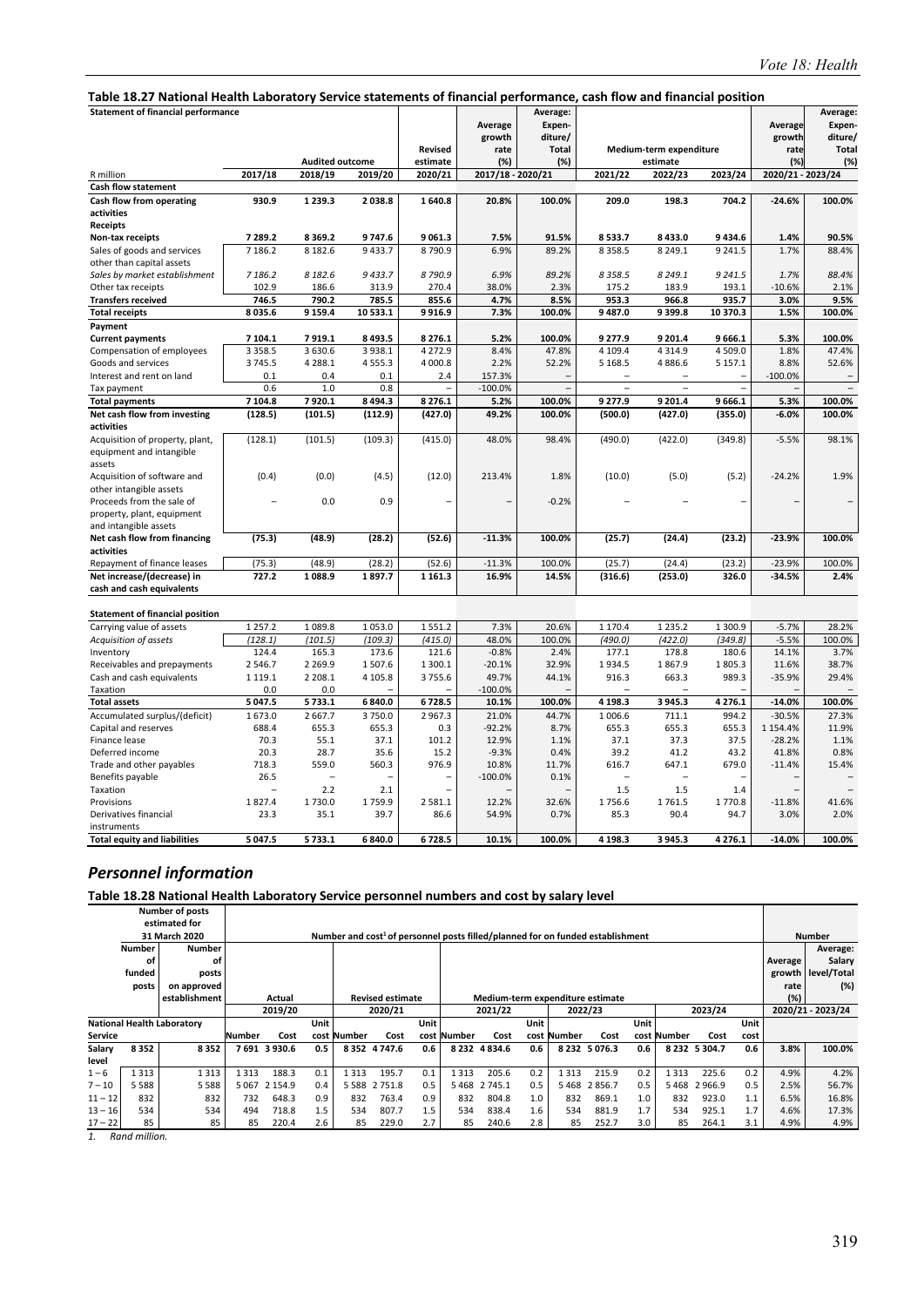#### **Office of Health Standards Compliance**

#### *Selected performance indicators*

**Table 18.29 Office of Health Standards Compliance performance indicators by programme/objective/activity and related priority** 

| Indicator                        | Programme/Objective/Activity  | <b>MTSF priority</b> |            |                            |            | <b>Estimated</b> |         |                     |         |
|----------------------------------|-------------------------------|----------------------|------------|----------------------------|------------|------------------|---------|---------------------|---------|
|                                  |                               |                      |            | <b>Audited performance</b> |            | performance      |         | <b>MTEF targets</b> |         |
|                                  |                               |                      | 2017/18    | 2018/19                    | 2019/20    | 2020/21          | 2021/22 | 2022/23             | 2023/24 |
| Percentage of public sector      | Compliance inspectorate       |                      | 24.2%      | 19.1%                      | 17%        | 10%              | 9%      | 8%                  | 7%      |
| health facilities inspected per  |                               |                      | (923/3816) | (730/3816)                 | (647/3816) |                  |         |                     |         |
| year                             |                               |                      |            |                            |            |                  |         |                     |         |
| Percentage of health             | Certification and enforcement |                      |            |                            |            | 100%             | 100%    | 100%                | 100%    |
| establishments issued with a     |                               |                      |            |                            |            |                  |         |                     |         |
| certificate of compliance within |                               | Priority 3:          |            |                            |            |                  |         |                     |         |
| 15 days of the date of the final |                               | Education,           |            |                            |            |                  |         |                     |         |
| inspection report per year       |                               | skills and           |            |                            |            |                  |         |                     |         |
| Percentage of health             | Certification and enforcement | health               |            |                            |            | 100%             | 100%    | 100%                | 100%    |
| establishments against which     |                               |                      |            |                            |            |                  |         |                     |         |
| enforcement action has been      |                               |                      |            |                            |            |                  |         |                     |         |
| initiated within 10 days of the  |                               |                      |            |                            |            |                  |         |                     |         |
| date of the final inspection     |                               |                      |            |                            |            |                  |         |                     |         |
| report per year                  |                               |                      |            |                            |            |                  |         |                     |         |

*1. No historical data available.*

#### *Entity overview*

The Office of Health Standards Compliance was established in terms of the National Health Amendment Act (2013) to protect and promote the health and safety of users of health services by ensuring that private and public health facilities comply with prescribed norms and standards. This includes inspecting heath facilities for compliance with norms and standards, investigating complaints made by the public, and initiating enforcement actions against facilities where there is persistent noncompliance.

Over the MTEF period, the entity will focus on conducting inspections in public and private health establishments to enhance and enforce compliance with norms and standards. Expenditure is expected to increase at an average annual rate of 3.5 per cent, from R137.6 million in 2020/21 to R152.7 million in 2023/24. Revenue, which is expected to amount to R462.1 million over the medium term, is derived entirely through transfers from the department.

#### *Programmes/Objectives/Activities*

**Table 18.30 Office of Health Standards Compliance expenditure trends and estimates by programme/objective/activity** 

|                               |         |                        |                          |          |                          | Average:     |         |                         |         |                   | Average: |
|-------------------------------|---------|------------------------|--------------------------|----------|--------------------------|--------------|---------|-------------------------|---------|-------------------|----------|
|                               |         |                        |                          |          | Average                  | Expen-       |         |                         |         | Average           | Expen-   |
|                               |         |                        |                          |          | growth                   | diture/      |         |                         |         | growth            | diture/  |
|                               |         |                        |                          | Revised  | rate                     | <b>Total</b> |         | Medium-term expenditure |         | rate              | Total    |
|                               |         | <b>Audited outcome</b> |                          | estimate | (%)                      | (%)          |         | estimate                |         | (%)               | (%)      |
| R million                     | 2017/18 | 2018/19                | 2019/20                  | 2020/21  | 2017/18 - 2020/21        |              | 2021/22 | 2022/23                 | 2023/24 | 2020/21 - 2023/24 |          |
| Administration                | 40.0    | 50.1                   | 66.4                     | 59.2     | 14.0%                    | 39.6%        | 61.4    | 63.4                    | 57.8    | $-0.8%$           | 40.4%    |
| Compliance inspectorate       | 48.5    | 61.5                   | 55.4                     | 46.5     | $-1.4%$                  | 39.5%        | 54.0    | 55.3                    | 57.0    | 7.1%              | 35.4%    |
| Complaints management and     | 16.2    | 15.8                   | 18.8                     | 18.5     | 4.5%                     | 12.9%        | 20.4    | 21.7                    | 21.6    | 5.2%              | 13.7%    |
| office of the ombud           |         |                        |                          |          |                          |              |         |                         |         |                   |          |
| Health standards design.      | 6.9     | 9.9                    | 13.5                     | 10.8     | 16.1%                    | 7.5%         | 13.4    | 14.2                    | 13.5    | 7.6%              | 8.6%     |
| analysis and support          |         |                        |                          |          |                          |              |         |                         |         |                   |          |
| Certification and enforcement |         |                        | $\overline{\phantom{0}}$ | 2.7      | $\overline{\phantom{0}}$ | 0.5%         | 2.7     | 2.9                     | 2.8     | 2.0%              | 1.8%     |
| Total                         | 111.6   | 137.3                  | 154.1                    | 137.6    | 7.2%                     | 100.0%       | 151.9   | 157.5                   | 152.7   | 3.5%              | 100.0%   |

#### *Statements of financial performance, cash flow and financial position*

**Table 18.31 Office of Health Standards Compliance statements of financial performance, cash flow and financial position** 

| <b>Statement of financial performance</b> |         |                        |         |          |                   | Average: |         |                         |                 |                   | Average: |
|-------------------------------------------|---------|------------------------|---------|----------|-------------------|----------|---------|-------------------------|-----------------|-------------------|----------|
|                                           |         |                        |         |          | Average           | Expen-   |         |                         |                 | Average           | Expen-   |
|                                           |         |                        |         |          | growth            | diture/  |         |                         |                 | growth            | diture/  |
|                                           |         |                        |         | Revised  | rate              | Total    |         | Medium-term expenditure |                 | rate              | Total    |
|                                           |         | <b>Audited outcome</b> |         | estimate | (%)               | (%)      |         | estimate                |                 | (% )              | (%)      |
| R million                                 | 2017/18 | 2018/19                | 2019/20 | 2020/21  | 2017/18 - 2020/21 |          | 2021/22 | 2022/23                 | 2023/24         | 2020/21 - 2023/24 |          |
| Revenue                                   |         |                        |         |          |                   |          |         |                         |                 |                   |          |
| Non-tax revenue                           | 10.4    | 1.7                    | 7.2     | -        | $-100.0\%$        | 3.5%     |         |                         | -               |                   |          |
| of which:                                 |         |                        |         |          |                   |          |         |                         |                 |                   |          |
| Other non-tax revenue                     | 10.4    | 1.7                    | 7.2     | -        | $-100.0\%$        | 3.5%     |         |                         | $\qquad \qquad$ |                   |          |
| <b>Transfers received</b>                 | 125.7   | 129.7                  | 136.5   | 137.6    | 3.1%              | 96.5%    | 151.9   | 157.5                   | 152.7           | 3.5%              | 100.0%   |
| <b>Total revenue</b>                      | 136.1   | 131.3                  | 143.7   | 137.6    | 0.4%              | 100.0%   | 151.9   | 157.5                   | 152.7           | 3.5%              | 100.0%   |
| <b>Expenses</b>                           |         |                        |         |          |                   |          |         |                         |                 |                   |          |
| <b>Current expenses</b>                   | 111.6   | 137.3                  | 154.1   | 137.6    | 7.2%              | 100.0%   | 151.9   | 157.5                   | 152.7           | 3.5%              | 100.0%   |
| Compensation of employees                 | 74.2    | 89.4                   | 97.4    | 92.1     | 7.5%              | 65.4%    | 105.4   | 112.3                   | 112.8           | 7.0%              | 70.4%    |
| Goods and services                        | 34.6    | 42.9                   | 50.2    | 45.5     | 9.6%              | 32.0%    | 46.4    | 45.3                    | 39.9            | $-4.3%$           | 29.6%    |
| Depreciation                              | 2.8     | 4.9                    | 6.5     |          | $-100.0\%$        | 2.6%     |         |                         |                 |                   |          |
| <b>Total expenses</b>                     | 111.6   | 137.3                  | 154.1   | 137.6    | 7.2%              | 100.0%   | 151.9   | 157.5                   | 152.7           | 3.5%              | 100.0%   |
| Surplus/(Deficit)                         | 24.5    | (5.9)                  | (10.4)  | -        | $-100.0\%$        |          |         |                         |                 |                   |          |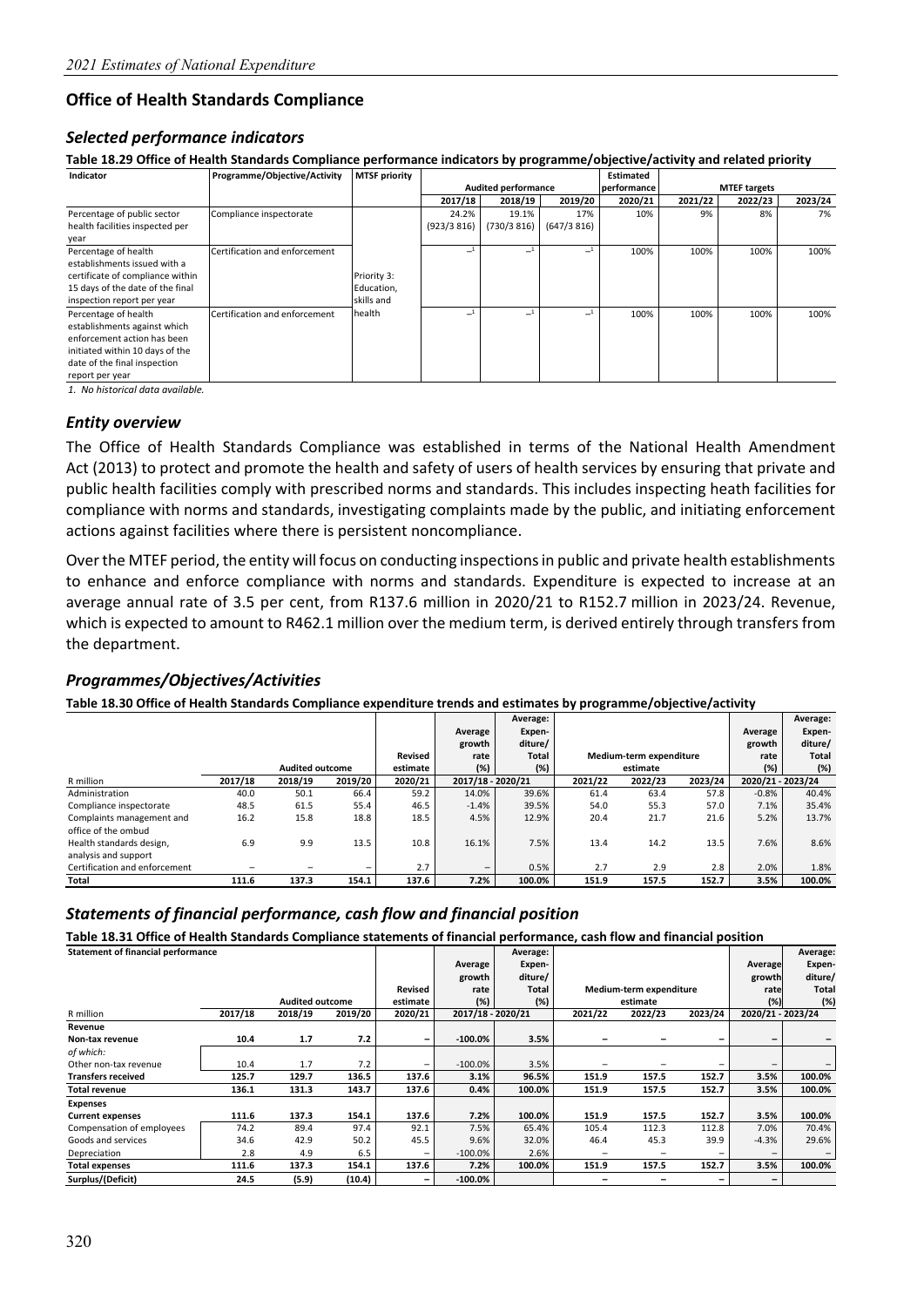#### **Table 18.31 Office of Health Standards Compliance statements of financial performance, cash flow and financial position**

| rabic 10.31 Office of Health Standards Compliance Statements of Imancial performance, cash now and imancial position |         |                        |         |                          |                   |              |                          |                          |                |                          |              |
|----------------------------------------------------------------------------------------------------------------------|---------|------------------------|---------|--------------------------|-------------------|--------------|--------------------------|--------------------------|----------------|--------------------------|--------------|
| <b>Statement of financial performance</b>                                                                            |         |                        |         |                          |                   | Average:     |                          |                          |                |                          | Average:     |
|                                                                                                                      |         |                        |         |                          | Average           | Expen-       |                          |                          |                | Average                  | Expen-       |
|                                                                                                                      |         |                        |         |                          | growth            | diture/      |                          |                          |                | growth                   | diture/      |
|                                                                                                                      |         |                        |         | <b>Revised</b>           | rate              | <b>Total</b> |                          | Medium-term expenditure  |                | rate                     | <b>Total</b> |
|                                                                                                                      |         | <b>Audited outcome</b> |         | estimate                 | (%)               | (%)          |                          | estimate                 |                | (%)                      | (%)          |
| R million<br><b>Cash flow statement</b>                                                                              | 2017/18 | 2018/19                | 2019/20 | 2020/21                  | 2017/18 - 2020/21 |              | 2021/22                  | 2022/23                  | 2023/24        | 2020/21 - 2023/24        |              |
| Cash flow from operating                                                                                             | 21.9    | (1.7)                  | (5.0)   | 5.0                      | $-38.9%$          | 100.0%       | 2.4                      | 2.1                      | 0.9            | $-44.3%$                 | 100.0%       |
| activities                                                                                                           |         |                        |         |                          |                   |              |                          |                          |                |                          |              |
| <b>Receipts</b>                                                                                                      |         |                        |         |                          |                   |              |                          |                          |                |                          |              |
| Non-tax receipts                                                                                                     | 1.5     | 1.7                    | 2.8     | $\overline{\phantom{a}}$ | $-100.0\%$        | 1.1%         |                          |                          |                |                          |              |
| Other tax receipts                                                                                                   | 1.5     | 1.7                    | 2.8     | $\overline{\phantom{0}}$ | $-100.0%$         | 1.1%         | $\overline{\phantom{a}}$ | $\overline{\phantom{0}}$ | $\overline{a}$ | $\overline{\phantom{a}}$ |              |
| <b>Transfers received</b>                                                                                            | 125.7   | 129.7                  | 136.5   | 137.6                    | 3.1%              | 98.9%        | 151.9                    | 157.5                    | 152.7          | 3.5%                     | 100.0%       |
| <b>Total receipts</b>                                                                                                | 127.3   | 131.3                  | 139.2   | 137.6                    | 2.7%              | 100.0%       | 151.9                    | 157.5                    | 152.7          | 3.5%                     | 100.0%       |
| Payment                                                                                                              |         |                        |         |                          |                   |              |                          |                          |                |                          |              |
| <b>Current payments</b>                                                                                              | 105.4   | 133.1                  | 144.3   | 132.7                    | 8.0%              | 100.0%       | 149.5                    | 155.4                    | 151.9          | 4.6%                     | 100.0%       |
| Compensation of employees                                                                                            | 71.5    | 88.2                   | 96.2    | 92.1                     | 8.8%              | 67.6%        | 105.4                    | 112.3                    | 112.8          | 7.0%                     | 71.6%        |
| Goods and services                                                                                                   | 33.9    | 44.9                   | 48.1    | 40.6                     | 6.2%              | 32.4%        | 44.0                     | 43.2                     | 39.1           | $-1.2%$                  | 28.4%        |
| <b>Total payments</b>                                                                                                | 105.4   | 133.1                  | 144.3   | 132.7                    | 8.0%              | 100.0%       | 149.5                    | 155.4                    | 151.9          | 4.6%                     | 100.0%       |
| Net cash flow from investing                                                                                         | (3.5)   | (8.2)                  | (4.2)   | (5.0)                    | 12.2%             | 100.0%       | (2.4)                    | (2.1)                    | (0.9)          | $-44.3%$                 | 100.0%       |
| activities                                                                                                           |         |                        |         |                          |                   |              |                          |                          |                |                          |              |
| Acquisition of property, plant,                                                                                      | (2.4)   | (6.1)                  | (2.9)   | (0.9)                    | $-28.8%$          | 57.0%        | (0.8)                    | (0.5)                    | (0.5)          | $-16.9%$                 | 33.2%        |
| equipment and intangible                                                                                             |         |                        |         |                          |                   |              |                          |                          |                |                          |              |
| assets                                                                                                               |         |                        |         |                          |                   |              |                          |                          |                |                          |              |
| Acquisition of software and                                                                                          | (1.1)   | (2.1)                  | (1.3)   | (4.1)                    | 53.7%             | 43.0%        | (1.6)                    | (1.6)                    | (0.4)          | $-55.5%$                 | 66.8%        |
| other intangible assets                                                                                              |         |                        |         |                          |                   |              |                          |                          |                |                          |              |
| Net increase/(decrease) in                                                                                           | 18.3    | (9.9)                  | (9.2)   | (0.0)                    | $-101.3%$         | 0.8%         | 0.0                      | (0.0)                    | 0.0            | $-289.9%$                |              |
| cash and cash equivalents                                                                                            |         |                        |         |                          |                   |              |                          |                          |                |                          |              |
|                                                                                                                      |         |                        |         |                          |                   |              |                          |                          |                |                          |              |
| <b>Statement of financial position</b>                                                                               |         |                        |         |                          |                   |              |                          |                          |                |                          |              |
| Carrying value of assets                                                                                             | 14.7    | 17.9                   | 20.0    | 28.7                     | 25.1%             | 26.9%        | 29.9                     | 31.3                     | 32.7           | 4.5%                     | 32.9%        |
| Acquisition of assets                                                                                                | (2.4)   | (6.1)                  | (2.9)   | (0.9)                    | $-28.8%$          | 100.0%       | (0.8)                    | (0.5)                    | (0.5)          | $-16.9%$                 | 100.0%       |
| Receivables and prepayments                                                                                          | 1.7     | 1.6                    | 1.3     | 4.1                      | 35.1%             | 2.7%         | 4.3                      | 4.5                      | 4.7            | 4.8%                     | 4.8%         |
| Cash and cash equivalents                                                                                            | 61.9    | 52.0                   | 42.7    | 56.0                     | $-3.3%$           | 70.4%        | 56.0                     | 58.6                     | 61.3           | 3.1%                     | 62.3%        |
| <b>Total assets</b>                                                                                                  | 78.2    | 71.5                   | 64.0    | 88.8                     | 4.3%              | 100.0%       | 90.1                     | 94.5                     | 98.7           | 3.6%                     | 100.0%       |
| Accumulated surplus/(deficit)                                                                                        | 67.2    | 61.2                   | 50.8    | 61.2                     | $-3.0%$           | 80.0%        | 61.2                     | 64.2                     | 67.1           | 3.1%                     | 68.2%        |
| Trade and other payables                                                                                             | 6.0     | 3.1                    | 4.6     | 16.2                     | 39.3%             | 9.4%         | 17.1                     | 17.9                     | 18.7           | 4.8%                     | 18.8%        |
| Provisions                                                                                                           | 4.7     | 6.1                    | 8.6     | 10.7                     | 31.3%             | 10.0%        | 11.3                     | 11.8                     | 12.3           | 4.8%                     | 12.4%        |
| Derivatives financial                                                                                                | 0.3     | 1.1                    |         | 0.6                      | 22.7%             | 0.6%         | 0.6                      | 0.6                      | 0.6            | 4.8%                     | 0.6%         |
| instruments                                                                                                          |         |                        |         |                          |                   |              |                          |                          |                |                          |              |
| <b>Total equity and liabilities</b>                                                                                  | 78.2    | 71.5                   | 64.0    | 88.8                     | 4.3%              | 100.0%       | 90.1                     | 94.5                     | 98.7           | 3.6%                     | 100.0%       |

#### *Personnel information*

**Table 18.32 Office of Health Standards Compliance personnel numbers and cost by salary level** 

|            |               | <b>Number of posts</b>            |        |         |      |                                                                                            |                         |      |             |         |      |                                  |       |      |             |         |      |         |                   |
|------------|---------------|-----------------------------------|--------|---------|------|--------------------------------------------------------------------------------------------|-------------------------|------|-------------|---------|------|----------------------------------|-------|------|-------------|---------|------|---------|-------------------|
|            |               | estimated for                     |        |         |      |                                                                                            |                         |      |             |         |      |                                  |       |      |             |         |      |         |                   |
|            |               | 31 March 2020                     |        |         |      | Number and cost <sup>1</sup> of personnel posts filled/planned for on funded establishment |                         |      |             |         |      |                                  |       |      |             |         |      |         | <b>Number</b>     |
|            | <b>Number</b> | <b>Number</b>                     |        |         |      |                                                                                            |                         |      |             |         |      |                                  |       |      |             |         |      | Average | Average:          |
|            | οt            | οf                                |        |         |      |                                                                                            |                         |      |             |         |      |                                  |       |      |             |         |      | growth  | Salary            |
|            | funded        | posts                             |        |         |      |                                                                                            |                         |      |             |         |      |                                  |       |      |             |         |      | rate    | level/Total       |
|            | posts         | on approved                       |        | Actual  |      |                                                                                            | <b>Revised estimate</b> |      |             |         |      | Medium-term expenditure estimate |       |      |             |         |      | (%)     | (%)               |
|            |               | establishment                     |        | 2019/20 |      |                                                                                            | 2020/21                 |      |             | 2021/22 |      | 2022/23                          |       |      |             | 2023/24 |      |         | 2020/21 - 2023/24 |
|            |               | <b>Office of Health Standards</b> |        |         | Unit |                                                                                            |                         | Unit |             |         | Unit |                                  |       | Unit |             |         | Unit |         |                   |
| Compliance |               |                                   | Number | Cost    |      | cost Number                                                                                | Cost                    |      | cost Number | Cost    | cost | . Number                         | Cost  |      | cost Number | Cost    | cost |         |                   |
| Salary     | 127           | 127                               | 127    | 97.4    | 0.8  | 117                                                                                        | 92.1                    | 0.8  | 127         | 105.4   | 0.8  | 127                              | 112.3 | 0.9  | 127         | 112.8   | 0.9  | 7.0%    | 100.0%            |
| level      |               |                                   |        |         |      |                                                                                            |                         |      |             |         |      |                                  |       |      |             |         |      |         |                   |
| $7 - 10$   | 81            | 81                                | 87     | 51.7    | 0.6  | 76                                                                                         | 46.7                    | 0.6  | 81          | 51.2    | 0.6  | 81                               | 54.4  | 0.7  | 81          | 54.9    | 0.7  | 5.6%    | 49.1%             |
| $11 - 12$  | 27            | 27                                | 27     | 26.2    | 1.0  | 27                                                                                         | 26.5                    | 1.0  | 27          | 28.1    | 1.0  | 27                               | 30.1  | 1.1  | 27          | 30.1    | 1.1  | 4.3%    | 27.2%             |
| $13 - 16$  | 17            | 17                                | 11     | 15.2    | 1.4  | 12                                                                                         | 14.3                    | 1.2  | 17          | 21.7    | 1.3  | 17                               | 23.1  | 1.4  | 17          | 23.2    | 1.4  | 17.4%   | 19.3%             |
| $17 - 22$  |               |                                   |        | 4.3     | 2.2  |                                                                                            | 4.5                     | 2.3  |             | 4.5     | 2.2  |                                  | 4.5   | 2.3  |             | 4.5     | 2.3  | 0.1%    | 4.3%              |

*1. Rand million.* 

#### **South African Health Products Regulatory Authority**

**Table 18.33 South African Health Products Regulatory Authority performance indicators by programme/objective/activity and related priority** 

| Indicator                                                                     | Programme/Objective/Activity  | <b>MTSF priority</b> |              |                            |           | Estimated   |         |                     |         |
|-------------------------------------------------------------------------------|-------------------------------|----------------------|--------------|----------------------------|-----------|-------------|---------|---------------------|---------|
|                                                                               |                               |                      |              | <b>Audited performance</b> |           | performance |         | <b>MTEF targets</b> |         |
|                                                                               |                               |                      | 2017/18      | 2018/19                    | 2019/20   | 2020/21     | 2021/22 | 2022/23             | 2023/24 |
| Percentage of medicine registrations in the                                   | Health product authorisation  |                      | $-1$         | $-1$                       | 58%       | 40%         | 95%     | 100%                |         |
| backlog cleared per year                                                      |                               |                      |              |                            | (6732/    |             |         |                     |         |
|                                                                               |                               |                      |              |                            | 11 570)   |             |         |                     |         |
| Percentage of new chemical entities registered   Health product authorisation |                               |                      | $\mathbf{r}$ | $\mathbf{-}1$              | 100%      | 60%         | 80%     | 80%                 | 80%     |
| within 590 working days                                                       |                               |                      |              |                            | (93)      |             |         |                     |         |
| Percentage of generic medicines registered                                    | Health product authorisation  | Priority 3:          | $\mathbf{I}$ |                            | $-1$      | 60%         | 60%     | 80%                 | 95%     |
| within 250 working days                                                       |                               | Education,           |              |                            |           |             |         |                     |         |
| Percentage of licences related to new good                                    | Inspectorate and regulatory   | skills and           |              | $\mathbf{-1}$              | 77%       | 50%         | 60%     | 75%                 | 80%     |
| manufacturing practices and good wholesaling                                  | compliance                    | health               |              |                            | (168/218) |             |         |                     |         |
| practices finalised within 125 working days                                   |                               |                      |              |                            |           |             |         |                     |         |
| Percentage of human clinical trial applications                               | Medicines evaluation and      |                      | $\mathbf{I}$ |                            | 100%      | 80%         | 80%     | 80%                 | 80%     |
| finalised within 120 working days                                             | registration                  |                      |              |                            | (140)     |             |         |                     |         |
| Percentage of medical device establishment                                    | Devices and radiation control |                      | $\mathbf{I}$ |                            | 99%       | 70%         | 70%     | 70%                 | 80%     |
| licence applications finalised within 90 days                                 |                               |                      |              |                            | (911/916) |             |         |                     |         |

*1. No historical data available.* 

*2. Target achieved.*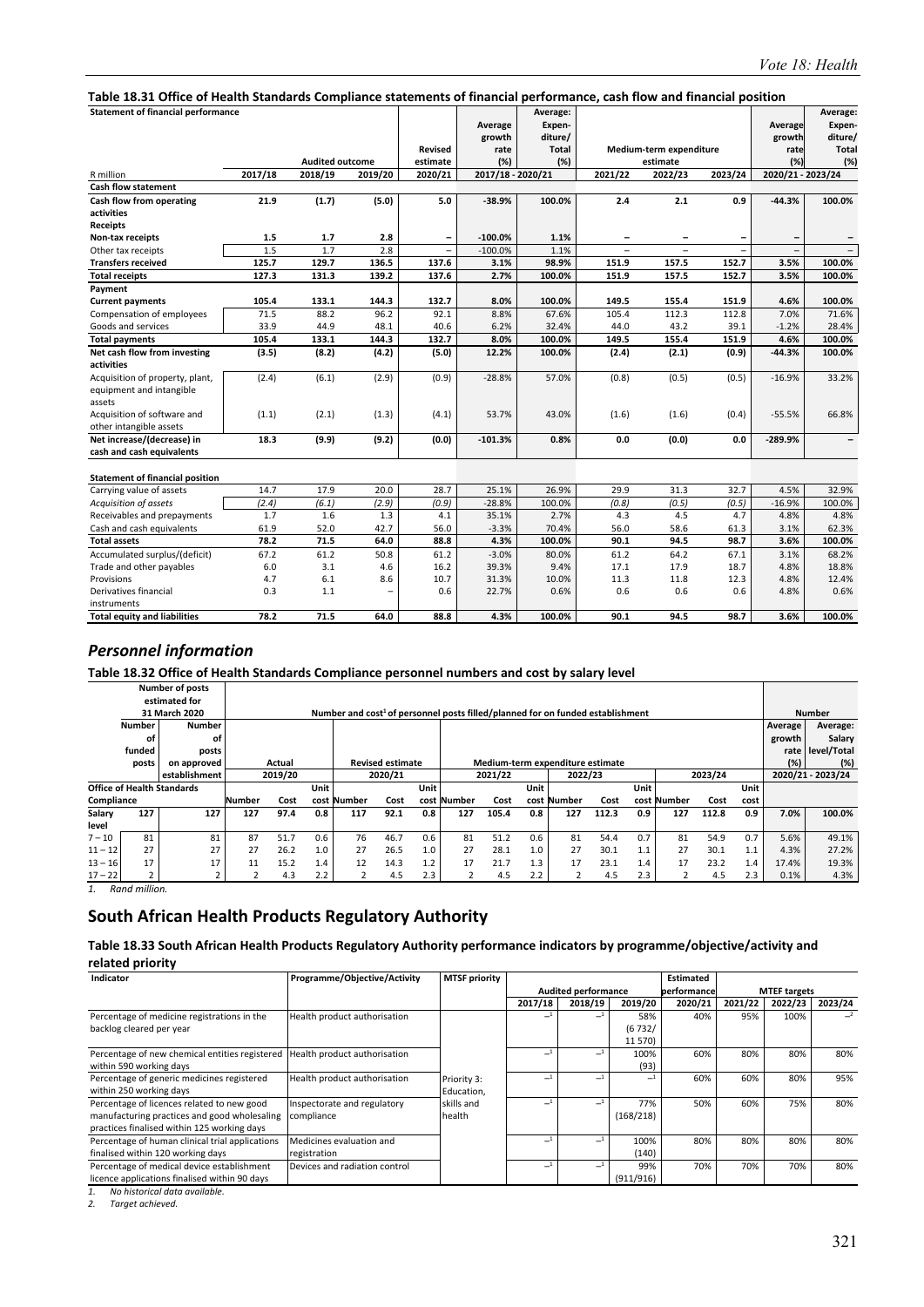#### *Entity overview*

The South African Health Products Regulatory Authority derives its mandate from the National Health Act (2003) and the Medicines and Related Substances Act (1965). The authority is responsible for regulating medicines intended for human and animal use; licensing manufacturers, wholesalers and distributors of medicines, medical devices, radiation‐emitting devices and radioactive nuclides; and conducting trials.

Over the medium term, the authority will focus on accelerating the licensing of its backlog of medicine products. This entails revising its operational models and reviewing its business processes to reduce unnecessary bureaucracy and delays, with the aim of clearing the backlog by 2022/23. As a result, expenditure in the health product authorisation programme is expected to decrease at an average annual rate of 21.3 per cent, from R69.1 million in 2020/21 to R33.6 million in 2023/24. Spending on compensation of employees is expected to decrease at an average annual rate of 3.4 per cent over the same period, as a projected 25 employment contracts are expected to be terminated once the backlog is cleared. Accordingly, total expenditure is set to decrease at an average annual rate of 4.8 per cent, from R387.8 million in 2020/21 to R334.2 million in 2023/24.

Revenue is set to decrease in line with expenditure. The authority expects to generate 50 per cent (R510.7 million) of its revenue over the period ahead by charging administrative fees for the registration of medicines, and derive 43.9 per cent (R448.9 million) through transfers from the department.

#### *Programmes/Objectives/Activities*

**Table 18.34 South African Health Products Regulatory Authority expenditure trends and estimates by programme/objective/activity**

|                               |                          |                        |         |          |                          | Average:                 |         |                         |         |                   | Average: |
|-------------------------------|--------------------------|------------------------|---------|----------|--------------------------|--------------------------|---------|-------------------------|---------|-------------------|----------|
|                               |                          |                        |         |          | Average                  | Expen-                   |         |                         |         | Average           | Expen-   |
|                               |                          |                        |         |          | growth                   | diture/                  |         |                         |         | growth            | diture/  |
|                               |                          |                        |         | Revised  | rate                     | Total                    |         | Medium-term expenditure |         | rate              | Total    |
|                               |                          | <b>Audited outcome</b> |         | estimate | (%)                      | $(\%)$                   |         | estimate                |         | (%)               | (%)      |
| R million                     | 2017/18                  | 2018/19                | 2019/20 | 2020/21  | 2017/18 - 2020/21        |                          | 2021/22 | 2022/23                 | 2023/24 | 2020/21 - 2023/24 |          |
| Administration                | $\overline{\phantom{0}}$ | 80.0                   | 79.8    | 138.0    | -                        | $\overline{\phantom{0}}$ | 125.5   | 111.5                   | 116.5   | $-5.5%$           | 34.9%    |
| Health product authorisation  | $\overline{\phantom{0}}$ | 18.6                   | 28.9    | 69.1     |                          | $\overline{\phantom{0}}$ | 72.5    | 32.6                    | 33.6    | $-21.3%$          | 14.5%    |
| Inspectorate and regulatory   |                          | 35.4                   | 40.0    | 38.5     | $\overline{\phantom{0}}$ | $\overline{\phantom{0}}$ | 35.8    | 38.6                    | 40.2    | 1.5%              | 10.9%    |
| compliance                    |                          |                        |         |          |                          |                          |         |                         |         |                   |          |
| Medicines evaluation and      |                          | 49.6                   | 59.4    | 88.2     |                          | $\overline{\phantom{0}}$ | 93.0    | 97.1                    | 101.1   | 4.6%              | 27.1%    |
| registration                  |                          |                        |         |          |                          |                          |         |                         |         |                   |          |
| Devices and radiation control |                          | 16.7                   | 22.2    | 54.0     |                          | $\overline{\phantom{0}}$ | 39.7    | 41.3                    | 42.8    | $-7.5%$           | 12.6%    |
| Total                         |                          | 200.2                  | 230.4   | 387.8    | -                        | $\overline{\phantom{0}}$ | 366.6   | 321.2                   | 334.2   | $-4.8%$           | 100.0%   |

#### *Statements of financial performance, cash flow and financial position*

**Table 18.35 South African Health Products Regulatory Authority statements of financial performance, cash flow and financial position**

| <b>Statement of financial performance</b> |                          |                        |                          |          |                          | Average:                 |                          |                         |                          |                          | Average:     |
|-------------------------------------------|--------------------------|------------------------|--------------------------|----------|--------------------------|--------------------------|--------------------------|-------------------------|--------------------------|--------------------------|--------------|
|                                           |                          |                        |                          |          | Average                  | Expen-                   |                          |                         |                          | Average                  | Expen-       |
|                                           |                          |                        |                          |          | growth                   | diture/                  |                          |                         |                          | growth                   | diture/      |
|                                           |                          |                        |                          | Revised  | rate                     | <b>Total</b>             |                          | Medium-term expenditure |                          | rate                     | <b>Total</b> |
|                                           |                          | <b>Audited outcome</b> |                          | estimate | (%)                      | (%)                      |                          | estimate                |                          | (%)                      | (%)          |
| R million                                 | 2017/18                  | 2018/19                | 2019/20                  | 2020/21  | 2017/18 - 2020/21        |                          | 2021/22                  | 2022/23                 | 2023/24                  | 2020/21 - 2023/24        |              |
| Revenue                                   |                          |                        |                          |          |                          |                          |                          |                         |                          |                          |              |
| Non-tax revenue                           |                          | 55.9                   | 78.3                     | 231.2    | -                        | $\overline{\phantom{a}}$ | 210.3                    | 171.3                   | 181.7                    | $-7.7\%$                 | 56.2%        |
| Sale of goods and services                | $\overline{\phantom{0}}$ | 51.0                   | 54.2                     | 183.8    | $\overline{\phantom{0}}$ |                          | 162.3                    | 168.8                   | 179.7                    | $-0.8%$                  | 49.5%        |
| other than capital assets                 |                          |                        |                          |          |                          |                          |                          |                         |                          |                          |              |
| of which:                                 |                          |                        |                          |          |                          |                          |                          |                         |                          |                          |              |
| Administrative fees                       |                          | 51.0                   | 54.2                     | 183.8    | -                        | $\qquad \qquad$          | 162.3                    | 168.8                   | 179.7                    | $-0.8%$                  | 49.5%        |
| Other non-tax revenue                     | -                        | 4.9                    | 24.2                     | 47.4     | -                        | $\overline{\phantom{m}}$ | 48.0                     | 2.5                     | 2.0                      | $-65.2%$                 | 6.7%         |
| <b>Transfers received</b>                 | -                        | 154.3                  | 183.3                    | 156.6    | -                        | $\overline{\phantom{m}}$ | 156.3                    | 150.0                   | 152.6                    | $-0.9%$                  | 43.8%        |
| <b>Total revenue</b>                      | $\overline{\phantom{0}}$ | 210.2                  | 261.6                    | 387.8    | -                        | $\qquad \qquad$          | 366.6                    | 321.2                   | 334.2                    | $-4.8%$                  | 100.0%       |
| <b>Expenses</b>                           |                          |                        |                          |          |                          |                          |                          |                         |                          |                          |              |
| <b>Current expenses</b>                   |                          | 171.1                  | 230.4                    | 385.9    | -                        | $\overline{\phantom{a}}$ | 366.6                    | 321.2                   | 334.2                    | $-4.7%$                  | 99.9%        |
| Compensation of employees                 | $\overline{\phantom{0}}$ | 119.1                  | 131.6                    | 215.8    | -                        | $\overline{\phantom{0}}$ | 195.2                    | 187.2                   | 194.4                    | $-3.4%$                  | 56.3%        |
| Goods and services                        |                          | 51.1                   | 96.6                     | 170.1    | -                        | $\qquad \qquad -$        | 171.4                    | 134.1                   | 139.8                    | $-6.3%$                  | 43.6%        |
| Depreciation                              | $\overline{\phantom{0}}$ | 1.0                    | 2.2                      |          | $\overline{\phantom{0}}$ |                          | $\overline{\phantom{0}}$ |                         |                          |                          |              |
| <b>Transfers and subsidies</b>            | $\qquad \qquad -$        | 29.1                   | $\overline{\phantom{0}}$ | 1.9      | $\overline{\phantom{0}}$ | $\qquad \qquad -$        | $\overline{\phantom{0}}$ | -                       | $\overline{\phantom{a}}$ | $-100.0\%$               | 0.1%         |
| <b>Total expenses</b>                     | -                        | 200.2                  | 230.4                    | 387.8    | $\overline{\phantom{0}}$ | $\qquad \qquad$          | 366.6                    | 321.2                   | 334.2                    | $-4.8%$                  | 100.0%       |
| Surplus/(Deficit)                         | $\overline{\phantom{0}}$ | 9.9                    | 31.2                     | -        | -                        |                          | -                        | -                       | $\overline{\phantom{0}}$ | $\overline{\phantom{0}}$ |              |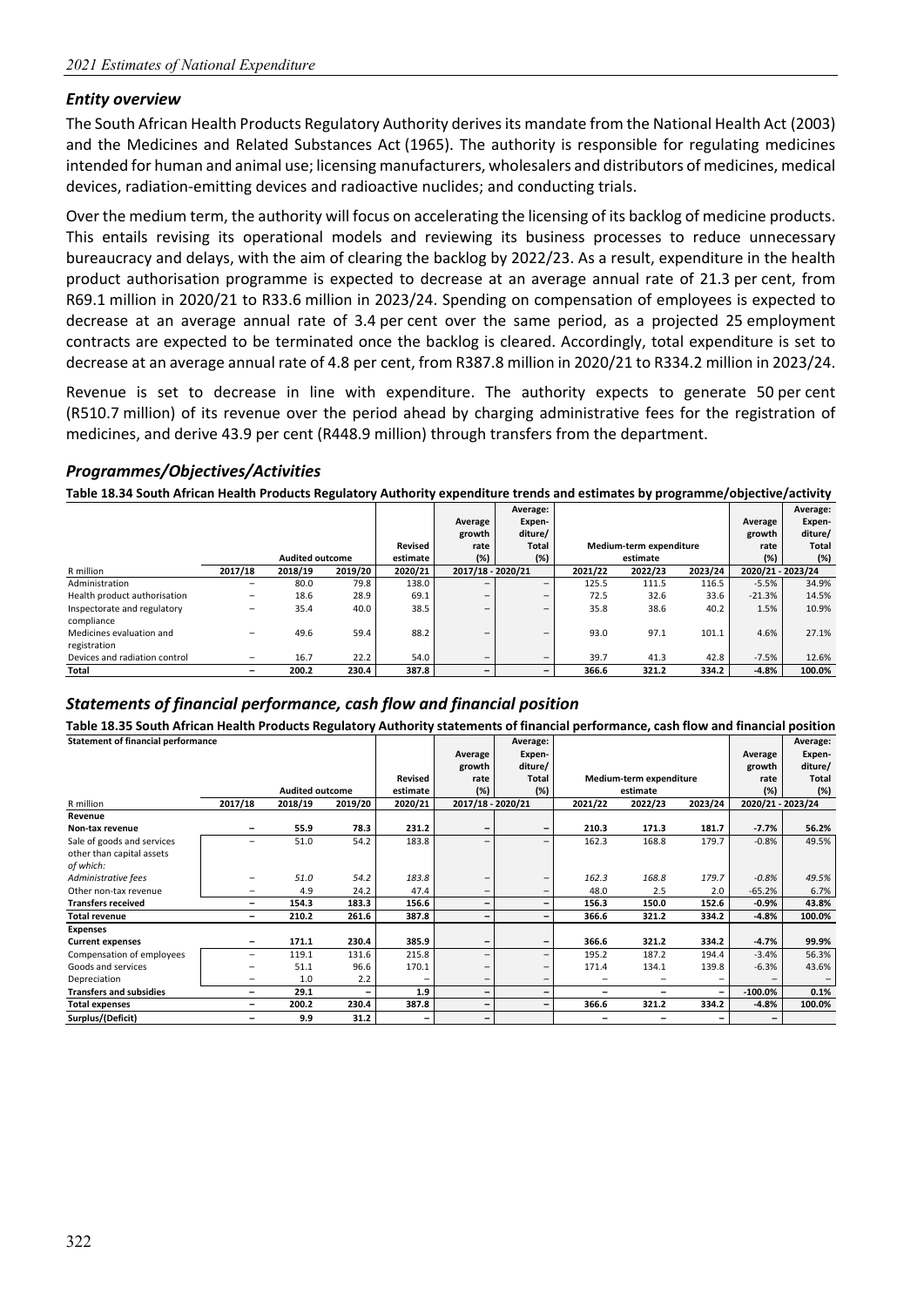| Table 18.35 South African Health Products Regulatory Authority statements of financial performance, cash flow and financial position |                          |                        |                          |                     |                                  |                                                      |         |                                     |         |                                  |                                               |
|--------------------------------------------------------------------------------------------------------------------------------------|--------------------------|------------------------|--------------------------|---------------------|----------------------------------|------------------------------------------------------|---------|-------------------------------------|---------|----------------------------------|-----------------------------------------------|
| <b>Statement of financial performance</b>                                                                                            |                          | <b>Audited outcome</b> |                          | Revised<br>estimate | Average<br>growth<br>rate<br>(%) | Average:<br>Expen-<br>diture/<br><b>Total</b><br>(%) |         | Medium-term expenditure<br>estimate |         | Average<br>growth<br>rate<br>(%) | Average:<br>Expen-<br>diture/<br>Total<br>(%) |
| R million                                                                                                                            | 2017/18                  | 2018/19                | 2019/20                  | 2020/21             | 2017/18 - 2020/21                |                                                      | 2021/22 | 2022/23                             | 2023/24 | 2020/21 - 2023/24                |                                               |
| <b>Cash flow statement</b>                                                                                                           |                          |                        |                          |                     |                                  |                                                      |         |                                     |         |                                  |                                               |
| Cash flow from operating                                                                                                             | $\overline{\phantom{0}}$ | 103.8                  | 28.4                     | 0.6                 | -                                |                                                      | 6.8     | 3.9                                 | 4.1     | 88.5%                            | 100.0%                                        |
| activities                                                                                                                           |                          |                        |                          |                     |                                  |                                                      |         |                                     |         |                                  |                                               |
| <b>Receipts</b>                                                                                                                      |                          |                        |                          |                     |                                  |                                                      |         |                                     |         |                                  |                                               |
| Non-tax receipts                                                                                                                     | ۰                        | 109.9                  | 80.0                     | 144.5               |                                  | $\overline{\phantom{0}}$                             | 157.4   | 164.7                               | 172.2   | 6.0%                             | 51.3%                                         |
| Sales of goods and services                                                                                                          | $\overline{\phantom{0}}$ | 105.0                  | 71.9                     | 141.5               | $\overline{\phantom{0}}$         | $\overline{\phantom{0}}$                             | 154.4   | 161.6                               | 168.9   | 6.1%                             | 50.3%                                         |
| other than capital assets                                                                                                            |                          |                        |                          |                     |                                  |                                                      |         |                                     |         |                                  |                                               |
| Administrative fees                                                                                                                  |                          | 105.0                  | 71.9                     | 141.5               |                                  |                                                      | 154.3   | 161.6                               | 168.9   | 6.1%                             | 50.3%                                         |
| Sales by market establishment                                                                                                        | $\overline{\phantom{0}}$ |                        |                          | 0.0                 | $\overline{\phantom{0}}$         | $\overline{\phantom{a}}$                             | 0.0     | 0.0                                 | 0.0     | 1.5%                             |                                               |
| Other tax receipts                                                                                                                   | $\overline{a}$           | 4.9                    | 8.1                      | 3.0                 | $\overline{\phantom{0}}$         | $\overline{\phantom{0}}$                             | 3.0     | 3.1                                 | 3.3     | 3.0%                             | 1.0%                                          |
| <b>Transfers received</b>                                                                                                            | $\overline{\phantom{0}}$ | 126.6                  | 183.3                    | 156.6               | $\qquad \qquad -$                | $\blacksquare$                                       | 146.3   | 150.0                               | 152.6   | $-0.9%$                          | 48.7%                                         |
| <b>Total receipts</b>                                                                                                                | $\overline{\phantom{0}}$ | 236.5                  | 263.3                    | 301.1               | $\qquad \qquad -$                | $\overline{\phantom{a}}$                             | 303.6   | 314.7                               | 324.7   | 2.6%                             | 100.0%                                        |
| Payment                                                                                                                              |                          |                        |                          |                     |                                  |                                                      |         |                                     |         |                                  |                                               |
| <b>Current payments</b>                                                                                                              | $\overline{\phantom{0}}$ | 132.7                  | 234.9                    | 300.4               | -                                | $\overline{\phantom{a}}$                             | 296.8   | 310.8                               | 320.6   | 2.2%                             | 100.0%                                        |
| Compensation of employees                                                                                                            | $\overline{\phantom{0}}$ | 104.3                  | 131.9                    | 152.0               | $\overline{\phantom{0}}$         | $\overline{\phantom{a}}$                             | 163.7   | 171.4                               | 179.1   | 5.6%                             | 54.2%                                         |
| Goods and services                                                                                                                   | -                        | 28.4                   | 103.0                    | 148.5               | $\overline{\phantom{0}}$         |                                                      | 133.1   | 139.4                               | 141.5   | $-1.6%$                          | 45.8%                                         |
| <b>Total payments</b>                                                                                                                | $\overline{\phantom{a}}$ | 132.7                  | 234.9                    | 300.4               | $\overline{\phantom{0}}$         | $\overline{\phantom{a}}$                             | 296.8   | 310.8                               | 320.6   | 2.2%                             | 100.0%                                        |
| Net cash flow from investing                                                                                                         | $\overline{\phantom{0}}$ | (0.2)                  | (10.1)                   | (3.2)               | -                                |                                                      | (6.8)   | (7.1)                               | (7.4)   | 32.8%                            | 100.0%                                        |
| activities                                                                                                                           |                          |                        |                          |                     |                                  |                                                      |         |                                     |         |                                  |                                               |
| Acquisition of property, plant,                                                                                                      | $\qquad \qquad -$        | (0.2)                  | (9.8)                    | (3.2)               | $\overline{\phantom{0}}$         |                                                      | (6.8)   | (7.1)                               | (7.4)   | 32.8%                            | 100.0%                                        |
| equipment and intangible<br>assets                                                                                                   |                          |                        |                          |                     |                                  |                                                      |         |                                     |         |                                  |                                               |
| Acquisition of software and                                                                                                          |                          |                        | (0.3)                    |                     |                                  |                                                      |         |                                     |         |                                  |                                               |
| other intangible assets                                                                                                              |                          |                        |                          |                     |                                  |                                                      |         |                                     |         |                                  |                                               |
| Net increase/(decrease) in                                                                                                           | $\overline{\phantom{0}}$ | 103.7                  | 18.3                     | (2.6)               | -                                | $\overline{\phantom{0}}$                             | 0.0     | (3.2)                               | (3.3)   | 9.0%                             | $-0.7%$                                       |
| cash and cash equivalents                                                                                                            |                          |                        |                          |                     |                                  |                                                      |         |                                     |         |                                  |                                               |
| <b>Statement of financial position</b>                                                                                               |                          |                        |                          |                     |                                  |                                                      |         |                                     |         |                                  |                                               |
| Carrying value of assets                                                                                                             | $\qquad \qquad -$        | 7.1                    | 14.9                     | 15.0                | $\qquad \qquad -$                | $\overline{\phantom{a}}$                             | 17.0    | 19.0                                | 19.9    | 9.8%                             | 14.4%                                         |
| Acquisition of assets                                                                                                                | $\overline{\phantom{a}}$ | (0.2)                  | (9.8)                    | (3.2)               | $\overline{\phantom{0}}$         | $\overline{\phantom{a}}$                             | (6.8)   | (7.1)                               | (7.4)   | 32.8%                            | 100.0%                                        |
| Receivables and prepayments                                                                                                          | $\overline{a}$           | 3.6                    | 17.8                     | 3.6                 | $\overline{\phantom{0}}$         | $\overline{\phantom{a}}$                             | 3.7     | 3.9                                 | 4.1     | 4.5%                             | 3.1%                                          |
| Cash and cash equivalents                                                                                                            | $\qquad \qquad -$        | 103.7                  | 122.0                    | 100.0               | $\overline{\phantom{0}}$         |                                                      | 100.0   | 100.0                               | 104.5   | 1.5%                             | 82.5%                                         |
| <b>Total assets</b>                                                                                                                  | $\qquad \qquad -$        | 114.4                  | 154.7                    | 118.6               | $\overline{\phantom{0}}$         | $\overline{\phantom{m}}$                             | 120.7   | 122.9                               | 128.4   | 2.7%                             | 100.0%                                        |
| Accumulated surplus/(deficit)                                                                                                        | $\overline{a}$           | 9.9                    | 45.1                     | 47.6                | $\overline{\phantom{0}}$         | $\overline{\phantom{0}}$                             | 48.9    | 50.2                                | 52.4    | 3.3%                             | 40.6%                                         |
| Capital and reserves                                                                                                                 | $\overline{\phantom{0}}$ | 3.8                    | $\overline{\phantom{0}}$ | 3.8                 | $\overline{\phantom{0}}$         | $\overline{\phantom{0}}$                             | 3.8     | 3.8                                 | 4.0     | 1.5%                             | 3.1%                                          |
| Deferred income                                                                                                                      |                          | 58.1                   | 76.1                     | 51.3                | $\overline{\phantom{0}}$         |                                                      | 51.4    | 51.4                                | 53.7    | 1.6%                             | 42.4%                                         |
| Trade and other payables                                                                                                             | $\overline{a}$           | 33.0                   | 21.4                     | 6.3                 | $\overline{\phantom{0}}$         |                                                      | 6.7     | 7.0                                 | 7.3     | 4.9%                             | 5.6%                                          |
| Provisions                                                                                                                           | $\overline{\phantom{0}}$ | 9.5                    | 12.1                     | 9.5                 | $\overline{\phantom{0}}$         |                                                      | 10.0    | 10.5                                | 11.0    | 4.9%                             | 8.3%                                          |
| <b>Total equity and liabilities</b>                                                                                                  |                          | 114.4                  | 154.7                    | 118.6               | $\overline{\phantom{0}}$         |                                                      | 120.7   | 122.9                               | 128.4   | 2.7%                             | 100.0%                                        |

**Table 18.36 South African Health Products Regulatory Authority personnel numbers and cost by salary level** 

|           |                             | <b>Number of posts</b>               |        |         |             |             |                         |      |                                                                                            |         |      |                                  |       |      |             |         |      |          |                   |
|-----------|-----------------------------|--------------------------------------|--------|---------|-------------|-------------|-------------------------|------|--------------------------------------------------------------------------------------------|---------|------|----------------------------------|-------|------|-------------|---------|------|----------|-------------------|
|           |                             | estimated for                        |        |         |             |             |                         |      |                                                                                            |         |      |                                  |       |      |             |         |      |          |                   |
|           |                             | 31 March 2020                        |        |         |             |             |                         |      | Number and cost <sup>1</sup> of personnel posts filled/planned for on funded establishment |         |      |                                  |       |      |             |         |      |          | <b>Number</b>     |
|           | <b>Number</b>               | <b>Number</b>                        |        |         |             |             |                         |      |                                                                                            |         |      |                                  |       |      |             |         |      |          | Average:          |
|           | οf                          | оf                                   |        |         |             |             |                         |      |                                                                                            |         |      |                                  |       |      |             |         |      | Average  | Salary            |
|           | funded                      | posts                                |        |         |             |             |                         |      |                                                                                            |         |      |                                  |       |      |             |         |      | growth   | level/Total       |
|           | posts                       | on approved                          |        |         |             |             |                         |      |                                                                                            |         |      |                                  |       |      |             |         |      | rate     | (%)               |
|           |                             | establishment                        |        | Actual  |             |             | <b>Revised estimate</b> |      |                                                                                            |         |      | Medium-term expenditure estimate |       |      |             |         |      | (%)      |                   |
|           |                             |                                      |        | 2019/20 |             |             | 2020/21                 |      |                                                                                            | 2021/22 |      | 2022/23                          |       |      |             | 2023/24 |      |          | 2020/21 - 2023/24 |
|           |                             | <b>South African Health Products</b> |        |         | <b>Unit</b> |             |                         | Unit |                                                                                            |         | Unit |                                  |       | Unit |             |         | Unit |          |                   |
|           | <b>Regulatory Authority</b> |                                      | Number | Cost    |             | cost Number | Cost                    |      | cost Number                                                                                | Cost    |      | cost Number                      | Cost  |      | cost Number | Cost    | cost |          |                   |
| Salary    | 325                         | 375                                  | 230    | 131.6   | 0.6         | 325         | 215.8                   | 0.7  | 310                                                                                        | 195.2   | 0.6  | 285                              | 187.2 | 0.7  | 285         | 194.4   | 0.7  | $-3.4%$  | 100.0%            |
| level     |                             |                                      |        |         |             |             |                         |      |                                                                                            |         |      |                                  |       |      |             |         |      |          |                   |
| $1 - 6$   | 60                          | 70                                   | 49     | 9.1     | 0.2         | 60          | 11.5                    | 0.2  | 70                                                                                         | 14.0    | 0.2  | 70                               | 14.6  | 0.2  | 70          | 15.1    | 0.2  | 9.5%     | 7.0%              |
| $7 - 10$  | 56                          | 59                                   | 34     | 13.9    | 0.4         | 56          | 25.2                    | 0.5  | 56                                                                                         | 25.5    | 0.5  | 59                               | 27.9  | 0.5  | 59          | 28.9    | 0.5  | 4.6%     | 13.6%             |
| $11 - 12$ | 135                         | 161                                  | 117    | 76.9    | 0.7         | 135         | 100.6                   | 0.7  | 110                                                                                        | 75.0    | 0.7  | 90                               | 60.9  | 0.7  | 90          | 63.6    | 0.7  | $-14.2%$ | 37.6%             |
| $13 - 16$ | 73                          | 84                                   | 29     | 29.8    | 1.0         | 73          | 75.6                    | 1.0  | 73                                                                                         | 77.8    | 1.1  | 65                               | 80.7  | 1.2  | 65          | 83.6    | 1.3  | 3.4%     | 40.3%             |
| $17 - 22$ |                             |                                      |        | 2.0     | 2.0         |             | 2.9                     | 2.9  |                                                                                            | 2.9     | 2.9  |                                  | 3.0   | 3.0  |             | 3.1     | 3.1  | 3.0%     | 1.5%              |

*1. Rand million.*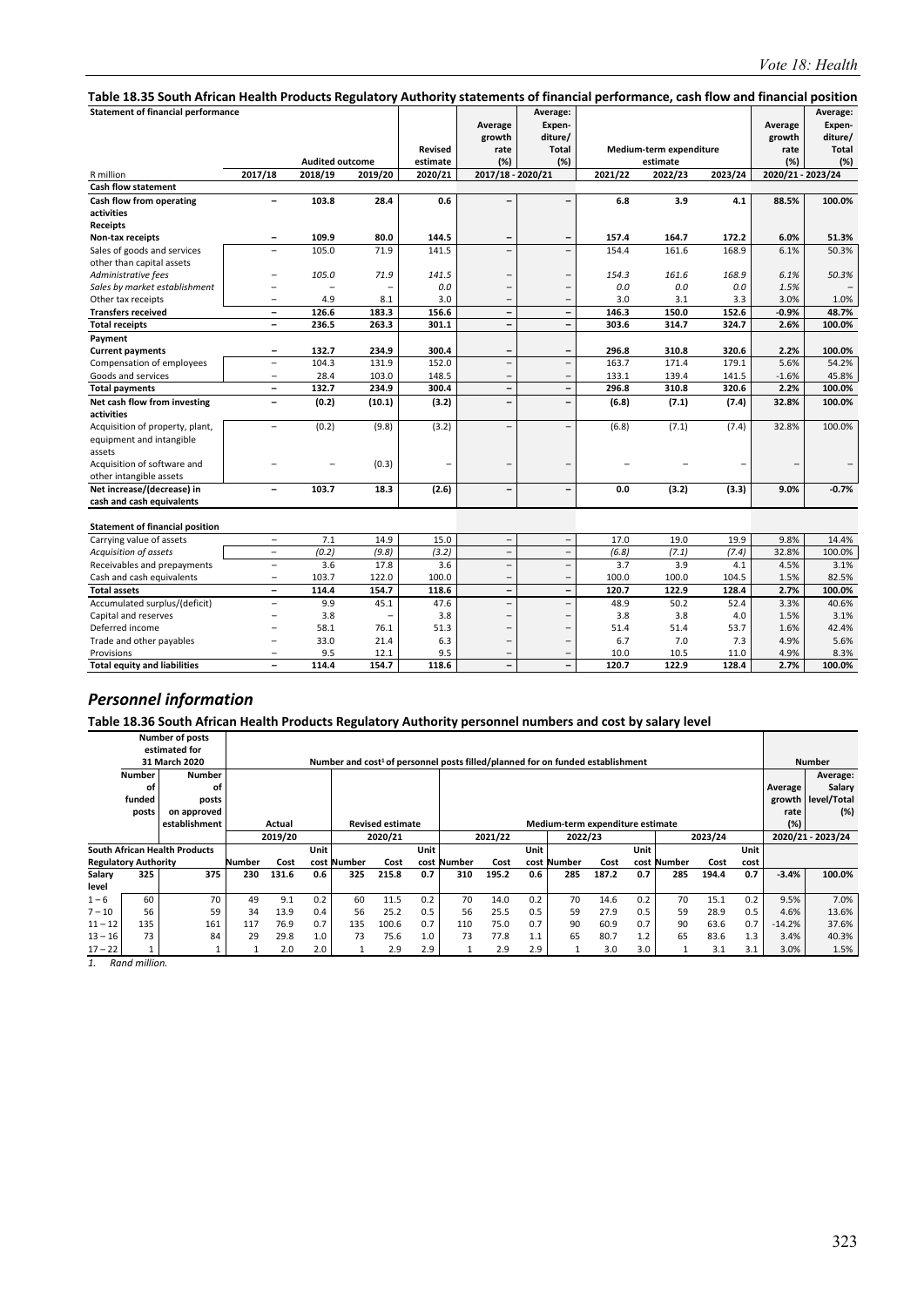## **South African Medical Research Council**

#### *Selected performance indicators*

**Table 18.37 South African Medical Research Council performance indicators by programme/objective/activity and related priority**

| Indicator                       | Programme/Objective/Activity | <b>MTSF priority</b> |                          |                            |                          | Estimated   |         |                     |         |
|---------------------------------|------------------------------|----------------------|--------------------------|----------------------------|--------------------------|-------------|---------|---------------------|---------|
|                                 |                              |                      |                          | <b>Audited performance</b> |                          | performance |         | <b>MTEF targets</b> |         |
|                                 |                              |                      | 2017/18                  | 2018/19                    | 2019/20                  | 2020/21     | 2021/22 | 2022/23             | 2023/24 |
| Number of accepted and          | Core research                |                      | 865                      | 936                        | 1 1 8 7                  | 800         | 750     | 700                 | 700     |
| published journal articles,     |                              |                      |                          |                            |                          |             |         |                     |         |
| book chapters and books by      |                              |                      |                          |                            |                          |             |         |                     |         |
| authors affiliated with and     |                              |                      |                          |                            |                          |             |         |                     |         |
| funded by the council           |                              |                      |                          |                            |                          |             |         |                     |         |
| Number of accepted and          | Core research                |                      | 197                      | 251                        | 322                      | 200         | 200     | 180                 | 180     |
|                                 |                              |                      |                          |                            |                          |             |         |                     |         |
| published journal articles per  |                              |                      |                          |                            |                          |             |         |                     |         |
| year by council grant holders   |                              |                      |                          |                            |                          |             |         |                     |         |
| with the acknowledgement of     |                              |                      |                          |                            |                          |             |         |                     |         |
| the council                     |                              |                      |                          |                            |                          |             |         |                     |         |
| Number of accepted and          | Core research                |                      | 490                      | 538                        | 672                      | 500         | 450     | 420                 | 300     |
| published journal articles      |                              |                      |                          |                            |                          |             |         |                     |         |
| where the first and/or last     |                              |                      |                          |                            |                          |             |         |                     |         |
| author is affiliated with the   |                              |                      |                          |                            |                          |             |         |                     |         |
| council                         |                              |                      |                          |                            |                          |             |         |                     |         |
| Number of research grants       | Core research                |                      | 168                      | 176                        | 247                      | 130         | 140     | 150                 | 160     |
| awarded by the council          |                              |                      |                          |                            |                          |             |         |                     |         |
| Number of ongoing               | Innovation and technology    |                      | $\_1$                    | $\mathbf{-1}$              | $-1$                     | 30          | 30      | 30                  | 30      |
| innovation and technology       |                              |                      |                          |                            |                          |             |         |                     |         |
| projects funded by the council  |                              |                      |                          |                            |                          |             |         |                     |         |
| aimed at developing, testing    |                              |                      |                          |                            |                          |             |         |                     |         |
| and/or implementing new or      |                              |                      |                          |                            |                          |             |         |                     |         |
|                                 |                              |                      |                          |                            |                          |             |         |                     |         |
| improved health solutions per   |                              |                      |                          |                            |                          |             |         |                     |         |
| year                            |                              |                      |                          |                            |                          |             |         |                     |         |
| Number of awards                | Capacity development         |                      | 155                      | 141                        | 157                      | 110         | 130     | 140                 | 150     |
| (scholarships, fellowships and  |                              |                      |                          |                            |                          |             |         |                     |         |
| grants) by the council to MSc,  |                              | Priority 3:          |                          |                            |                          |             |         |                     |         |
| PhD and postdoctoral            |                              | Education, skills    |                          |                            |                          |             |         |                     |         |
| candidates, and early career    |                              | and health           |                          |                            |                          |             |         |                     |         |
| scientists per year             |                              |                      |                          |                            |                          |             |         |                     |         |
| Number of awards                | Capacity development         |                      | $\_1$                    | $-1$                       | $\_1$                    | 80          | 90      | 100                 | 110     |
| (scholarships, fellowships and  |                              |                      |                          |                            |                          |             |         |                     |         |
| grants) by the council to       |                              |                      |                          |                            |                          |             |         |                     |         |
| female MSc, PhD and             |                              |                      |                          |                            |                          |             |         |                     |         |
| postdoctoral candidates, and    |                              |                      |                          |                            |                          |             |         |                     |         |
| early career scientists per     |                              |                      |                          |                            |                          |             |         |                     |         |
| year                            |                              |                      |                          |                            |                          |             |         |                     |         |
| Number of awards                | Capacity development         |                      | $\mathbf{r}$             | $\_1$                      | $\_1$                    | 90          | 100     | 105                 | 110     |
| (scholarships, fellowships and  |                              |                      |                          |                            |                          |             |         |                     |         |
| grants) by the council to black |                              |                      |                          |                            |                          |             |         |                     |         |
|                                 |                              |                      |                          |                            |                          |             |         |                     |         |
| South African MSc, PhD and      |                              |                      |                          |                            |                          |             |         |                     |         |
| postdoctoral candidates, and    |                              |                      |                          |                            |                          |             |         |                     |         |
| early career scientists per     |                              |                      |                          |                            |                          |             |         |                     |         |
| year                            |                              |                      |                          |                            |                          |             |         |                     |         |
| Number of awards                | Capacity development         |                      | $\overline{\phantom{0}}$ | $\overline{\phantom{0}}$   | $\overline{\phantom{0}}$ | 60          | 70      | 75                  | 80      |
| (scholarships, fellowships and  |                              |                      |                          |                            |                          |             |         |                     |         |
| grants) by the council to MSc,  |                              |                      |                          |                            |                          |             |         |                     |         |
| PhD and postdoctoral            |                              |                      |                          |                            |                          |             |         |                     |         |
| candidates, and early career    |                              |                      |                          |                            |                          |             |         |                     |         |
| scientists from historically    |                              |                      |                          |                            |                          |             |         |                     |         |
| disadvantaged institutions per  |                              |                      |                          |                            |                          |             |         |                     |         |
| year                            |                              |                      |                          |                            |                          |             |         |                     |         |
| Number of MSc and PhD           | Capacity development         |                      | 80                       | 47                         | 71                       | 70          | 75      | 80                  | 85      |
| students graduating or          |                              |                      |                          |                            |                          |             |         |                     |         |
| completing their studies per    |                              |                      |                          |                            |                          |             |         |                     |         |
| year                            |                              |                      |                          |                            |                          |             |         |                     |         |
|                                 |                              |                      |                          |                            |                          |             |         |                     |         |

*1. No historical data available.* 

#### *Entity overview*

The South African Medical Research Council conducts and funds health research and medical innovation in terms of the amended South African Medical Research Council Act (1991). The council is mandated to contribute to improved health and quality of life for the South African population by providing evidence-based recommendations to various policy-makers through health research, development, technology transfer and capacity development.

Over the medium term, the council will focus on funding and conducting core health research, developing innovations and technology, and building research capacity. It will pay particular attention to risk factors associated with TB, HIV and AIDS, cardiovascular diseases, non‐communicable diseases, gender, and alcohol and other drug abuse.

The core research function is expected to account for 52.7 per cent (R2.1 billion) of the council's budget over the medium term. This will support the publication of almost 4 000 journal articles, book chapters or books with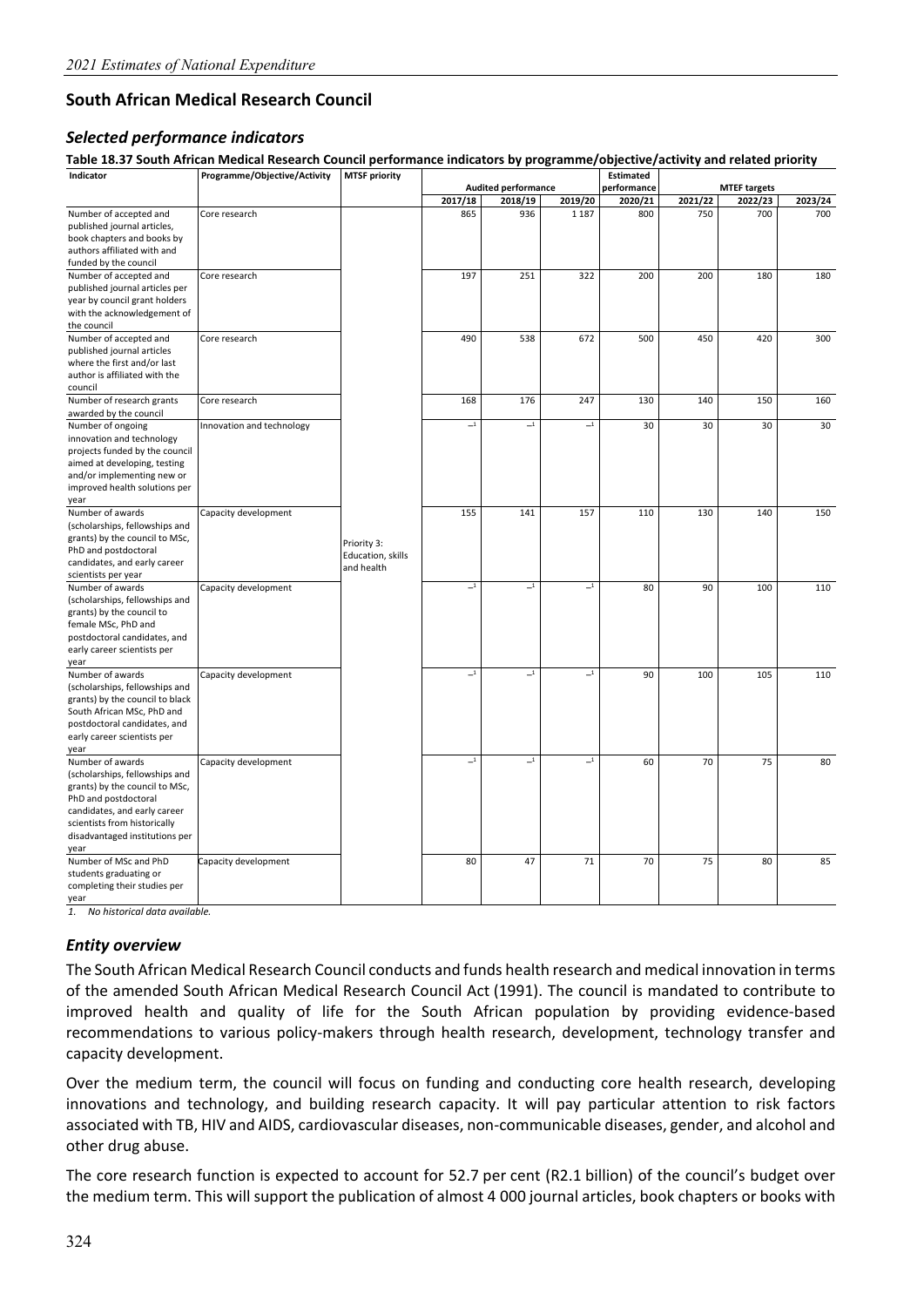authors affiliated with and/or funded by the council. The council will also continue to collaborate with the United States National Institutes of Health, with each contributing an estimated R135 million to research on various TB biomedical and clinical research topics over the same period.

Expenditure on innovation and technology is expected to account for 24.1 per cent (R975.7 million) of the council's budget over the MTEF period. This spending will fund an estimated 90 innovation and technology projects aimed at developing, testing and/or implementing new or improved health solutions. To increase the number of young scientists, the council plans to award an estimated 1 260 bursaries, scholarships or fellowships at a project cost of R247 million over the medium term.

Total expenditure is expected to increase at an average annual rate of 2.3 per cent, from R1.2 billion in 2021/22 to R1.3 billion in 2023/24, mainly due to increased spending in the innovation and technology programme. Transfers from the department account for 60.1 percent (R2.4 billion) of the council's revenue over the period ahead. Total revenue is set to increase at an average annual rate of 3.4 per cent, from R1.2 billion in 2021/22 to R1.3 billion in 2023/24.

#### *Programmes/Objectives/Activities*

**Table 18.38 South African Medical Research Council expenditure trends and estimates by programme/objective/activity** 

|                           |                 |                        |                          |          |                   | Average:                 |         |                         |         |                          | Average: |
|---------------------------|-----------------|------------------------|--------------------------|----------|-------------------|--------------------------|---------|-------------------------|---------|--------------------------|----------|
|                           |                 |                        |                          |          | Average           | Expen-                   |         |                         |         | Average                  | Expen-   |
|                           |                 |                        |                          |          | growth            | diture/                  |         |                         |         | growth                   | diture/  |
|                           |                 |                        |                          | Revised  | rate              | Total                    |         | Medium-term expenditure |         | rate                     | Total    |
|                           |                 | <b>Audited outcome</b> |                          | estimate | (%)               | (%)                      |         | estimate                |         | (%)                      | (%)      |
| R million                 | 2017/18         | 2018/19                | 2019/20                  | 2020/21  | 2017/18 - 2020/21 |                          | 2021/22 | 2022/23                 | 2023/24 | 2020/21 - 2023/24        |          |
| Administration            | 211.1           | 195.5                  | 228.5                    | 206.3    | $-0.7%$           | 17.5%                    | 211.3   | 223.0                   | 239.3   | 5.1%                     | 16.7%    |
| Core research             | 639.2           | 687.1                  | 598.2                    | 678.0    | 2.0%              | 54.2%                    | 761.4   | 686.3                   | 684.1   | 0.3%                     | 53.1%    |
| Innovation and technology | 255.7           | 248.3                  | 290.3                    | 272.8    | 2.2%              | 22.2%                    | 320.8   | 329.5                   | 325.5   | 6.1%                     | 23.6%    |
| Capacity development      | 67.7            | 61.8                   | 77.6                     | 81.6     | 6.4%              | 6.0%                     | 89.2    | 89.9                    | 79.0    | $-1.1%$                  | 6.4%     |
| Research translation      | $\qquad \qquad$ | -                      | $\overline{\phantom{0}}$ | 2.3      | -                 | $\overline{\phantom{0}}$ | 2.3     | 2.3                     | 2.3     | $\overline{\phantom{0}}$ | 0.2%     |
| Total                     | 1 173.6         | 1 192.7                | 1 194.5                  | 1 241.1  | 1.9%              | 100.0%                   | 1385.0  | 1 331.0                 | 1330.3  | 2.3%                     | 100.0%   |

#### *Statements of financial performance, cash flow and financial position*

**Table 18.39 South African Medical Research Council statements of financial performance, cash flow and financial position** 

| <b>Statement of financial performance</b> |             |                        |            |             |                   | Average:     |         |                         |             |                   | Average:     |
|-------------------------------------------|-------------|------------------------|------------|-------------|-------------------|--------------|---------|-------------------------|-------------|-------------------|--------------|
|                                           |             |                        |            |             | Average           | Expen-       |         |                         |             | Average           | Expen-       |
|                                           |             |                        |            |             | growth            | diture/      |         |                         |             | growth            | diture/      |
|                                           |             |                        |            | Revised     | rate              | <b>Total</b> |         | Medium-term expenditure |             | rate              | <b>Total</b> |
|                                           |             | <b>Audited outcome</b> |            | estimate    | (%)               | (%)          |         | estimate                |             | (%)               | (%)          |
| R million                                 | 2017/18     | 2018/19                | 2019/20    | 2020/21     | 2017/18 - 2020/21 |              | 2021/22 | 2022/23                 | 2023/24     | 2020/21 - 2023/24 |              |
| Revenue                                   |             |                        |            |             |                   |              |         |                         |             |                   |              |
| Non-tax revenue                           | 512.2       | 564.7                  | 550.9      | 499.5       | $-0.8%$           | 44.7%        | 530.0   | 551.5                   | 532.7       | 2.2%              | 40.3%        |
| Sale of goods and services                | 467.1       | 517.3                  | 500.6      | 476.1       | 0.6%              | 41.2%        | 483.7   | 502.1                   | 483.8       | 0.5%              | 37.2%        |
| other than capital assets                 |             |                        |            |             |                   |              |         |                         |             |                   |              |
| of which:                                 |             |                        |            |             |                   |              |         |                         |             |                   |              |
| Sales by market establishment             | 467.1       | 517.3                  | 500.6      | 476.1       | 0.6%              | 41.2%        | 483.7   | 502.1                   | 483.8       | 0.5%              | 37.2%        |
| Other non-tax revenue                     | 45.1        | 47.4                   | 50.3       | 23.4        | $-19.7%$          | 3.5%         | 46.3    | 49.4                    | 48.9        | 27.8%             | 3.2%         |
| <b>Transfers received</b>                 | 615.0       | 624.8                  | 686.7      | 705.3       | 4.7%              | 55.3%        | 851.7   | 779.5                   | 797.6       | 4.2%              | 59.7%        |
| <b>Total revenue</b>                      | 1 1 2 7 . 2 | 1 1 8 9.5              | 1 237.6    | 1 204.8     | 2.2%              | 100.0%       | 1381.7  | 1 3 3 1 . 0             | 1330.3      | 3.4%              | 100.0%       |
| <b>Expenses</b>                           |             |                        |            |             |                   |              |         |                         |             |                   |              |
| <b>Current expenses</b>                   | 1098.1      | 1 1 1 1 .2             | 1 105.0    | 1 1 4 9 . 1 | 1.5%              | 93.0%        | 1 274.0 | 1 2 2 9 . 3             | 1 2 2 6 . 2 | 2.2%              | 92.3%        |
| Compensation of employees                 | 359.1       | 370.0                  | 402.7      | 409.8       | 4.5%              | 32.1%        | 442.6   | 467.3                   | 489.3       | 6.1%              | 34.2%        |
| Goods and services                        | 716.9       | 726.3                  | 685.2      | 716.0       |                   | 59.3%        | 807.4   | 737.6                   | 710.1       | $-0.3%$           | 56.2%        |
| Depreciation                              | 21.3        | 14.6                   | 16.9       | 23.3        | 3.0%              | 1.6%         | 24.0    | 24.5                    | 26.9        | 4.9%              | 1.9%         |
| Interest, dividends and rent on           | 0.8         | 0.3                    | 0.2        | -           | $-100.0%$         |              |         |                         |             |                   |              |
| land                                      |             |                        |            |             |                   |              |         |                         |             |                   |              |
| Tax payment                               | 75.6        | 81.5                   | 89.6       | 92.0        | 6.8%              | 7.0%         | 111.0   | 101.7                   | 104.0       | 4.2%              | 7.7%         |
| <b>Total expenses</b>                     | 1 1 7 3 . 6 | 1 192.7                | 1 1 9 4 .5 | 1 241.1     | 1.9%              | 100.0%       | 1385.0  | 1331.0                  | 1330.3      | 2.3%              | 100.0%       |
| Surplus/(Deficit)                         | (46.5)      | (3.2)                  | 43.0       | (36.4)      | $-7.8%$           |              | (3.3)   |                         |             | $-100.0\%$        |              |